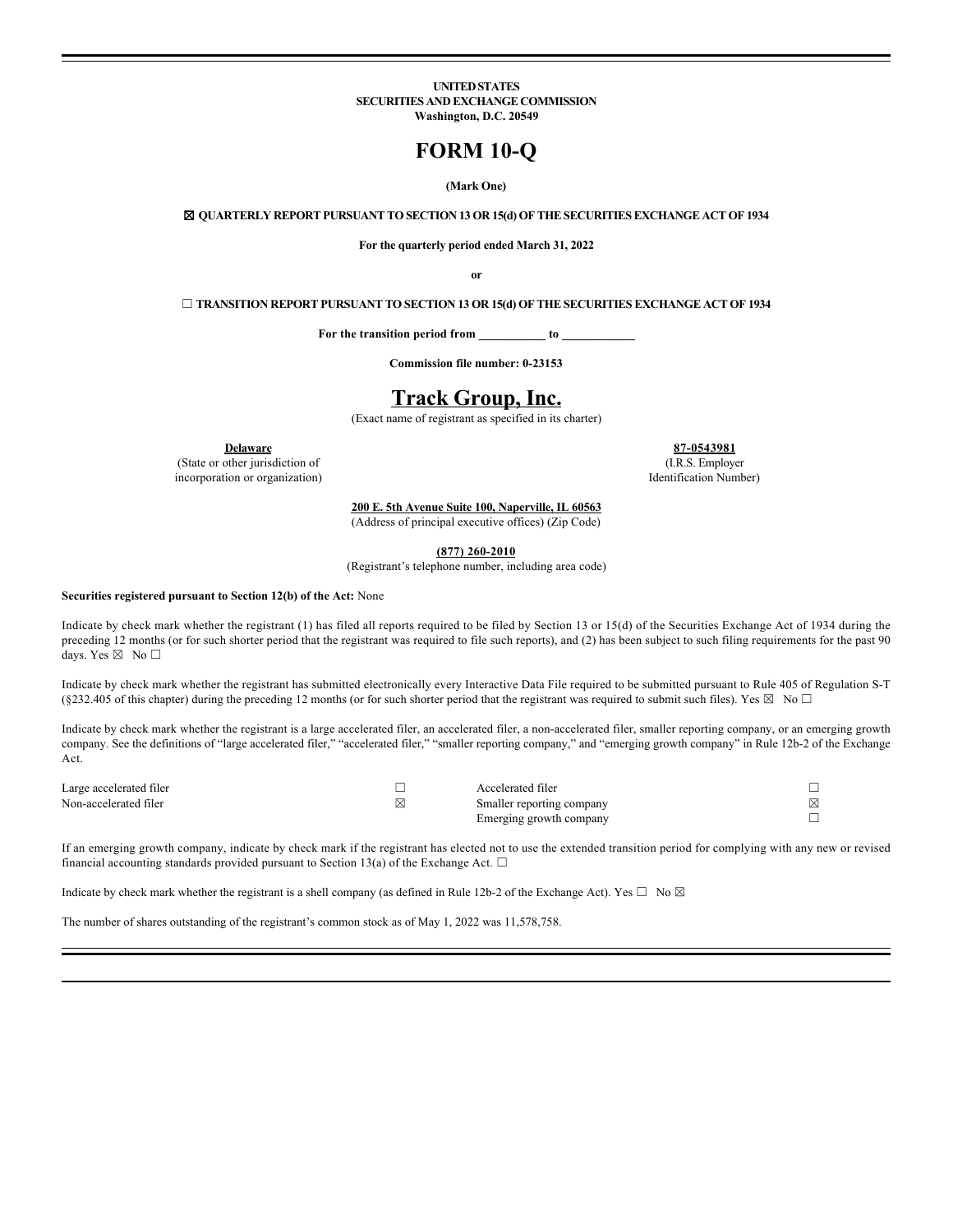# <span id="page-1-0"></span>**TRACK GROUP, INC. FORM 10-Q**

# **For the Quarterly Period Ended March 31, 2022**

# **INDEX**

#### **[PART I. FINANCIAL INFORMATION](#page-2-0)**

**[Item 1](#page-2-0) [Financial Statements](#page-2-0)** [1](#page-2-0) *I* [Condensed Consolidated Balance Sheets \(Unaudited\)](#page-2-0) [1](#page-2-0) Condensed Consolidated Balance Sheets (Unaudited)<br> [Condensed Consolidated Statements of Operations and Comprehensive Income \(Unaudited\)](#page-3-0)<br> [2](#page-3-0)<br>
Condensed Consolidated Statements of Cash Flows (Unaudited)<br>
2<br>
Condensed Consolid [Condensed Consolidated Statement of Changes in Stockholders' Equity \(Unaudited\)](#page-4-0) [3](#page-4-0) [Condensed Consolidated Statements of Cash Flows \(Unaudited\)](#page-5-0) [4](#page-5-0) [Notes to Condensed Consolidated Financial Statements \(Unaudited\)](#page-6-0) [5](#page-6-0) [Item 2](#page-19-0) [Management's Discussion and Analysis of Financial Condition and Results of Operations](#page-19-0)<br>
<u>Item 3</u> Quantitative and Qualitative Disclosures About Market Risk</u> [Quantitative and Qualitative Disclosures About Market Risk](#page-27-0) [Item 4](#page-28-0) [Controls and Procedures](#page-28-0)

# **[PART II. OTHER INFORMATION](#page-28-1)**

| Item 1              | <b>Legal Proceedings</b>                                    |                |
|---------------------|-------------------------------------------------------------|----------------|
| Item <sub>1</sub> A | <b>Risk Factors</b>                                         | $\frac{28}{2}$ |
| Item $2$            | Unregistered Sales of Equity Securities and Use of Proceeds | 28             |
| $Item 3$            | <b>Defaults Upon Senior Securities</b>                      | <u>28</u>      |
| Item 4              | <b>Mine Safety Disclosures</b>                              | 29             |
| $Item 5$            | Other Information                                           |                |
| Item 6              | <b>Exhibits</b>                                             | 29             |
|                     |                                                             |                |
| <b>Signatures</b>   |                                                             |                |

# **Page**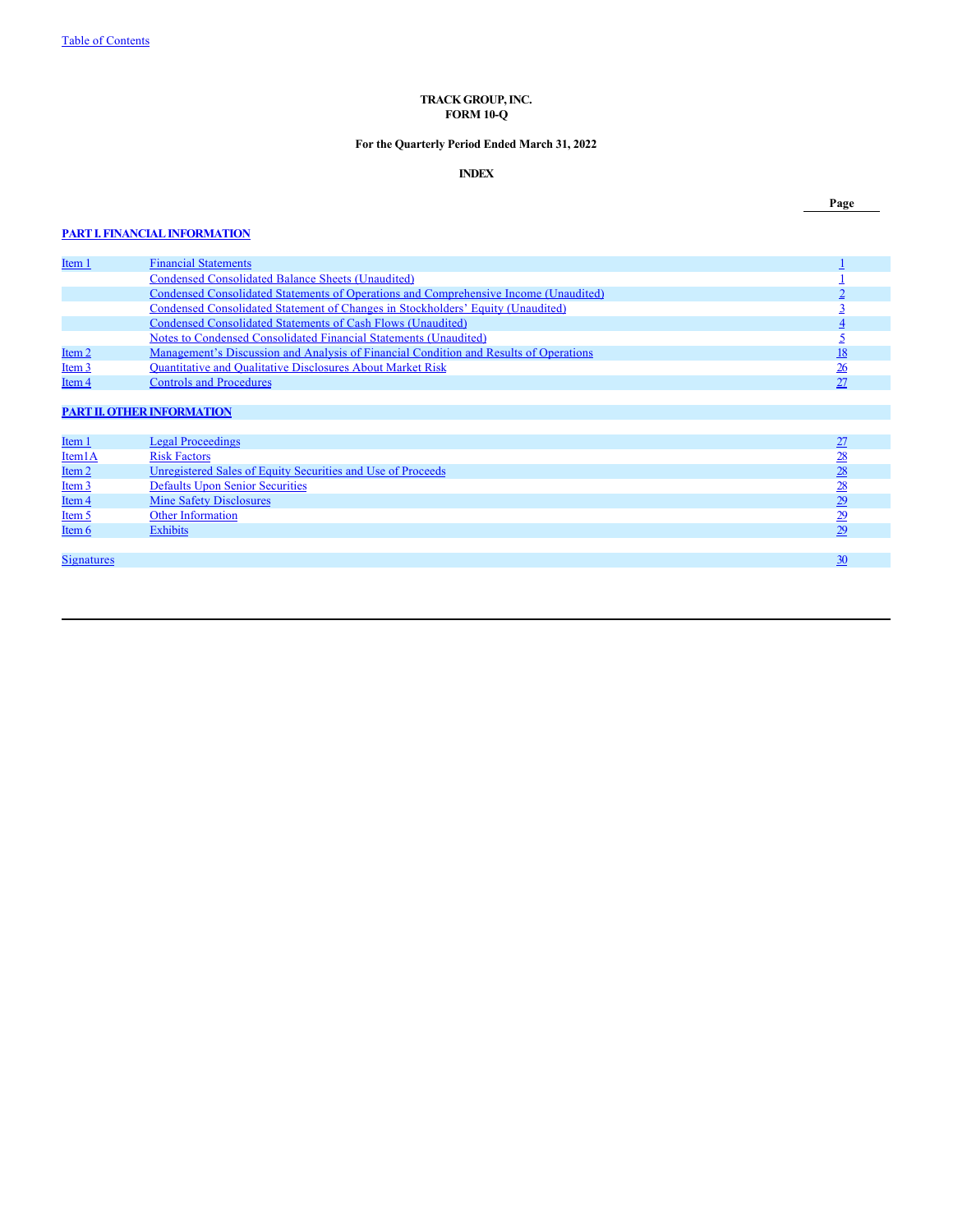# **Item 1. Financial Statements**

## <span id="page-2-0"></span>**TRACK GROUP, INC. AND SUBSIDIARIES CONDENSED CONSOLIDATED BALANCE SHEETS**

|                                                                                                                               |              | (Unaudited)<br>March 31,<br>2022 |               | September 30,<br>2021 |
|-------------------------------------------------------------------------------------------------------------------------------|--------------|----------------------------------|---------------|-----------------------|
| Assets                                                                                                                        |              |                                  |               |                       |
| Current assets:                                                                                                               |              |                                  |               |                       |
| Cash                                                                                                                          | $\mathbb{S}$ | 7,118,168                        | $\mathcal{S}$ | 8,421,162             |
| Accounts receivable, net of allowance for doubtful accounts of \$137,602 and \$91,262, respectively                           |              | 6,320,661                        |               | 7,163,615             |
| Prepaid expense and deposits                                                                                                  |              | 1,108,905                        |               | 998,589               |
| Inventory, net of reserves of \$0 and \$0, respectively                                                                       |              | 654,280                          |               | 305,210               |
| Total current assets                                                                                                          |              | 15,202,014                       |               | 16,888,576            |
| Property and equipment, net of accumulated depreciation of \$2,712,641 and \$2,615,967, respectively                          |              | 180,170                          |               | 202.226               |
| Monitoring equipment, net of accumulated depreciation of \$6,349,392 and \$5,977,093, respectively                            |              | 3,864,536                        |               | 3,068,100             |
| Intangible assets, net of accumulated amortization of \$19,320,341 and \$17,607,457, respectively                             |              | 19,200,360                       |               | 20,434,143            |
| Goodwill                                                                                                                      |              | 8,590,773                        |               | 8,519,998             |
| Deferred tax asset                                                                                                            |              |                                  |               | 101,159               |
| Other assets                                                                                                                  |              | 4,305,681                        |               | 4,309,040             |
| Total assets                                                                                                                  | \$           | 51,343,534                       |               | 53,523,242            |
|                                                                                                                               |              |                                  |               |                       |
| <b>Liabilities and Stockholders' Equity</b>                                                                                   |              |                                  |               |                       |
| <b>Current liabilities:</b>                                                                                                   |              |                                  |               |                       |
| Accounts payable                                                                                                              | \$           | 1,705,442                        | <sup>\$</sup> | 2.821.982             |
| Accrued liabilities                                                                                                           |              | 3,280,713                        |               | 4,350,030             |
| Current portion of long-term debt                                                                                             |              | 548,537                          |               | 526,134               |
| Total current liabilities                                                                                                     |              | 5.534.692                        |               | 7,698,146             |
| Long-term debt, net of current portion                                                                                        |              | 43.265,114                       |               | 43,452,216            |
| Long-term liabilities                                                                                                         |              | 22,858                           |               | 3,650                 |
| <b>Total liabilities</b>                                                                                                      |              | 48.822,664                       |               | 51,154,012            |
| Commitments and contingencies (Notes 16 and 23)                                                                               |              |                                  |               |                       |
| Stockholders' equity:                                                                                                         |              |                                  |               |                       |
| Common stock, \$0.0001 par value: 30,000,000 shares authorized; 11,541,452 and 11,524,978 shares outstanding,<br>respectively |              | 1,154                            |               | 1,152                 |
| Series A Convertible Preferred stock, \$0.0001 par value: 1,200,000 shares authorized; 0 shares outstanding                   |              |                                  |               |                       |
| Paid in capital                                                                                                               |              | 302,258,446                      |               | 302,250,954           |
| Accumulated deficit                                                                                                           |              | (298, 681, 608)                  |               | (298, 828, 527)       |
| Accumulated other comprehensive loss                                                                                          |              | (1,057,122)                      |               | (1,054,349)           |
| Total equity                                                                                                                  |              | 2,520,870                        |               | 2,369,230             |
| Total liabilities and stockholders' equity                                                                                    | \$           | 51,343,534                       | $\mathbb{S}$  | 53,523,242            |
|                                                                                                                               |              |                                  |               |                       |

The accompanying notes are an integral part of these condensed consolidated statements.

# -1-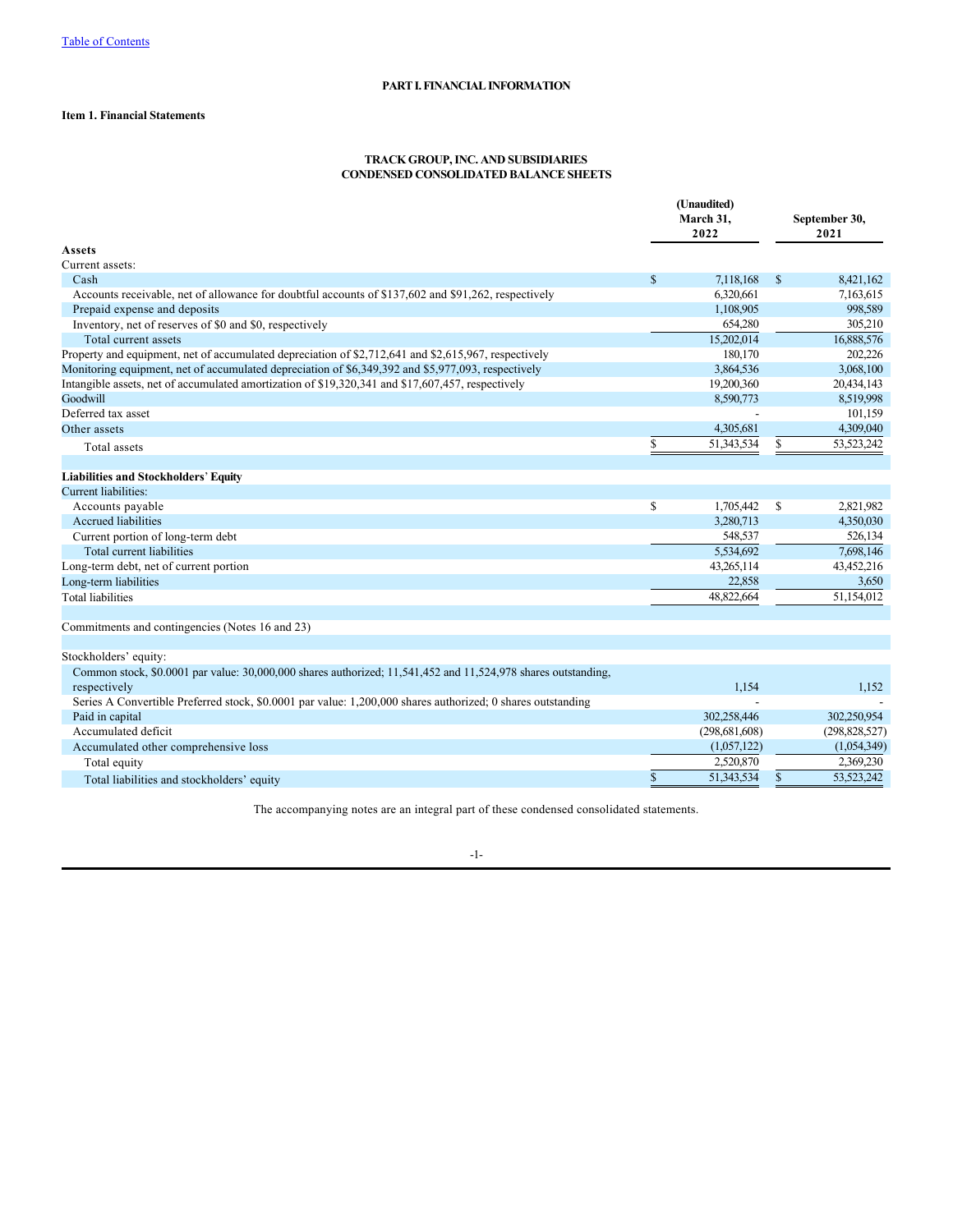# <span id="page-3-0"></span>**TRACK GROUP, INC. AND SUBSIDIARIES CONDENSED CONSOLIDATED STATEMENTS OF OPERATIONS AND COMPREHENSIVE INCOME (Unaudited)**

|                                                           |              | <b>Three Months Ended</b> |               | <b>Six Months Ended</b> |    |            |              |             |  |
|-----------------------------------------------------------|--------------|---------------------------|---------------|-------------------------|----|------------|--------------|-------------|--|
|                                                           |              | March 31,                 |               | March 31.               |    | March 31,  | March 31,    |             |  |
|                                                           |              | 2022                      |               | 2021                    |    | 2022       |              | 2021        |  |
| <b>Revenue:</b>                                           |              |                           |               |                         |    |            |              |             |  |
| Monitoring and other related services                     | $\mathbb{S}$ | 8,842,486                 | <sup>\$</sup> | 9,742,290               | \$ | 18,312,215 | $\mathbb{S}$ | 19,014,019  |  |
| Product sales and other                                   |              | 641,633                   |               | 119,540                 |    | 767,560    |              | 249,716     |  |
| Total revenue                                             |              | 9,484,119                 |               | 9,861,830               |    | 19,079,775 |              | 19,263,735  |  |
| <b>Cost of revenue:</b>                                   |              |                           |               |                         |    |            |              |             |  |
| Monitoring, products and other related services           |              | 4,152,219                 |               | 3,901,824               |    | 8,083,797  |              | 7,602,250   |  |
| Depreciation and amortization included in cost of revenue |              | 792,915                   |               | 525,022                 |    | 1,656,764  |              | 1,013,697   |  |
| Total cost of revenue                                     |              | 4,945,134                 |               | 4,426,846               |    | 9,740,561  |              | 8,615,947   |  |
|                                                           |              |                           |               |                         |    |            |              |             |  |
| <b>Gross profit</b>                                       |              | 4,538,985                 |               | 5,434,984               |    | 9,339,214  |              | 10,647,788  |  |
| <b>Operating expense:</b>                                 |              |                           |               |                         |    |            |              |             |  |
| General & administrative                                  |              | 2,770,657                 |               | 2,313,836               |    | 5,269,016  |              | 4,714,571   |  |
| Selling & marketing                                       |              | 720,709                   |               | 614,409                 |    | 1,418,581  |              | 1,164,866   |  |
| Research & development                                    |              | 625,477                   |               | 334,569                 |    | 1,216,329  |              | 641,863     |  |
| Depreciation & amortization                               |              | 414,771                   |               | 510,067                 |    | 831,572    |              | 1,041,830   |  |
| Total operating expense                                   |              | 4,531,614                 |               | 3,772,881               |    | 8,735,498  |              | 7,563,130   |  |
|                                                           |              |                           |               |                         |    |            |              |             |  |
| <b>Operating income</b>                                   |              | 7,371                     |               | 1,662,103               |    | 603,716    |              | 3,084,658   |  |
| Other income (expense):                                   |              |                           |               |                         |    |            |              |             |  |
| Interest expense, net                                     |              | (458, 176)                |               | (565, 522)              |    | (939, 736) |              | (1,205,544) |  |
| Currency exchange rate gain                               |              | 396,369                   |               | 124,216                 |    | 290,091    |              | 942,842     |  |
| Other income, net                                         |              | 633,471                   |               | 1,000,756               |    | 633.471    |              | 1,000,782   |  |
| <b>Total other income (expense)</b>                       |              | 571,664                   |               | 559,450                 |    | (16, 174)  |              | 738,080     |  |
| Income before income tax                                  |              | 579,035                   |               | 2,221,553               |    | 587,542    |              | 3,822,738   |  |
| <b>Income tax expense</b>                                 |              | 126,794                   |               | 37,322                  |    | 440,623    |              | 315,013     |  |
| Net income attributable to common shareholders            |              | 452,241                   |               | 2,184,231               |    | 146,919    |              | 3,507,725   |  |
| Foreign currency translation adjustments                  |              | 20,085                    |               | (265, 347)              |    | (2,773)    |              | 52,489      |  |
| <b>Comprehensive income</b>                               | \$           | 472,326                   | $\mathbf S$   | 1,918,884               | \$ | 144,146    | \$           | 3,560,214   |  |
|                                                           |              |                           |               |                         |    |            |              |             |  |
| Net income per share - basic:                             |              |                           |               |                         |    |            |              |             |  |
| Net income per share                                      | \$           | 0.04                      | \$            | 0.19                    | \$ | 0.01       | \$           | 0.31        |  |
| Weighted average shares outstanding                       |              | 11.541.452                |               | 11.435.291              |    | 11.533.296 |              | 11.424,605  |  |
| Net income per share - diluted:                           |              |                           |               |                         |    |            |              |             |  |
| Net income per share                                      | \$           | 0.04                      | \$            | 0.18                    | \$ | 0.01       | \$           | 0.29        |  |
| Weighted average shares outstanding                       |              | 11,955,969                |               | 12,056,918              |    | 11.961.407 |              | 12,072,079  |  |

The accompanying notes are an integral part of these condensed consolidated statements.

# -2-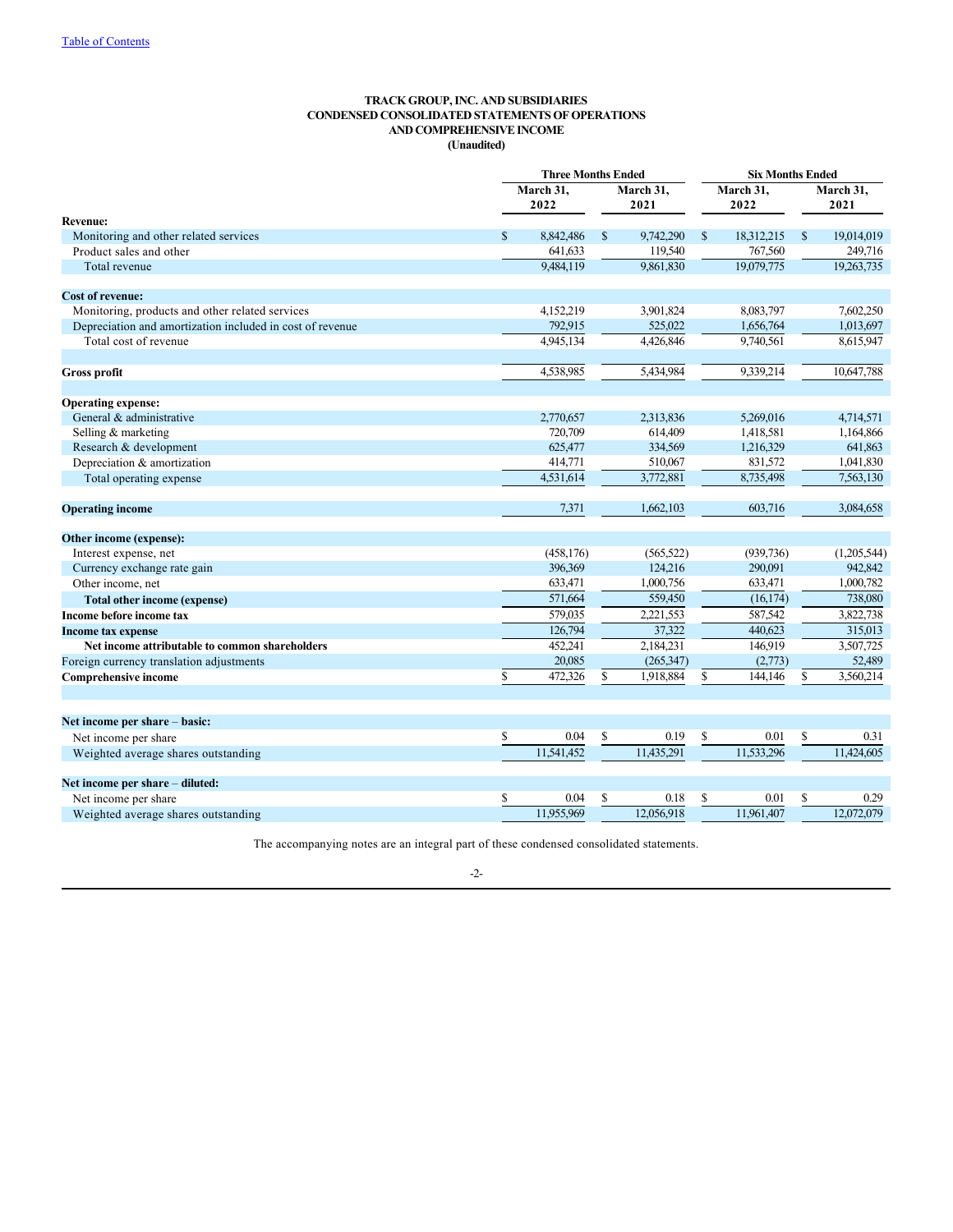#### <span id="page-4-0"></span>**TRACK GROUP, INC. AND SUBSIDIARIES CONDENSED CONSOLIDATED STATEMENT OF CHANGES IN STOCKHOLDERS**' **EQUITY (Unaudited)**

|                                              | <b>Common Stock</b>      |              |                          | Paid-in      |                          | Accumulated   |                    | Comprehensive |               |               |              |
|----------------------------------------------|--------------------------|--------------|--------------------------|--------------|--------------------------|---------------|--------------------|---------------|---------------|---------------|--------------|
|                                              | <b>Shares</b>            |              | <b>Amount</b>            |              | Capital                  |               | <b>Deficit</b>     |               | Income (Loss) |               | Total        |
| <b>Balance September 30, 2021</b>            | 11,524,978               | \$           | 1.152                    | \$           | 302,250,954              | \$            | (298, 828, 527)    | \$            | (1,054,349)   | <sup>\$</sup> | 2,369,230    |
| Issuance of Common Stock for                 |                          |              |                          |              |                          |               |                    |               |               |               |              |
| options/warrants exercised                   | 16.474                   |              | $\overline{2}$           |              | (2)                      |               |                    |               |               |               |              |
| Cash received for options/warrants exercised |                          |              |                          |              | 10,570                   |               |                    |               |               |               | 10,570       |
| Tax withheld on issuance of Common Stock     |                          |              |                          |              | (3,076)                  |               |                    |               |               |               | (3,076)      |
| Foreign currency translation adjustments     |                          |              |                          |              |                          |               |                    |               | (22, 858)     |               | (22, 858)    |
| Net loss                                     |                          |              |                          |              |                          |               | (305, 322)         |               |               |               | (305, 322)   |
| <b>Balance December 31, 2021</b>             | 11,541,452               | \$           | 1,154                    | S            | 302,258,446              | S             | (299, 133, 849)    | \$            | (1,077,207)   | \$            | 2,048,544    |
| Foreign currency translation adjustments     | $\overline{\phantom{a}}$ |              |                          |              |                          |               |                    |               | 20,085        |               | 20,085       |
| Net income                                   |                          |              |                          |              |                          |               | 452,241            |               |               |               | 452,241      |
| Balance March 31, 2022                       | 11,541,452               |              | 1,154                    |              | 302,258,446              |               | (298, 681, 608)    | \$            | (1,057,122)   | S             | 2,520,870    |
|                                              | <b>Common Stock</b>      |              |                          |              | Paid-in                  |               | <b>Accumulated</b> |               | Comprehensive |               |              |
|                                              | <b>Shares</b>            |              | <b>Amount</b>            |              | Capital                  |               | Deficit            |               | Income (Loss) |               | <b>Total</b> |
| <b>Balance September 30, 2020</b>            | 11,414,150               | \$           | 1.141                    | S            | 302,270,242              | \$            | (302, 270, 933)    | \$            | (921,073)     | <sup>\$</sup> | (920, 623)   |
| Foreign currency translation adjustments     | $\blacksquare$           |              | $\overline{\phantom{a}}$ |              | $\overline{\phantom{a}}$ |               |                    |               | 317,835       |               | 317,835      |
| Net income                                   |                          |              |                          |              |                          |               | 1,323,494          |               |               |               | 1,323,494    |
| <b>Balance December 31, 2020</b>             | 11.414.150               | $\mathbf{s}$ | 1.141                    | $\mathbf{s}$ | 302.270.242              | $\mathbf{\$}$ | (300, 947, 439)    | \$            | (603, 238)    | <sup>\$</sup> | 720,706      |
| Foreign currency translation adjustments     |                          |              |                          |              |                          |               |                    |               | (265, 347)    |               | (265, 347)   |
| Issuance of Common Stock for                 |                          |              |                          |              |                          |               |                    |               |               |               |              |
| options/warrants exercised                   | 39,640                   |              | 4                        |              | (4)                      |               |                    |               |               |               |              |
| Net income                                   |                          |              |                          |              |                          |               | 2,184,231          |               |               |               | 2,184,231    |
| <b>Balance March 31, 2021</b>                | 11,453,790               |              | 1.145                    |              | 302,270,238              |               | (298,763,208)      | S             | (868, 585)    | S             | 2,639,590    |

The accompanying notes are an integral part of these condensed consolidated statements.

-3-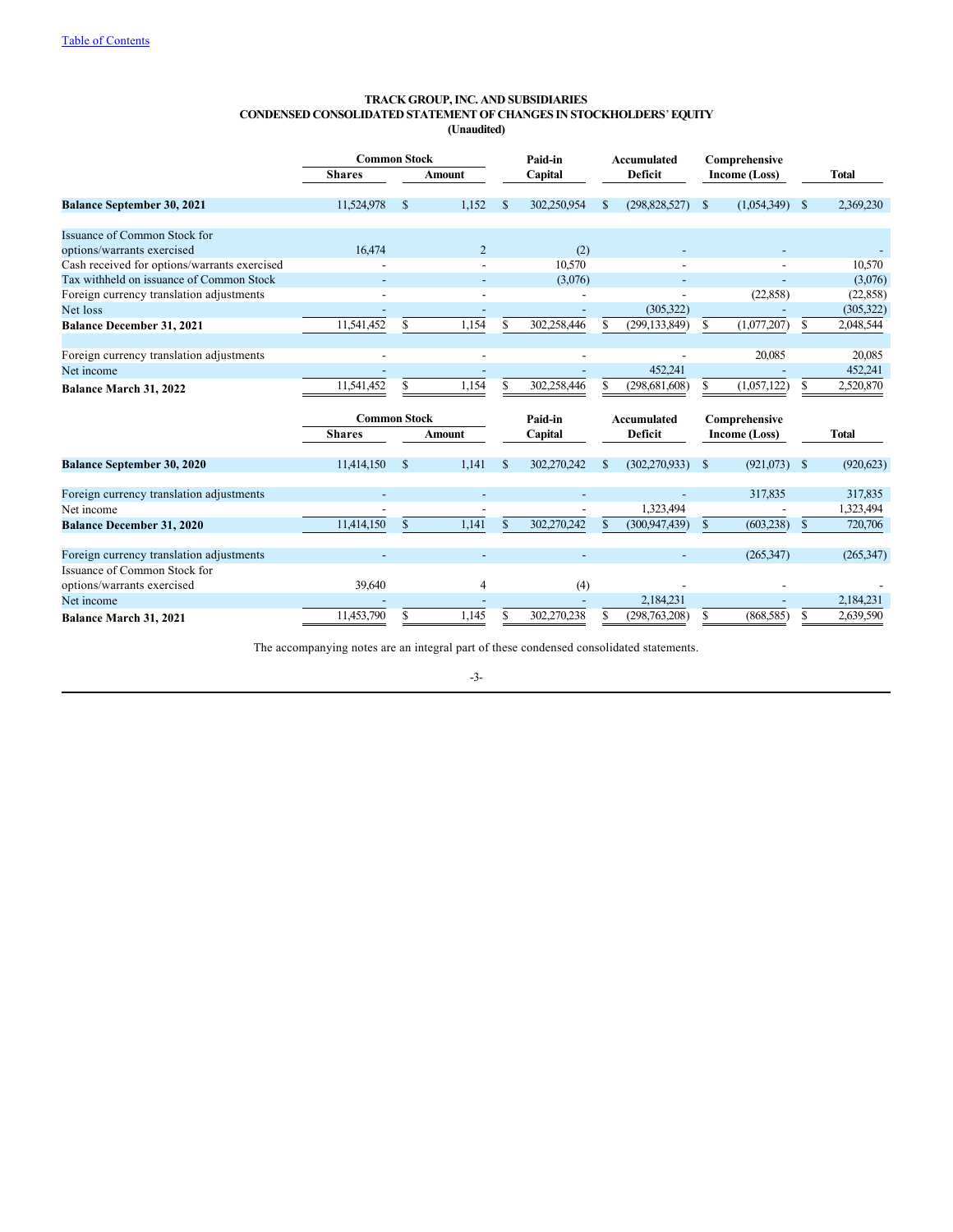# <span id="page-5-0"></span>**TRACK GROUP, INC. AND SUBSIDIARIES CONDENSED CONSOLIDATED STATEMENTS OF CASH FLOWS (Unaudited)**

|                                                                                     | <b>Six Months Ended</b><br>March 31, |             |               |             |  |
|-------------------------------------------------------------------------------------|--------------------------------------|-------------|---------------|-------------|--|
|                                                                                     |                                      | 2022        |               | 2021        |  |
| Cash flows provided by operating activities:                                        |                                      |             |               |             |  |
| Net income                                                                          | \$                                   | 146,919     | <sup>\$</sup> | 3,507,725   |  |
| Adjustments to reconcile net income to net cash provided by operating activities:   |                                      |             |               |             |  |
| Depreciation and amortization                                                       |                                      | 2.488.336   |               | 2.055.527   |  |
| Bad debt recovery                                                                   |                                      | (11,506)    |               | (6,257)     |  |
| Loss on monitoring equipment included in cost of revenue                            |                                      | 185,484     |               | 219,629     |  |
| Amortization of debt issuance costs                                                 |                                      | 70,742      |               | 4,922       |  |
| Amortization of monitoring center assets included in cost of revenue                |                                      | 224.191     |               |             |  |
| Income on extinguishment of debt                                                    |                                      |             |               | (1,000,756) |  |
| Income on forgiveness of accrued vendor expenses                                    |                                      | (633, 471)  |               |             |  |
| Foreign currency exchange gain                                                      |                                      | (290,091)   |               | (942, 842)  |  |
| Change in assets and liabilities:                                                   |                                      |             |               |             |  |
| Accounts receivable, net                                                            |                                      | 746,130     |               | (1,125,860) |  |
| Inventories                                                                         |                                      | 109,934     |               | 4,200       |  |
| Prepaid expense, deposits, deferred tax assets and other assets                     |                                      | (173, 884)  |               | (2,353,455) |  |
| Accounts payable                                                                    |                                      | (1,117,465) |               | (498, 947)  |  |
| Accrued liabilities                                                                 |                                      | (481,969)   |               | 985,199     |  |
| Net cash provided by operating activities                                           |                                      | 1,263,350   |               | 849,085     |  |
| Cash flow used in investing activities:                                             |                                      |             |               |             |  |
| Purchase of property and equipment                                                  |                                      | (52,970)    |               | (94, 307)   |  |
| Capitalized software                                                                |                                      | (310, 525)  |               | (897, 681)  |  |
| Purchase of monitoring equipment and parts                                          |                                      | (1,995,641) |               | (1,661,469) |  |
| Net cash used in investing activities                                               |                                      | (2,359,136) |               | (2,653,457) |  |
| Cash flow provided by/(used in) financing activities:                               |                                      |             |               |             |  |
| Payment of deferred financing fees                                                  |                                      |             |               | (271,084)   |  |
| Principal payments on long-term debt                                                |                                      | (256, 636)  |               | (48, 462)   |  |
| Tax withholdings related to net share settlement of equity-based awards             |                                      | (3,076)     |               |             |  |
| Proceeds from exercise of stock options                                             |                                      | 10,570      |               |             |  |
| Proceeds from notes payable                                                         |                                      |             |               | 1,943,213   |  |
| Net cash provided by/(used in) financing activities                                 |                                      | (249, 142)  |               | 1.623.667   |  |
| Effect of exchange rate changes on cash                                             |                                      | 41.934      |               | 98,133      |  |
|                                                                                     |                                      |             |               |             |  |
| Net decrease in cash                                                                |                                      | (1,302,994) |               | (82, 572)   |  |
| Cash, beginning of period                                                           |                                      | 8,421,162   |               | 6,762,099   |  |
| Cash, end of period                                                                 | $\mathbb{S}$                         | 7,118,168   | \$            | 6,679,527   |  |
| Cash paid for interest                                                              | \$                                   | 952,708     | \$            | 40,490      |  |
| Cash paid for taxes                                                                 | \$                                   | 320,545     | \$            | 555,372     |  |
| Non-cash investing and financing activities                                         |                                      |             |               |             |  |
| Interest previously in accrued liabilities and added to Notes Payable (See Note 19) | $\mathbf S$                          |             | $\mathbf{s}$  | 12.531.556  |  |

The accompanying notes are an integral part of these condensed consolidated statements.

# -4-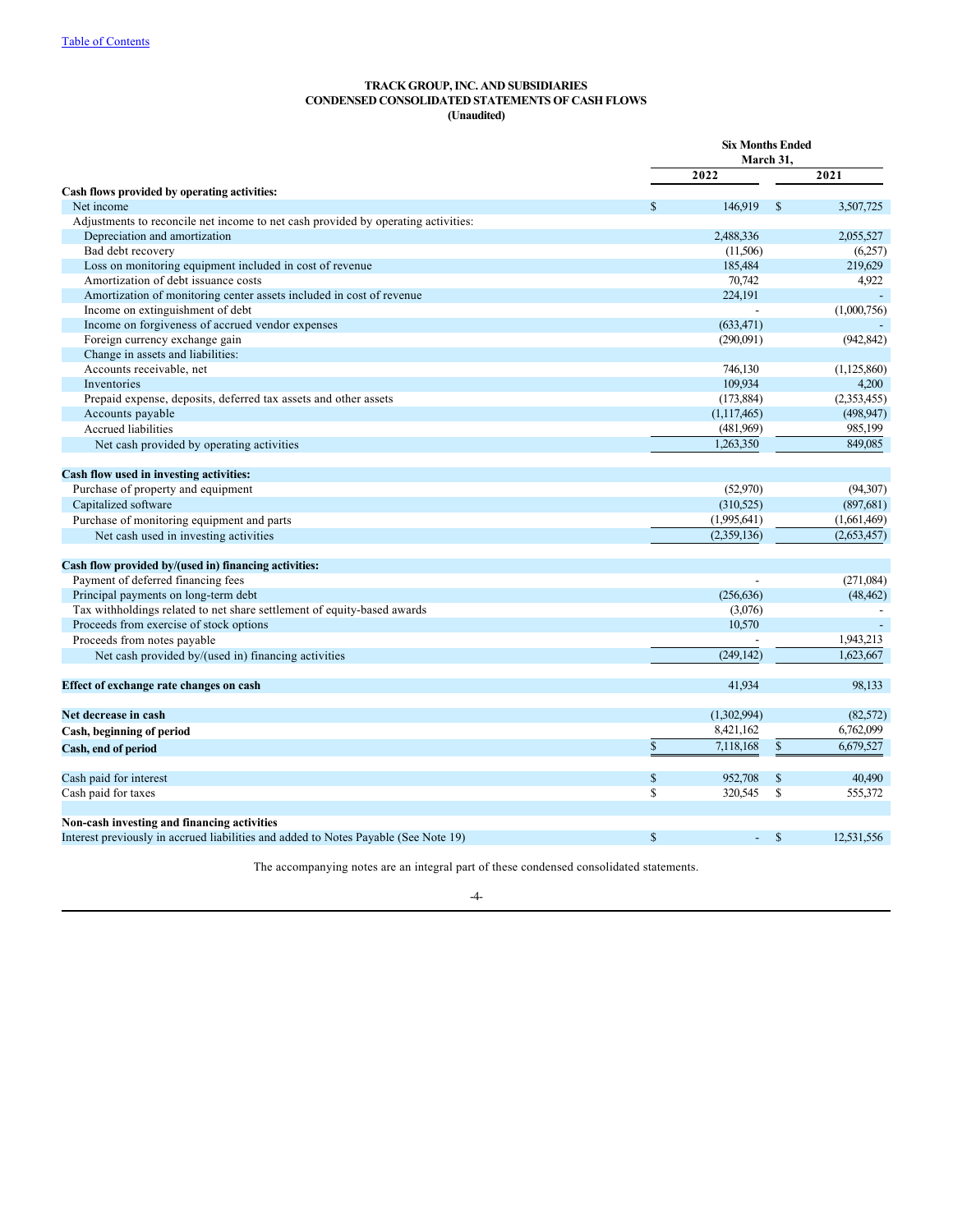## <span id="page-6-0"></span>**TRACK GROUP, INC. AND SUBSIDIARIES NOTES TO CONDENSED CONSOLIDATED FINANCIAL STATEMENTS (Unaudited)**

#### **(1) BASIS OF PRESENTATION**

The unaudited interim condensed consolidated financial information of Track Group, Inc. and subsidiaries (collectively, the "*Company*" or "*Track Group*") has been prepared in accordance with the Instructions to Form 10-Q and Article 8 of Regulation S-X promulgated by the Securities and Exchange Commission ("*SEC*"). Certain information and disclosures normally included in financial statements prepared in accordance with accounting principles generally accepted in the United States of America ("*GAAP*") have been condensed or omitted pursuant to such rules and regulations. In the opinion of management, the accompanying interim consolidated financial information contains all adjustments, consisting only of normal recurring adjustments necessary to present fairly the Company's financial position as of March 31, 2022, and results of its operations for the three and six months ended March 31, 2022. These financial statements should be read in conjunction with the audited annual consolidated financial statements and notes thereto that are included in the Company's Annual Report on Form 10-K for the year ended September 30, 2021, filed with the SEC on December 16, 2021. The results of operations for the three and six months ended March 31, 2022 may not be indicative of the results for the fiscal year ending September 30, 2022.

As of March 31, 2022 and September 30, 2021, the Company had an accumulated deficit of \$298,681,608 and \$298,828,527, respectively. The Company had a net income of \$146,919 and \$3,507,725 for the six months ended March 31, 2022 and 2021, respectively. As of March 31, 2022, the Company had \$42,864,000 of debt maturing in July 2024 and six notes payable maturing between January 2, 2024 and February 17, 2025 related to the construction of two monitoring centers in Chile totaling \$1,276,628 (See Note 19). The Company's continuation of profitable operations is dependent upon generating a level of revenue adequate to support its cost structure, which it has achieved on an operating basis, although the Company needs to resolve its largest debt obligation which matures on July 1, 2024. Management has evaluated the significance of these conditions and has determined that the Company can meet its operating obligations for a reasonable period of time. The Company expects to fund operations using cash on hand and through operational cash flows through the upcoming twelve months.

# **(2) PRINCIPLES OF CONSOLIDATION**

The consolidated financial statements include the accounts of Track Group, Inc. and its active subsidiaries, Track Group Analytics Limited, Track Group Americas, Inc., Track Group International LTD., and Track Group - Chile SpA. All significant inter-company transactions have been eliminated in consolidation.

## **(3) RECENT ACCOUNTING STANDARDS**

From time to time, new accounting pronouncements are issued by the Financial Accounting Standards Board ("*FASB*") or other standard setting bodies, which are adopted by the Company as of the specified effective date.

# Recently Issued Accounting Standards

In January 2017, the FASB issued ASU 2017-04, "*Intangibles*  – *Goodwill and Other: Simplifying the Test for Goodwill Impairment*". The new guidance simplifies the subsequent measurement of goodwill by removing the second step of the two-step impairment test. The amendment requires an entity to perform its annual or interim goodwill impairment test by comparing the fair value of a reporting unit with its carrying amount. An entity still has the option to perform the qualitative assessment for a reporting unit to determine if the quantitative impairment test is necessary. The new guidance for accelerated filing companies became effective for annual periods or any interim goodwill impairment tests in fiscal years beginning after December 15, 2019 and all other entities should adopt the amendments in this update for its annual or any interim goodwill impairment tests in fiscal years beginning after December 15, 2022. The amendment should be applied on a prospective basis. Early adoption is permitted for interim or annual goodwill impairment tests performed on testing dates after January 1, 2017. Management does not anticipate that this adoption will have a significant impact on its consolidated financial position, results of operations, or cash flows.

In June 2016, the FASB issued ASU 2016-13, "*Measurement of Credit Losses on Financial Instruments*". ASU 2016-13 adds a current expected credit loss ("CECL") impairment model to U.S. GAAP that is based on expected losses rather than incurred losses. Modified retrospective adoption is required with any cumulative-effect adjustment recorded to retained earnings as of the beginning of the period of adoption. ASU 2016-13 became effective for fiscal years beginning after December 15, 2019, excluding smaller reporting entities, which will be effective for fiscal years beginning after December 15, 2022. The Company will adopt ASU 2016-13 in fiscal year 2024. The Company does not expect the application of the CECL impairment model to have a significant impact on our allowance for uncollectible amounts for accounts receivable.

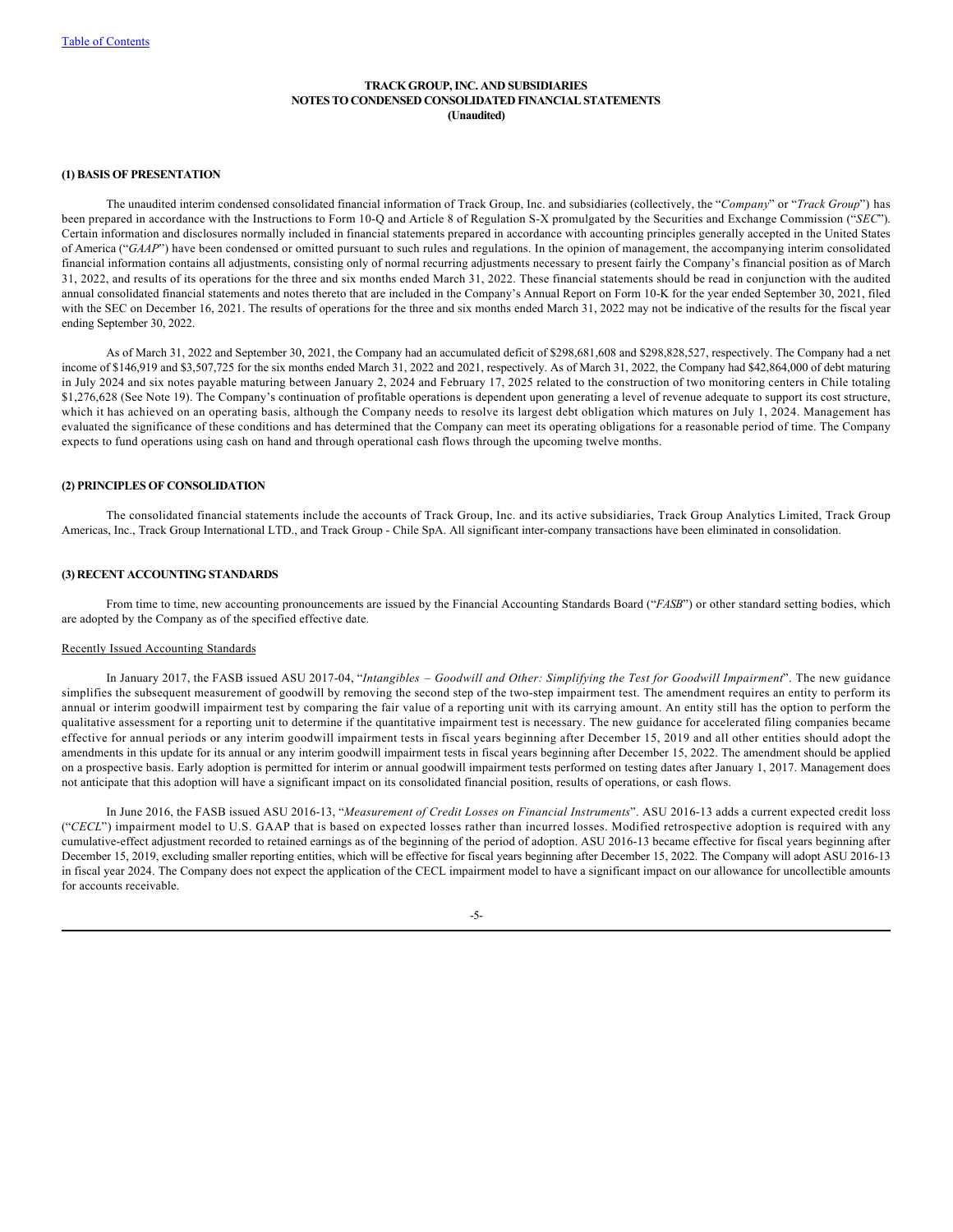## **(4) IMPAIRMENT OF LONG-LIVED ASSETS**

The Company reviews its long-lived assets for impairment when events or changes in circumstances indicate that the book value of an asset may not be recoverable and in the case of goodwill, at least annually. The Company evaluates whether events and circumstances have occurred which indicate possible impairment as of each balance sheet date. If the carrying amount of an asset exceeds its fair value, an impairment charge is recognized for the amount by which the carrying amount exceeds the estimated fair value of the asset. Impairment of long-lived assets is assessed at the lowest levels for which there is an identifiable fair value that is independent of other groups of assets.

#### **(5) BUSINESS COMBINATIONS**

The Company accounts for its business acquisitions under the acquisition method of accounting as indicated in ASC 805, "*Business Combinations*", which requires the acquiring entity in a business combination to recognize the fair value of all assets acquired, liabilities assumed, and any non-controlling interest in the acquiree, and establishes the acquisition date as the fair value measurement point. Accordingly, the Company recognizes assets acquired and liabilities assumed in business combinations, including contingent assets and liabilities and non-controlling interest in the acquiree, based on fair value estimates as of the date of acquisition. In accordance with ASC 805, the Company recognizes and measures goodwill as of the acquisition date, as the excess of the fair value of the consideration paid over the fair value of the identified net assets acquired.

#### Acquired Assets and Assumed Liabilities

Pursuant to ASC No. 805-10-25, if the initial accounting for a business combination is incomplete by the end of the reporting period in which the combination occurs, but during the allowed measurement period not to exceed one year from the acquisition date, the Company retrospectively adjusts the provisional amounts recognized at the acquisition date, by means of adjusting the amount recognized for goodwill.

#### Contingent Consideration

In certain acquisitions, the Company has agreed to pay additional amounts to the seller contingent upon achievement by the acquired businesses of certain future goals, which may include revenue milestones, new customer accounts, and earnings targets. The Company records contingent consideration based on its estimated fair value as of the date of the acquisition. The Company evaluates and adjusts the value of contingent consideration, if necessary, at each reporting period based on the progress toward and likely achievement of certain targets on which issuance of the contingent consideration is based. Any differences between the acquisition-date fair value and the changes in fair value of the contingent consideration subsequent to the acquisition date are recognized in current period earnings until the arrangement is settled. If there is uncertainty surrounding the value of contingent consideration, then the Company's policy is to wait until the end of the measurement period before making an adjustment.

# **(6) ACCUMULATED OTHER COMPREHENSIVE INCOME (LOSS)**

Comprehensive income (loss) includes net income (loss) as currently reported under GAAP and other comprehensive income (loss). Other comprehensive income (loss) considers the effects of additional economic events, such as foreign currency translation adjustments, that are not required to be recorded in determining net income (loss), but rather are reported as a separate component of stockholders' equity. The Chilean Peso, New Israeli Shekel and the Canadian Dollar are used as functional currencies of the following operating subsidiaries: (i) Track Group Chile SpA; (ii) Track Group International Ltd.; and (iii) Track Group Analytics Limited, respectively. The balance sheets of all subsidiaries have been converted into United States Dollars at the prevailing exchange rate at March 31, 2022.

# **(7) NET INCOME (LOSS) PER COMMON SHARE**

Basic net income (loss) per common share ("*Basic EPS*") is computed by dividing net income (loss) available to common stockholders by the weighted average number of common shares outstanding during the period.

Diluted net income (loss) per common share ("*Diluted EPS*") is computed by dividing net income (loss) attributable to common stockholders by the sum of the weighted-average number of common shares outstanding and the weighted-average dilutive common share equivalents outstanding. The computation of Diluted EPS does not assume exercise or conversion of securities that would have an anti-dilutive effect.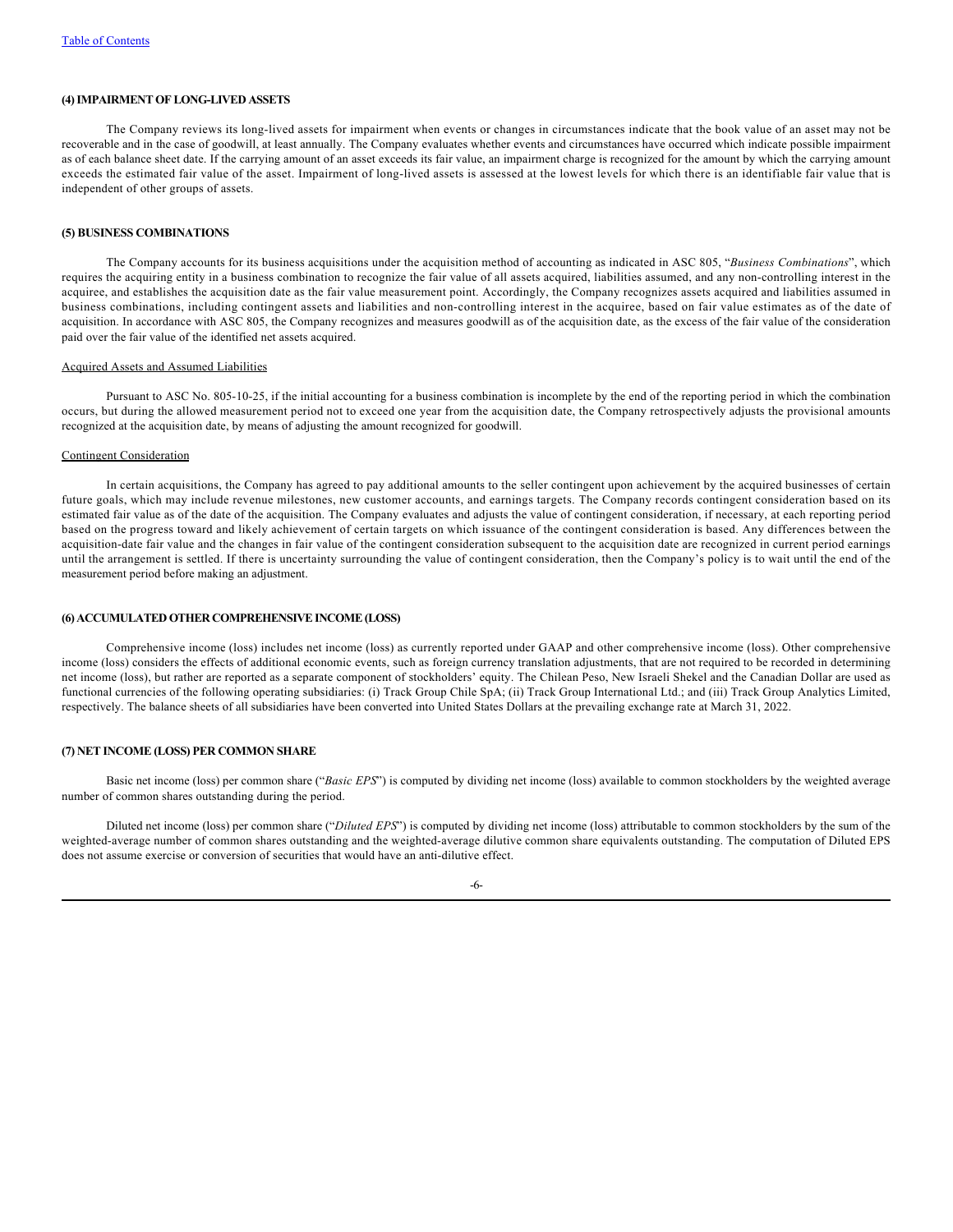Common share equivalents consist of shares issuable upon the exercise of common stock options and warrants. As of March 31, 2022 and 2021, there were 15,000 outstanding common share equivalents that were not included in the computation of Basic EPS and Diluted EPS for the six months ended March 31, 2022 and 2021, respectively, as their effect would be anti-dilutive.

At March 31, 2022, 394,373 stock options and warrants had exercise prices that were below the market price of \$1.50, and have been included in the basic and diluted earnings per share calculations. At March 31, 2021, 574,387 stock options and warrants had exercise prices that were below the market price of \$1.60, and have been included in the basic and diluted earnings per share calculations.

The common stock equivalents outstanding as of March 31, 2022 and 2021 consisted of the following:

|                                               | March 31. | March 31. |
|-----------------------------------------------|-----------|-----------|
|                                               | 2022      | 2021      |
| Exercisable common stock options and warrants | 409.37    | 589.387   |
| Total common stock equivalents                | 409.37    | 589.387   |

### **(8) REVENUE RECOGNITION**

*Monitoring and Other Related Services.* Monitoring services include two components: (i) lease contracts pursuant to which the Company provides monitoring services and lease devices to distributors or end users and the Company retains ownership of the leased device; and (ii) monitoring services purchased by distributors or end users who have previously purchased monitoring devices and opt to use the Company's monitoring services. Sales of devices and leased GPS devices are required to use the Company's monitoring service and both the GPS leased devices and monitoring services are accounted for as a single performance obligation. Monitoring revenue is recognized ratably over time, as the customer simultaneously receives and consumes the benefit of these services as they are performed. Payment due or received from the customers prior to rendering the associated services are recorded as deferred revenue. The balance of accounts receivables at March 31, 2022, September 30, 2021 and October 1, 2020 are \$6,320,661, \$7,163,615 and \$5,546,213, respectively. The balances of the deferred revenue at March 31, 2022, September 30, 2021 and October 1, 2020 are \$24,913, \$22,500 and \$147,921, respectively, and are included in accrued liabilities on the Consolidated Balance Sheets. The Company recognized \$92,015 and \$99,515, respectively, of deferred revenue in the three and six months ended March 31, 2022 and \$43,119 and \$91,935, respectively, of deferred revenue in the three and six months ended March 31, 2021.

*Product Sales and Other.* The Company sells devices and replacement parts to customers under certain contracts, as well as law enforcement software licenses and maintenance, and analytical software. Revenue from the sale of devices and parts is recognized upon their transfer of control to the customer, which is generally upon delivery. Delivery is considered complete at either the time of shipment or arrival at destination, based on the agreed upon terms within the contract. Payment terms are generally 30 days from invoice date.

*Multiple Element Arrangements.* The majority of our revenue transactions do not have multiple elements. However, on occasion, the Company may enter into revenue transactions that have multiple elements. These may include different combinations of products or services that are included in a single billable rate. These products or services are delivered over time as the customer utilizes our services. In cases where obligations in a contract are distinct and thus require separation into multiple performance obligations, revenue recognition guidance requires that contract consideration be allocated to each distinct performance obligation based on its relative standalone selling price. The value allocated to each performance obligation is then recognized as revenue when the revenue recognition criteria for each distinct promise or bundle of promises has been met.

The standalone selling price for each performance obligation is an amount that depicts the amount of consideration to which the entity expects to be entitled in exchange for transferring the good or service. When there is only one performance obligation associated with a contract, the entire sale value is attributed to that obligation. When a contract contains multiple performance obligations the transaction value is first allocated using the observable price, which is generally a list price net of applicable discount or the price used to sell in similar circumstances. In circumstances when a selling price is not directly observable, the Company will estimate the standalone selling price using information available to us.

-7-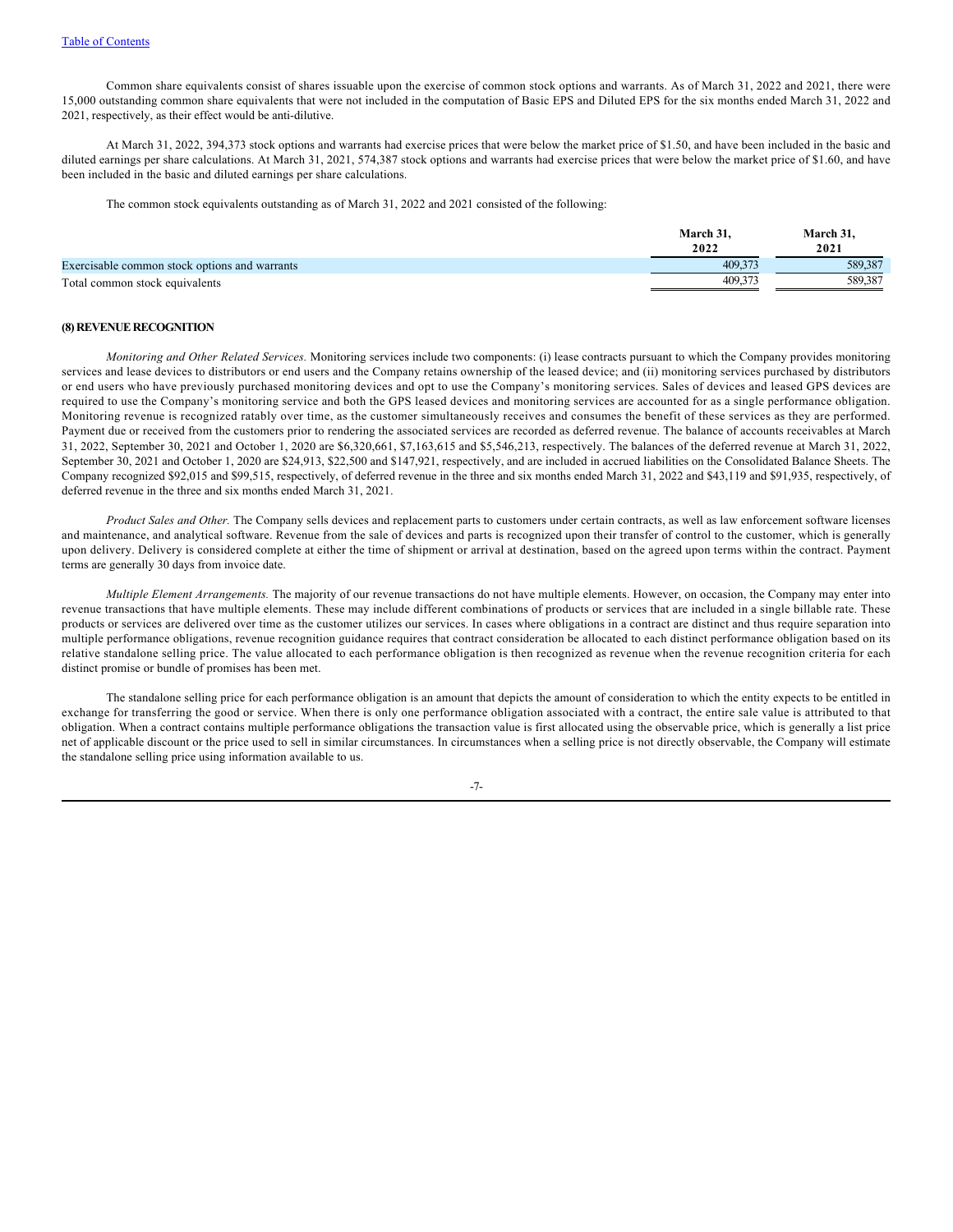The following table presents the Company's revenue by geography, based on management's assessment of available data:

|                      | <b>Three Months Ended</b><br>March 31, 2022 |            | <b>Three Months Ended</b><br>March 31, 2021 |            |  |  |
|----------------------|---------------------------------------------|------------|---------------------------------------------|------------|--|--|
|                      | Total                                       | % of Total | Total                                       | % of Total |  |  |
|                      | Revenue                                     | Revenue    | Revenue                                     | Revenue    |  |  |
| <b>United States</b> | 6,545,066                                   | $69\%$ \$  | 7,399,434                                   | 75%        |  |  |
| Latin America        | 2,275,193                                   | 24%        | 2,365,906                                   | 24%        |  |  |
| Other                | 663,860                                     | 7%         | 96,490                                      | $1\%$      |  |  |
| Total                | 9,484,119                                   | $100\%$ \$ | 9,861,830                                   | $100\%$    |  |  |
|                      | <b>Six Months Ended</b><br>March 31, 2022   |            | <b>Six Months Ended</b><br>March 31, 2021   |            |  |  |
|                      | Total                                       | % of Total | Total                                       | % of Total |  |  |
|                      | Revenue                                     | Revenue    | Revenue                                     | Revenue    |  |  |
| <b>United States</b> | 13,452,326                                  | $71\%$ \$  | 14, 197, 191                                | 74%        |  |  |
| Latin America        | 4,826,915                                   | 25%        | 4,872,319                                   | 25%        |  |  |
| Other                | 800,534                                     | 4%         | 194,225                                     | $1\%$      |  |  |
| Total                | 19,079,775                                  | $100\%$ \$ | 19,263,735                                  | $100\%$    |  |  |

The above table includes total revenue for the Company, of which monitoring and other related services is the majority (approximately 93% and 96% for the three and six months ended March 31, 2022, respectively and approximately 99% for the three and six months ended March 31, 2021, respectively) of the Company's revenue. Latin America includes Bahamas, Chile, Puerto Rico and the U.S. Virgin Islands in the six months ended March 31, 2022 and includes Bahamas, Chile, Puerto Rico, Mexico and the U.S. Virgin Islands in the six months ended March 31, 2021. Other includes Canada and Saudi Arabia in the six months ended March 31, 2022, and 2021.

## **(9) PREPAID EXPENSE AND DEPOSITS**

As of March 31, 2022, and September 30, 2021, the outstanding balance of prepaid expense and deposits was \$1,108,905 and \$998,589, respectively. These balances are comprised largely of tax deposits, prepaid bond insurance, vendor deposits and other prepaid supplier expense.

## **(10) INVENTORY**

Inventory is valued at the lower of the cost or net realizable value. Cost is determined using the standard costing method. Net realizable value is determined based on the item selling price. Inventory is periodically reviewed in order to identify obsolete or damaged items or impaired values.

Inventory consists of printed circuit boards and other parts used in the assembly of monitoring equipment and for minor repairs of ReliAlert®, and other tracking devices. Completed and shipped ReliAlert® and other tracking devices are reflected in Monitoring Equipment. As of March 31, 2022 and September 30, 2021, inventory consisted of the following:

|                                           | March 31,<br>2022 | September 30,<br>2021 |
|-------------------------------------------|-------------------|-----------------------|
| Finished goods inventory                  | 654,280           | 305,210               |
| Reserve for damaged or obsolete inventory |                   |                       |
| Total inventory, net of reserves          | 654,280           | 305,210               |
| -8-                                       |                   |                       |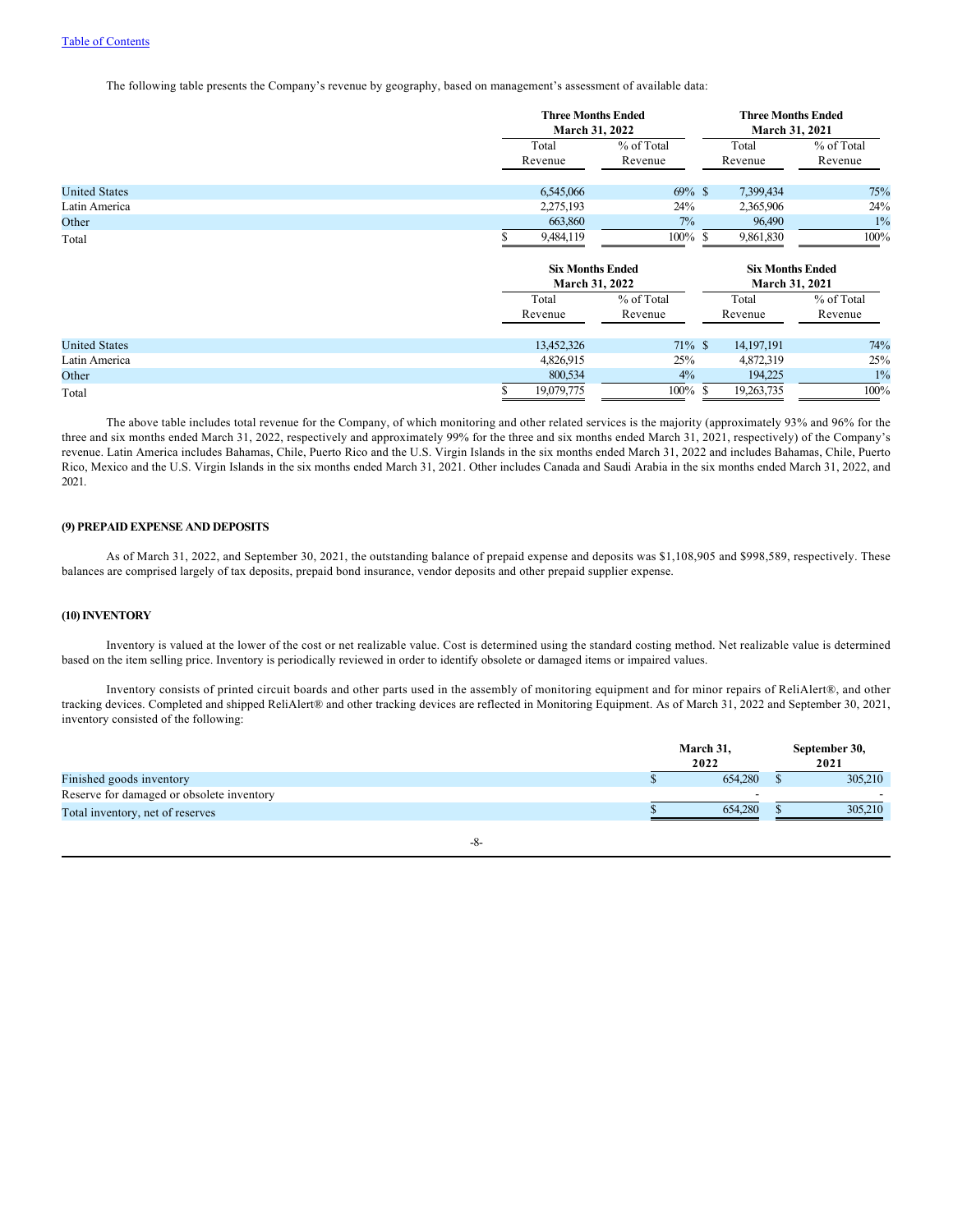The Company uses a third-party fulfillment service provider that assembles all of the new products and repairs the majority of damaged inventory or monitoring equipment shipped directly from suppliers and customers. Management believes this process reduces maintenance and fulfillment costs associated with inventory and monitoring equipment. Management reviews inventory regularly to identify damaged or obsolete inventory and reserves for potential losses. The Company recorded charges of \$0 and \$11,103 during both the three months and six months ended March 31, 2022 and 2021, respectively, for inventory that was obsolete, lost or damaged. Obsolete, lost and damaged inventory charges are included in Monitoring, products & other related service costs in the Condensed Consolidated Statement of Operations.

### **(11) PROPERTY AND EQUIPMENT**

Property and equipment consisted of the following as of March 31, 2022 and September 30, 2021:

|                                                         |  | March 31,<br>2022 | September 30,<br>2021 |
|---------------------------------------------------------|--|-------------------|-----------------------|
| Equipment, software and tooling                         |  | 1,385,973         | 1,332,379             |
| Automobiles                                             |  | 5,138             | 5,034                 |
| Leasehold improvements                                  |  | 1,287,507         | 1,268,486             |
| Furniture and fixtures                                  |  | 214,193           | 212,294               |
| Total property and equipment                            |  | 2,892,811         | 2,818,193             |
| Accumulated depreciation                                |  | (2,712,641)       | (2,615,967)           |
| Property and equipment, net of accumulated depreciation |  | 180,170           | 202,226               |

Property and equipment depreciation expense for the three months ended March 31, 2022 and 2021 was \$36,603 and \$112,256, respectively. Property and equipment depreciation expense for the six months ended March 31, 2022 and 2021 was \$75,230 and \$224,465, respectively.

## **(12) MONITORING EQUIPMENT**

The Company leases monitoring equipment to agencies for offender tracking under contractual service agreements. The monitoring equipment is amortized using the straight-line method over an estimated useful life of between one and five years. Monitoring equipment as of March 31, 2022 and September 30, 2021 was as follows:

|                                                       |  | March 31.<br>2022 | September 30,<br>2021 |
|-------------------------------------------------------|--|-------------------|-----------------------|
| Monitoring equipment                                  |  | 10.213.928        | 9.045.193             |
| Less: Accumulated depreciation                        |  | (6.349.392)       | (5.977.093)           |
| Monitoring equipment, net of accumulated depreciation |  | 3.864.536         | 3,068,100             |

Depreciation of monitoring equipment for the three months ended March 31, 2022 and 2021 was \$324,628 and \$372,784, respectively. Depreciation of monitoring equipment for the six months ended March 31, 2022 and 2021 was \$718,409 and \$710,344, respectively. Depreciation expense for monitoring devices is recognized in cost of revenue. During the three months ended March 31, 2022 and 2021, the Company recorded charges of \$86,187 and \$109,506, respectively, for devices that were lost, stolen or damaged. During the six months ended March 31, 2022 and March 31, 2021, the Company recorded charges of \$185,484 and \$219,629, respectively, for devices that were lost, stolen or damaged. Lost, stolen and damaged items are included in Monitoring, products & other related service costs in the Condensed Consolidated Statement of Operations.

# **(13) INTANGIBLE ASSETS**

The following table summarizes intangible assets at March 31, 2022 and September 30, 2021, respectively:

|                                                    |   | March 31,<br>2022 |              | September 30,<br>2021 |
|----------------------------------------------------|---|-------------------|--------------|-----------------------|
| Patent & royalty agreements                        | Ф | 21,120,565        | $\mathbf{s}$ | 21,120,565            |
| Developed technology                               |   | 15,398,149        |              | 14,919,562            |
| Customer relationships                             |   | 1,860,000         |              | 1,860,000             |
| Trade name                                         |   | 141,987           |              | 141,473               |
| Total intangible assets                            |   | 38,520,701        |              | 38,041,600            |
| Accumulated amortization                           |   | (19,320,341)      |              | (17,607,457)          |
| Intangible assets, net of accumulated amortization |   | 19,200,360        |              | 20,434,143            |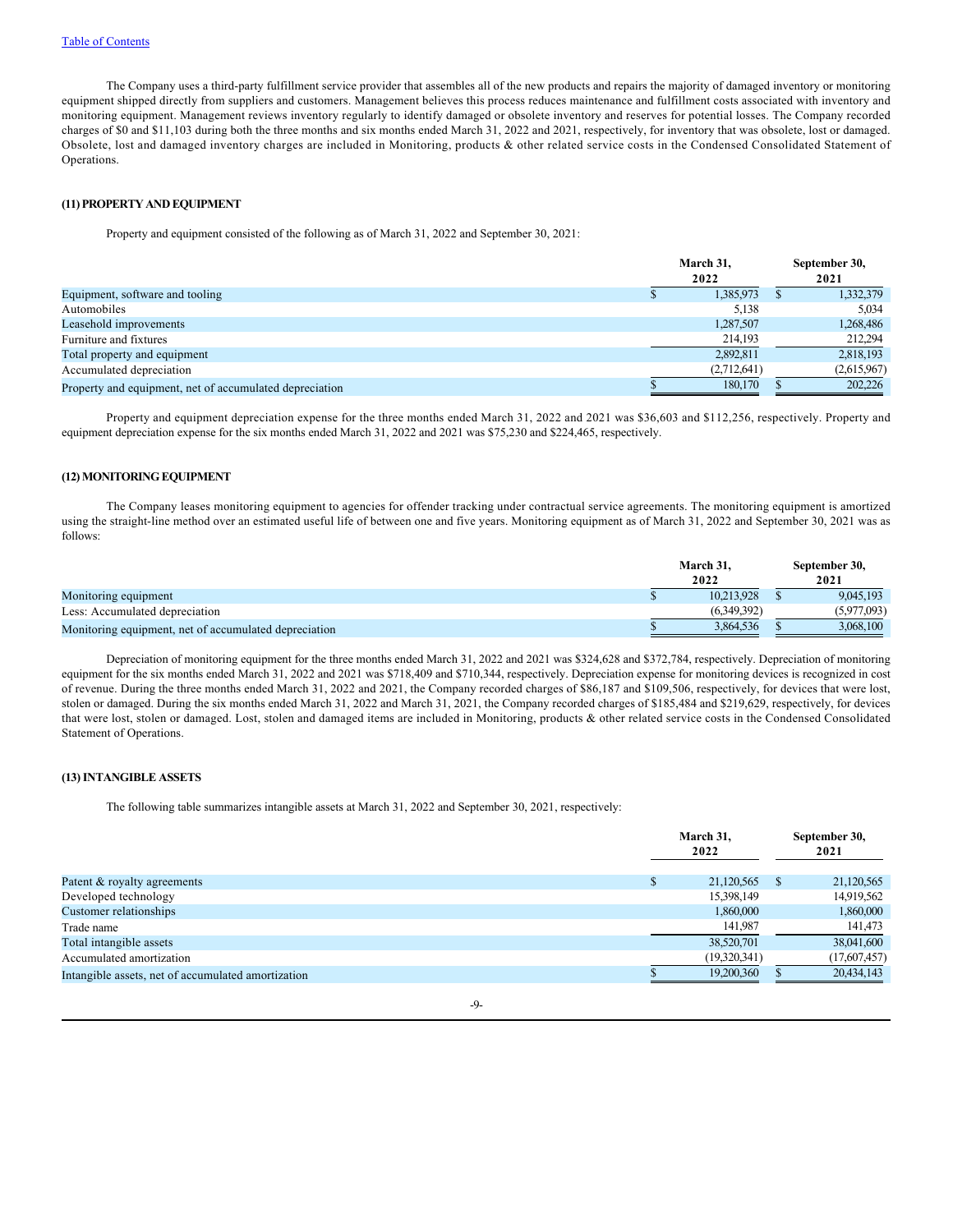The intangible assets summarized above were purchased or developed on various dates from July 2011 through March 31, 2022. Amortization expense for the three months ended March 31, 2022 and 2021 was \$846,455 and \$550,050, respectively. Amortization expense for the six months ended March 31, 2022 and 2021 was \$1,694,697 and \$1,120,719, respectively.

#### **(14) GOODWILL**

The following table summarizes the activity of goodwill at March 31, 2022 and September 30, 2021, respectively:

|                                                    | March 31,<br>2022 | September 30,<br>2021 |
|----------------------------------------------------|-------------------|-----------------------|
| Balance - beginning of year                        | 8.519.998         | 8,220,380             |
| Effect of foreign currency translation on goodwill | 70,775            | 299.618               |
| Balance - end of year                              | 8.590.773         | 8.519.998             |

Goodwill is recognized in connection with acquisition transactions in accordance with ASC 805. The Company performs an impairment test for goodwill annually or more frequently if indicators of potential impairment exist. No impairment of goodwill was recognized through March 31, 2022.

#### **(15) OTHER ASSETS**

As of March 31, 2022 and September 30, 2021*,* respectively, the balance of other assets was \$4,305,681 and \$4,309,040, respectively. Other assets at March 31, 2022 are comprised largely of cash used as collateral for Performance Bonds as well as contractually required monitoring center and other equipment, right of use assets, lease deposits and other long-term assets. The Company anticipates these performance bonds will be reimbursed to the Company upon completion of its contracts with the customer. See Note 23.

The Company is contractually obligated to construct and equip two monitoring centers for an international customer, as well as supply equipment for the customer's satellite locations, which will be owned by the customer when construction is completed. The Company incurred approximately \$1.9 million in costs for the two completed monitoring centers and related equipment as of March 31, 2022. The Santiago monitoring center was completed in June 2021 and the Puerto Montt monitoring center was completed in January 2022 and monthly amortization began in the month of completion for each monitoring center. Amortization of the monitoring centers are recorded in Monitoring, products and other related services on the Condensed Consolidated Statement of Operations over the life of the new contract. Amortization of costs related to the monitoring centers for the three and six months ended March 31, 2022, were approximately \$0.1 million and \$0.2 million, respectively. The Company will record revenue from the customer based on a contractually agreed upon unit per day amount during the contract period. See Note 19 for details of the borrowings related to the monitoring centers construction and equipment.

## **(16) LEASES**

The following table shows right of use assets and lease liabilities and the associated financial statement line items as of March 31, 2022 and September 30, 2021.

|                       |          |                                                                        | March 31, 2022 | <b>September 30, 2021</b>       |                                          |  |  |
|-----------------------|----------|------------------------------------------------------------------------|----------------|---------------------------------|------------------------------------------|--|--|
|                       |          | <b>Operating lease</b><br><b>Operating lease</b><br>liability<br>asset |                | <b>Operating lease</b><br>asset | <b>Operating lease</b><br>liability      |  |  |
| Other assets          | <b>D</b> | 130,812                                                                | $\sim$         | 165,963<br><sup>S</sup>         | <sup>S</sup><br>$\overline{\phantom{0}}$ |  |  |
| Accrued liabilities   |          | $\overline{\phantom{0}}$                                               | 107.954        | $\overline{\phantom{a}}$        | 162,313                                  |  |  |
| Long-term liabilities |          | -                                                                      | 22,858         | $\sim$                          | 3,650                                    |  |  |
|                       | $-10-$   |                                                                        |                |                                 |                                          |  |  |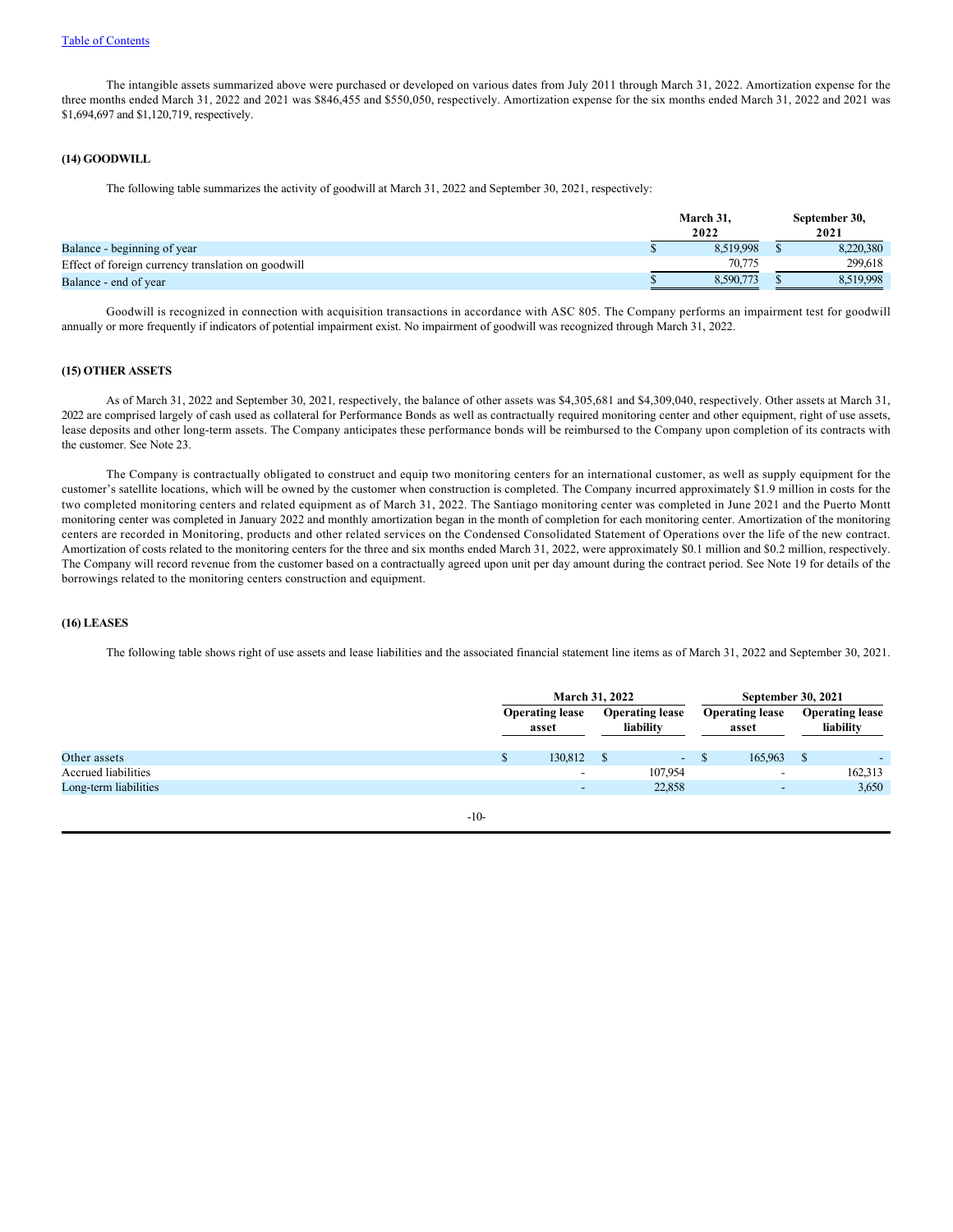The following table summarizes the supplemental cash flow information for the six months ended March 31, 2022 and 2021:

|                                                                               | March 31.<br>2022 | March 31.<br>2021 |
|-------------------------------------------------------------------------------|-------------------|-------------------|
| Cash paid for noncancelable operating leases included in operating cash flows | 135,146           | 152.856           |
| Right of use assets obtained in exchange for operating lease liabilities:     | 78.458            |                   |

The future minimum lease payments under noncancelable operating leases with terms greater than one year as of March 31, 2022 are:

|              | Operating     |
|--------------|---------------|
|              | <b>Leases</b> |
|              | 110,716       |
|              | 23,017        |
|              | 53            |
|              | 133,786       |
|              | (2,974)       |
|              | 130,812       |
|              |               |
|              |               |
| <sup>S</sup> | 107,954       |
|              | 22,858        |
|              | 130,812       |
|              |               |

The weighted-average remaining lease term and discount rate related to the Company's lease liabilities as of March 31, 2022 were 0.95 years and 6.6%, respectively. The Company's lease discount rates are generally based on the estimates of its incremental borrowing rate as the discount rates implicit in the Company's leases cannot be readily determined.

## **(17) ACCRUED LIABILITES**

Accrued liabilities consisted of the following as of March 31, 2022 and September 30, 2021*:*

|                                              | March 31,<br>2022 | September 30,<br>2021 |
|----------------------------------------------|-------------------|-----------------------|
| Accrued payroll, taxes and employee benefits | 1,549,977         | 2,279,454             |
| Deferred revenue                             | 24.913            | 22,500                |
| Accrued taxes - foreign and domestic         | 194,792           | 23,022                |
| Accrued other expense                        | 163,205           | 236,386               |
| Accrued legal and other professional costs   | 130,430           | 738,306               |
| Accrued costs of revenue                     | 466,590           | 248,963               |
| Right of use liability                       | 107,954           | 162,313               |
| Deferred financing fees                      | 88.685            | 180,000               |
| Deferred tax liability                       | 104,173           |                       |
| Accrued interest                             | 449,994           | 459,086               |
| Total accrued liabilities                    | 3.280.713         | 4,350,030             |

# **(18) RELATED PARTIES**

ETS Limited is currently the beneficial owner of 4,871,745 shares of the Company's Common Stock ("*Track Group Shares*") held by ADS Securities LLC ("*ADS*") under an agreement dated September 28, 2017, pursuant to which ADS transferred all of the Track Group Shares to ETS Limited in exchange for all of the outstanding shares of ETS Limited. A Director of ETS Limited was elected to the Company's current Board of Directors on February 7, 2018 and is still serving on the Board of Directors in his current capacity as a senior executive at ADS.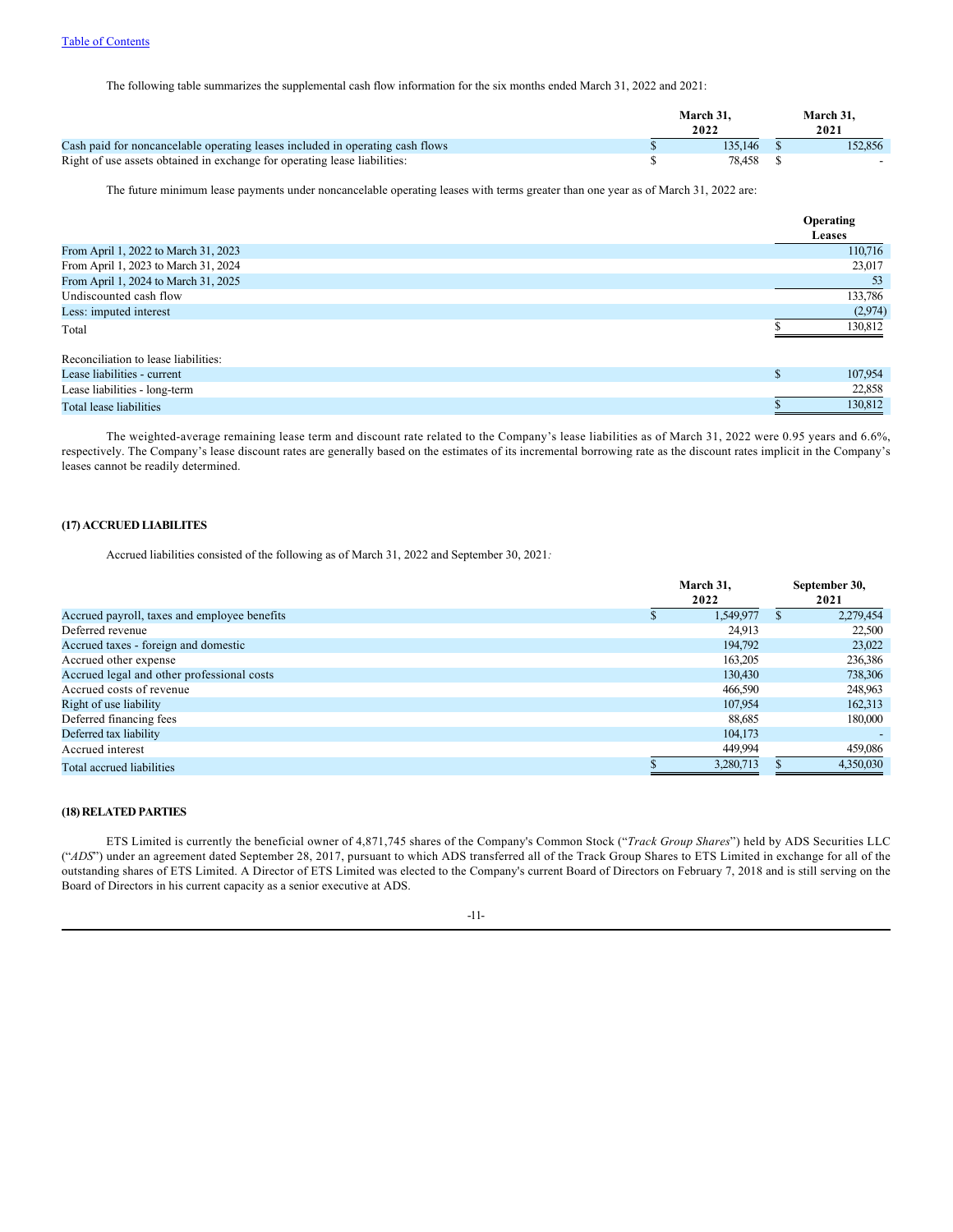# **(19) DEBT OBLIGATIONS**

Debt obligations, net of debt issuance costs, as of March 31, 2022 and September 30, 2021, consisted of the following:

|                                                                                                                                                                                                                                                                                                                                                                                                                                                                                          | March 31,<br>2022                           | September 30,<br>2021                  |
|------------------------------------------------------------------------------------------------------------------------------------------------------------------------------------------------------------------------------------------------------------------------------------------------------------------------------------------------------------------------------------------------------------------------------------------------------------------------------------------|---------------------------------------------|----------------------------------------|
| The unsecured loan (the "Amended Facility Agreement") from Conrent Invest S.A. ("Conrent") whereby, as of March<br>1, 2021, the Company had borrowed \$42,864,000, net of unamortized issuance costs of \$270,451, bearing interest at a<br>rate of 4% per annum, payable in arrears annually beginning July 1, 2021, with all principal and accrued and unpaid<br>interest due on July 1, 2024. The Company paid \$876,331 interest on this loan on January 5, 2022 and intends to make |                                             |                                        |
| its interest payments every six months going forward.                                                                                                                                                                                                                                                                                                                                                                                                                                    | $\mathbb{S}$<br>42,593,549                  | 42,533,449<br><sup>S</sup>             |
| Note Payable Agreement with HP Financial Services Chile Limitada bearing interest at a rate of 6.56% per annum, with<br>a maturity date of February 6, 2024.                                                                                                                                                                                                                                                                                                                             | 57,733                                      | 70.176                                 |
| Note Payable Agreement with Banco Santander, net of unamortized issuance costs of \$18,110, bearing interest at a<br>rate of 5.04% per annum, with a maturity date of May 11, 2024.                                                                                                                                                                                                                                                                                                      | 279,305                                     | 332,354                                |
| Note Payable Agreement with Banco Estado, net of unamortized issuance costs of \$12,519, bearing interest at a rate of<br>3.50% per annum, with a maturity date of January 2, 2024.                                                                                                                                                                                                                                                                                                      | 226,536                                     | 279,869                                |
| Note Payable Agreement with HP Financial Services Chile Limitada bearing interest at a rate of 6.61% per annum, with<br>a maturity date of March 4, 2024.                                                                                                                                                                                                                                                                                                                                | 127,796                                     | 153,984                                |
| Note Payable Agreement with Banco de Chile, net of unamortized issuance costs of \$264, bearing interest at a rate of<br>2.54% per annum, with a maturity date of March 4, 2024.                                                                                                                                                                                                                                                                                                         | 83,375                                      | 101,447                                |
| Note Payable Agreement with Banco de Chile, net of unamortized issuance costs of \$25,633, bearing interest at a rate<br>of 3.12% per annum, with a maturity date of February 17, 2025.                                                                                                                                                                                                                                                                                                  | 445,357                                     | 507,071                                |
| Total debt obligations<br>Less: current portion                                                                                                                                                                                                                                                                                                                                                                                                                                          | 43,813,651<br>(548, 537)<br>S<br>43,265,114 | 43,978,350<br>(526, 134)<br>43,452,216 |
| Long-term debt, less current portion                                                                                                                                                                                                                                                                                                                                                                                                                                                     |                                             |                                        |

On October 21, 2020, the Company requested, in writing, an additional extension to the maturity date of the \$30.4 million Amended Facility Agreement. On November 25, 2020, the noteholders who owned the securities from Conrent used to finance the Amended Facility Agreement (the "*Noteholders*") held a meeting to address the Company's request and approved a new maturity date of July 1, 2024. On December 21, 2020, Conrent and the Company signed an amendment to the Amended Facility Agreement which extends the maturity date of the Amended Facility Agreement to July 1, 2024 ("*Amended Facility*"), capitalizes the accrued and unpaid interest increasing the outstanding principal amount and reduces the interest rate of the Amended Facility from 8% to 4%. On March 1, 2021, Conrent completed their documentation and the updated registration process to implement these changes and the Company transferred \$12,531,556 of accrued interest to the Amended Facility for total principal of \$42,931,556. Conrent forgave \$67,556 of the total amount due and the principal and interest due under the Amended Facility became \$42,864,000. Interest payments are scheduled to be made on June 30 and December 31 each year, which began June 30, 2021. We began amortizing deferred financing fees of approximately \$360,000 on July 1, 2021. As of March 31, 2022, \$42,864,000 of principal and approximately \$0.4 million of interest was owed to Conrent.

-12-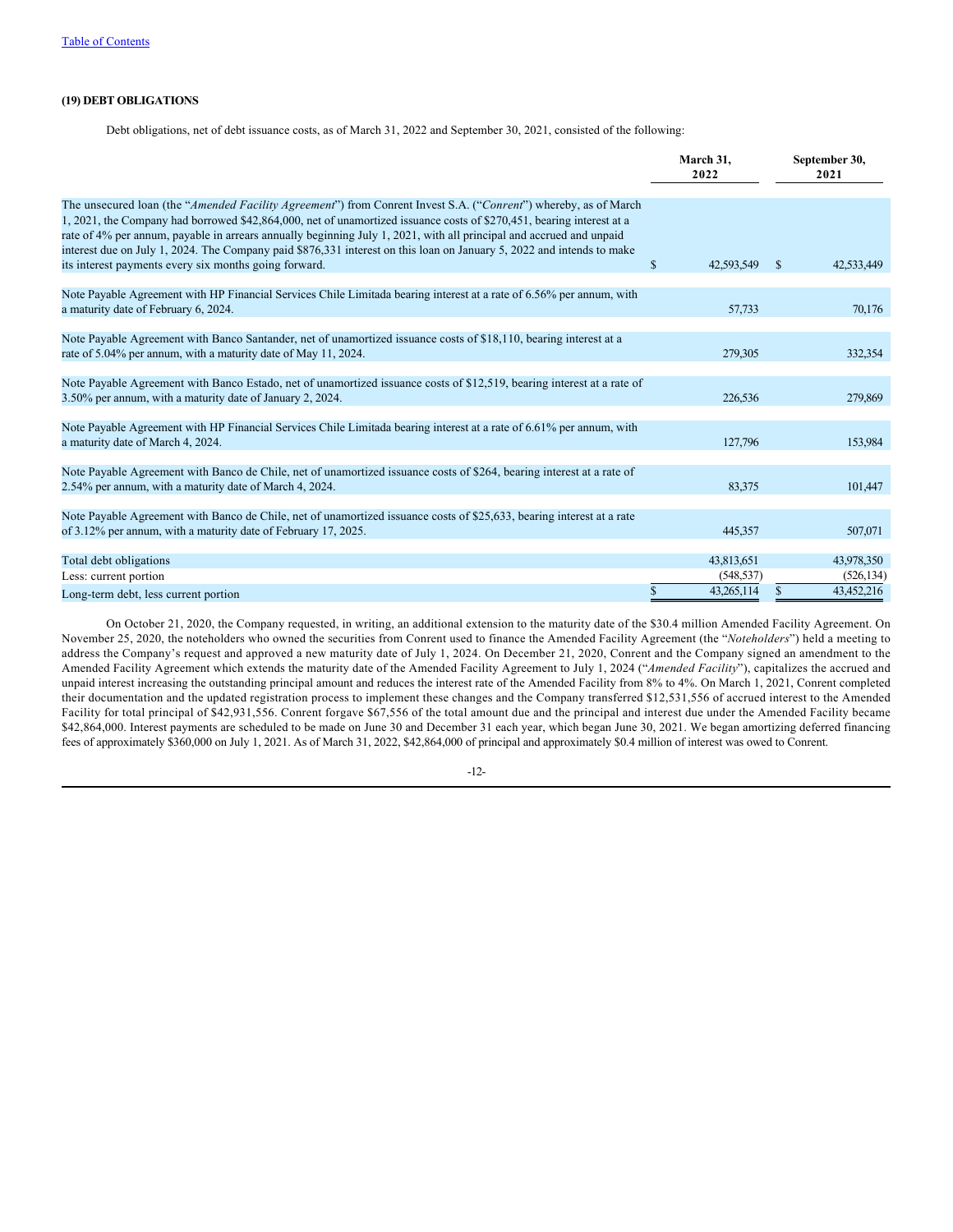On January 6, 2021, the Company borrowed 70,443,375 Chilean Pesos ("*CLP*") (\$101,186USD) from HP Financial Services Chile Limitada. To facilitate the Loan, the Company entered into a Note Payable Agreement with HP Financial Services Chile Limitada as lender. The loan was used to purchase PABX (private automatic branch exchange phone equipment) for the construction of the Gendarmeria de Chile monitoring centers in Santiago and Puerto Montt, Chile. The loan bears an interest rate of 6.56% per annum, payable monthly with principal beginning February 2021, and a maturity date of February 6, 2024.

On January 12, 2021, the Company borrowed 347,198,500*CLP* (\$482,965USD), net of 2,801,500*CLP* fees (\$3,897USD), from Banco Santander. To facilitate the Loan, the Company entered into a Note Payable Agreement with Banco Santander as lender. The loan was used for the construction of the Gendarmeria de Chile monitoring center in Santiago, Chile and remodeling a temporary monitoring center. The loan bears interest at a rate of 5.04% per annum, payable monthly with principal beginning February 2021, and a maturity of May 11, 2024. The Company also paid 19,607,843*CLP* (\$27,275USD) in broker fees which are amortized over the life of the loan.

On February 2, 2021, the Company borrowed 247,999,300*CLP* (\$338,954USD), net of 2,000,700*CLP* fees (\$2,734USD), from Banco Estado. To facilitate the Loan, the Company entered into a Note Payable Agreement with Banco Estado as lender. The loan provided was used for the construction of the Gendarmeria de Chile monitoring center in Santiago, Chile and computer equipment for Gendarmeria branch offices. The loan bears interest at a rate of 3.50% per annum, initially having a 6month grace period with the first payment including the 6 months of interest plus 1 month of principal on August 2, 2021, then monthly interest with principal, and a maturity date of January 2, 2024. The Company also paid 14,124,294*CLP* (\$19,304USD) in broker fees which are amortized over the life of the loan.

On February 4, 2021, the Company borrowed 149,794,432*CLP* (\$205,330USD) from HP Financial Services Chile Limitada. To facilitate the Loan, the Company entered into a Note Payable Agreement with HP Financial Services Chile Limitada as lender. The loan was used to purchase computer equipment for the Gendarmeria de Chile monitoring center in Santiago, Chile. The loan bears interest at a rate of 6.61% per annum, payable monthly with principal beginning March 2021, and a maturity of March 4, 2024.

On February 5, 2021, the Company borrowed of 99,808,328*CLP* (\$136,564USD), net of 210,485*CLP* fees (\$286USD), from Banco de Chile. To facilitate the Loan, the Company entered into a Note Payable Agreement with Banco de Chile as lender. The loan provided was used to purchase HVAC equipment for Gendarmeria de Chile monitoring center in Santiago, Chile. The loan bears interest at a rate of 2.54% per annum, payable monthly with principal beginning March 2021, and a maturity date of March 4, 2024.

On February 15, 2021, the Company borrowed 500,000,000*CLP* (\$678,214USD) from Banco de Chile. To facilitate the Loan, the Company entered into a Note Payable Agreement with Banco de Chile as lender. The loan proceeds were used as working capital and to complete the construction of the Gendarmeria monitoring center in Puerto Montt, Chile. The loan bears interest at a rate of 3.12% per annum, payable monthly with principal beginning March 2021, and a maturity of February 17, 2025. The Company also paid 28,248,588*CLP* (\$38,317USD) in broker fees which are amortized over the life of the loan.

All the notes payable listed above are unsecured.

The following table summarizes our future maturities of debt obligations, net of the amortization of debt discounts as of March 31, 2022:

| Twelve months ended March 31:                       | <b>Total</b> |
|-----------------------------------------------------|--------------|
| 2023                                                | 548,537      |
| 2024                                                | 551,278      |
| 2025                                                | 43,040,813   |
| Total                                               | 44,140,628   |
| Issuance costs                                      | (326,977)    |
| Debt obligations, net of unamortized issuance costs | 43,813,651   |

-13-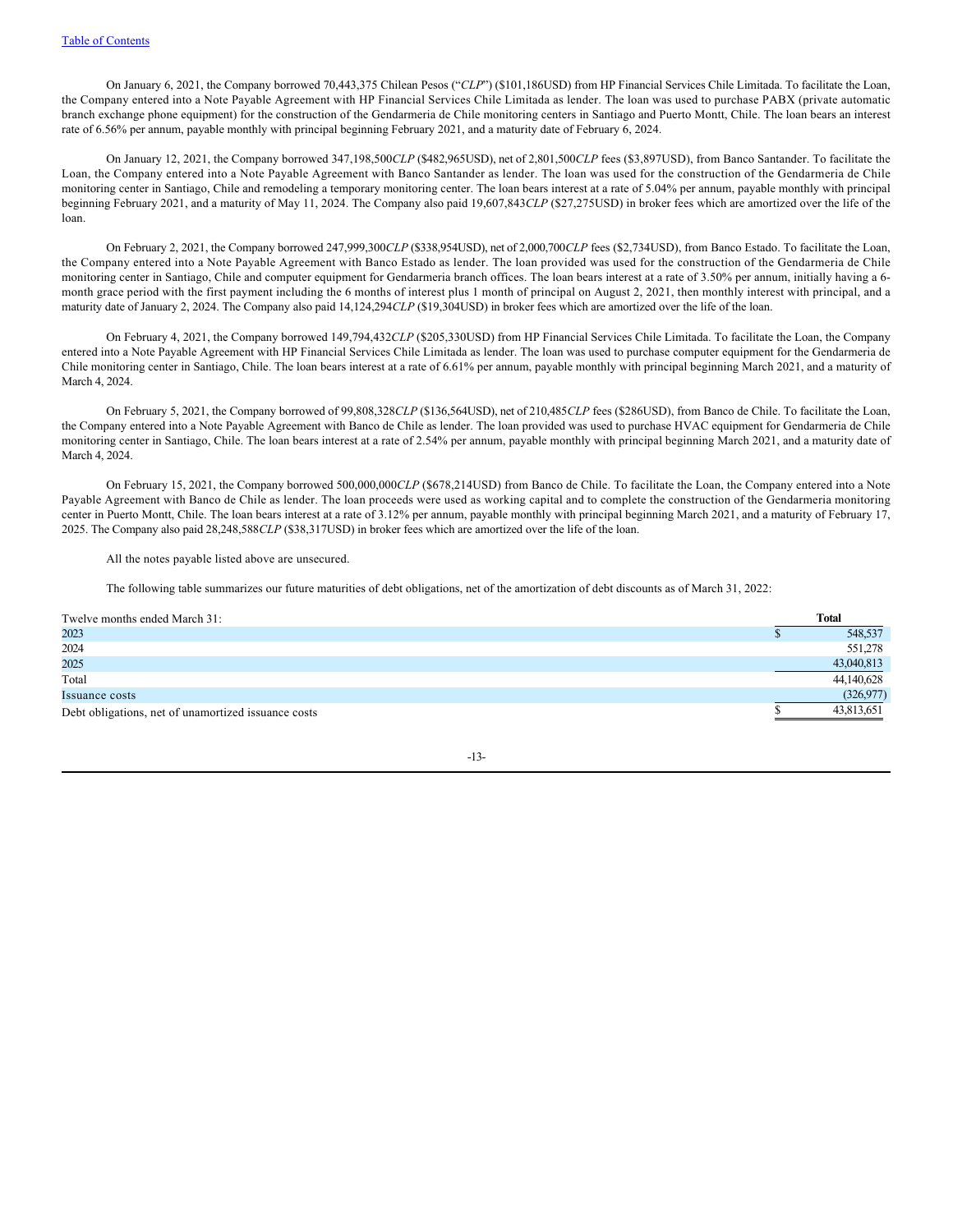# **(20) PREFERRED AND COMMON STOCK**

The Company is authorized to issue up to 30,000,000 shares of common stock, \$0.0001 par value per share, and up to 20,000,000 shares of preferred stock, \$0.0001 par value per share. The Company's Board of Directors has the authority to amend the Company's Certificate of Incorporation, without further stockholder approval, to designate and determine, in whole or in part, the preferences, limitations and relative rights of the preferred stock before any issuance of the preferred stock, and to create one or more series of preferred stock. As of March 31, 2022, there were no shares of preferred stock outstanding.

No dividends were paid during the six months ended March 31, 2022 or 2021.

#### *Series A Convertible Preferred Stock*

On October 12, 2017, the Company filed a Certificate of Designation of the Relative Rights and Preferences ("*Certificate of Designation*") with the Delaware Division of Corporations, designating 1,200,000 shares of the Company's preferred stock as Series A Preferred. Shares of Series A Preferred rank senior to the Company's common stock, and all other classes and series of equity securities of the Company that by their terms do not rank senior to the Series A Preferred.

Except with respect to transactions upon which holders of the Series A Preferred are entitled to vote separately as a class under the terms of the Certificate of Designation, the Series A Preferred has no voting rights. The shares of common stock into which the Series A Preferred is convertible shall, upon issuance, have all of the same voting rights as other issued and outstanding shares of our common stock.

The Series A Preferred has no separate dividend rights; however, whenever the Board declares a dividend on the Company's common stock, if ever, each holder of record of a share of Series A Preferred shall be entitled to receive an amount equal to such dividend declared on one share of common stock multiplied by the number of shares of common stock into which such share of Series A Preferred could be converted on the Record Date.

Each share of Series A Preferred has a Liquidation Preference of \$35.00 per share, and is convertible, at the holder's option, into ten shares of the Company's common stock, subject to adjustments as set forth in the Certificate of Designation, at any time beginning five hundred and forty days after the date of issuance.

As of March 31, 2022, no shares of Series A Preferred were issued and outstanding.

## **(21) STOCK OPTIONS AND WARRANTS**

#### *Stock Incentive Plan*

At the annual meeting of stockholders on April 13, 2022, our stockholders approved the 2022 Omnibus Equity Incentive Plan (the "*2022 Plan*"), previously approved by the Company's Board. The 2022 Plan provides for the grant of incentive stock options and nonqualified stock options, restricted stock, stock appreciation rights, performance shares, performance stock units, dividend equivalents, stock payments, deferred stock, restricted stock units, other stock-based awards and performance-based awards to employees and certain non-employees who provide services to the Company in lieu of cash. A total of 500,000 shares are authorized for issuance pursuant to awards granted under the 2022 Plan.

The 2022 Plan supersedes and replaces the Company's 2012 Equity Compensation Plan (the "*2012 Plan*"). As of June 30, 2020, the Board of Directors suspended further awards under the 2012 Plan. Any awards outstanding under the 2012 Plan will remain subject to the 2012 Plan. All shares of Common Stock remaining authorized and available for issuance under the 2012 Plan and any shares subject to outstanding awards under the 2012 Plan that subsequently expire, terminate, or are surrendered or forfeited for any reason without issuance of shares will automatically become available for issuance under our 2022 Plan. There were 27,218 shares of common stock available under the 2012 Plan as of March 31, 2022. The Company recorded expense of \$0 for both the three and six months ended March 31, 2022 and 2021 related to the vesting of common stock awarded, prior to the suspension of the 2012 Plan.

-14-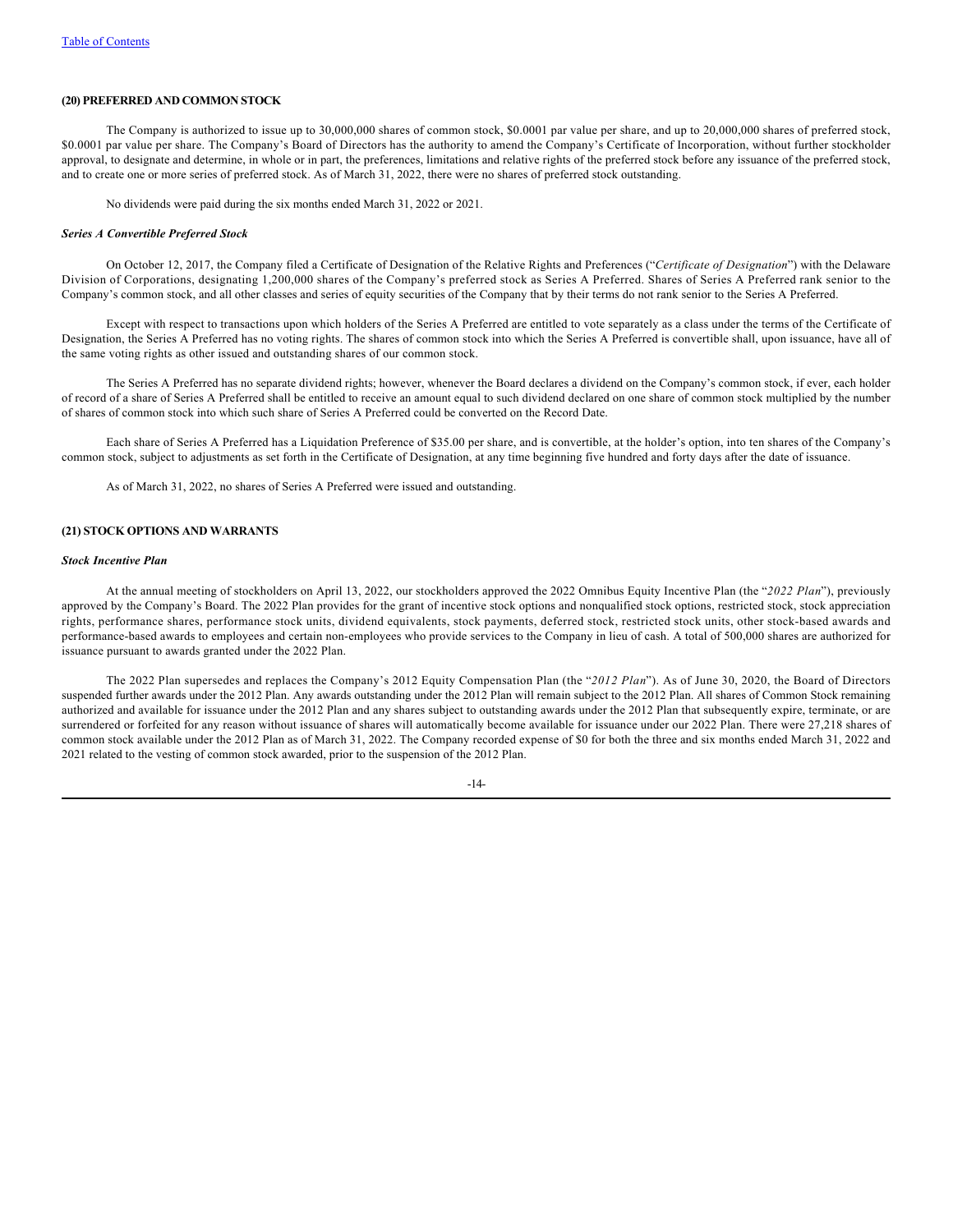## *All Options and Warrants*

The fair value of each stock option and warrant grant is estimated on the date of grant using the Black-Scholes option-pricing model. The Company recorded expense of \$0 for the three months ended March 31, 2022 and 2021, respectively, related to the issuance and vesting of outstanding stock options and warrants. During the six months ended March 31, 2022 and 2021, the Company granted no options or warrants to purchase shares of common stock under the 2012 Plan. All options and warrants outstanding under the 2012 Plan have vested and are exercisable as of March 31, 2022.

The expected life of stock options (warrants) represents the period of time that the stock options or warrants are expected to be outstanding based on the simplified method allowed under GAAP. The expected volatility is based on the historical price volatility of the Company's common stock. The risk-free interest rate represents the U.S. Treasury bill rate for the expected life of the related stock options (warrants). The dividend yield represents the Company's anticipated cash dividends over the expected life of the stock options (warrants).

A summary of stock option (warrant) activity for the six months ended March 31, 2022 is presented below:

|                                      |                     |                       | Weighted                |  |                        |  |
|--------------------------------------|---------------------|-----------------------|-------------------------|--|------------------------|--|
|                                      |                     |                       | Average                 |  |                        |  |
|                                      |                     | Weighted              | Remaining               |  |                        |  |
|                                      | <b>Shares Under</b> | Average               | <b>Contractual Life</b> |  | Aggregate              |  |
|                                      | Option              | <b>Exercise Price</b> | (years)                 |  | <b>Intrinsic Value</b> |  |
| Outstanding as of September 30, 2021 | 457,075             | 1.74                  | 1.04                    |  | 779,977                |  |
| Granted                              |                     | -                     |                         |  |                        |  |
| Expired/Cancelled                    | (21, 138)           | 1.19                  |                         |  |                        |  |
| Exercised                            | (26, 564)           | 1.21                  |                         |  |                        |  |
| Outstanding as of March 31, 2022     | 409,373             | 1.81                  | 0.62                    |  | 102,537                |  |
| Exercisable as of March 31, 2022     | 409,373             | 1.81                  | 0.62                    |  | 102,537                |  |

The intrinsic value of options and warrants outstanding and exercisable is based on the Company's share price of \$1.50 at March 31, 2022.

## **(22) INCOME TAXES**

The Company recognizes deferred income tax assets or liabilities for the expected future tax consequences of events that have been recognized in the financial statements or income tax returns. Deferred income tax assets or liabilities are determined based upon the difference between the financial statement and tax bases of assets and liabilities using enacted tax rates expected to apply when the differences are expected to be settled or realized. Deferred income tax assets are reviewed periodically for recoverability and valuation allowances are provided as necessary. Interest and penalties related to income tax liabilities, when incurred, are classified in interest expense and income tax provision, respectively.

For the six months ended March 31, 2022 and 2021, the Company incurred net income for income tax purposes of \$146,919 and \$3,507,725, respectively. The amount and ultimate realization of the benefits from the net operating losses is dependent, in part, upon the tax laws in effect, our future earnings, and other future events, the effects of which cannot be determined. The Company has established a valuation allowance for all deferred income tax assets not offset by deferred income tax liabilities due to the uncertainty of their realization. Accordingly, there is no benefit for income taxes in the accompanying statements of operations.

In computing income tax, we recognize an income tax provision in tax jurisdictions in which we have pre-tax income for the period and are expecting to generate pre-tax book income during the fiscal year.

## -15-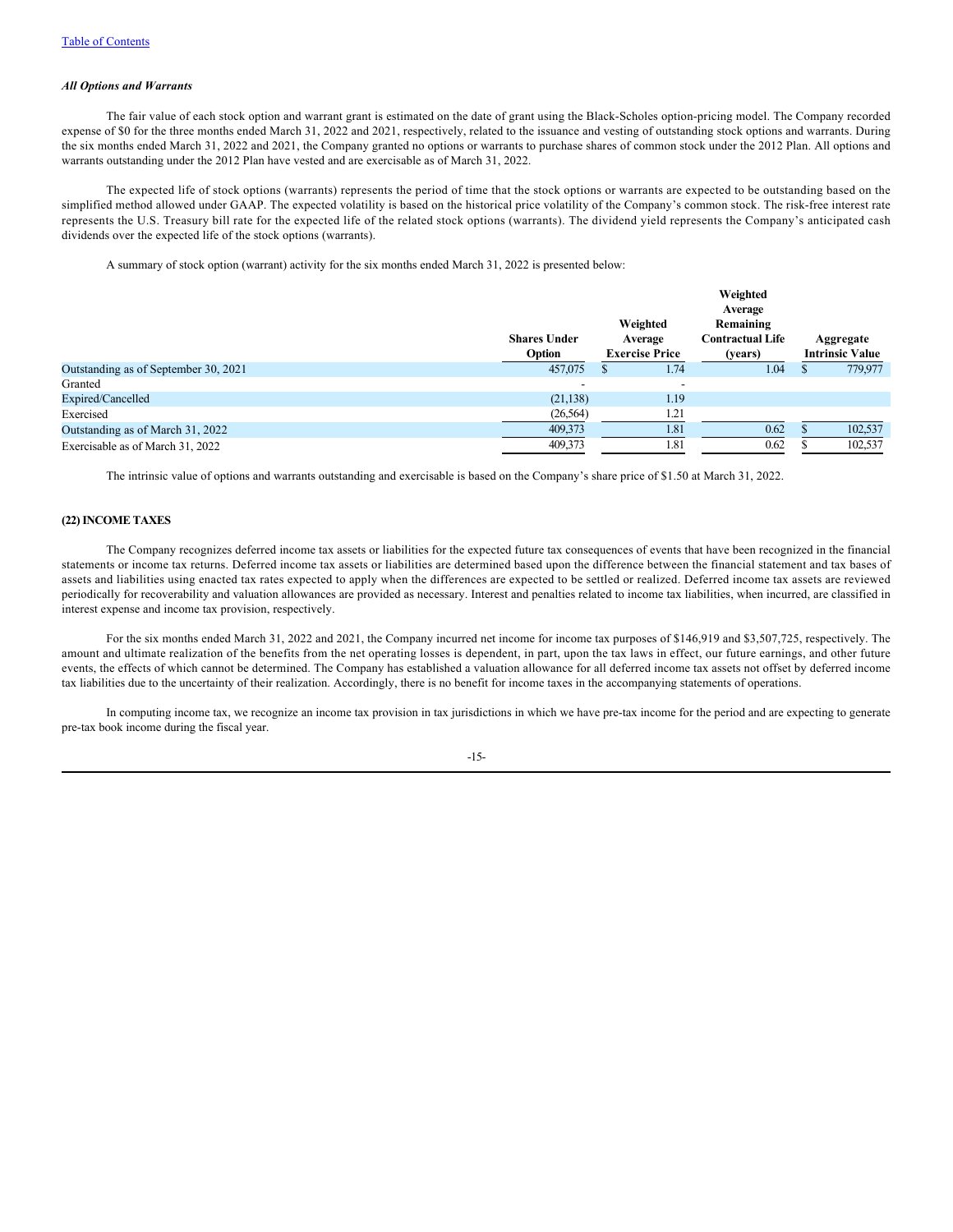## **(23) COMMITMENTS AND CONTINGENCIES**

## **Legal Matters**

The Company is, from time to time, involved in various legal proceedings incidental to the conduct of our business. Historically, the outcome of all such legal proceedings has *not,* in the aggregate, had a material adverse effect on our business, financial condition, results of operations or liquidity. Other than as set forth below, there are *no* additional pending or threatened legal proceedings at this time.

*SecureAlert, Inc. v. Federal Government of Mexico (Department of the Interior).* On March 24, 2017, SecureAlert Inc. filed a complaint before the Federal Administrative Tribunal, asserting the failure by defendants to pay claimant amounts agreed to, and due under, the Pluri Annual Contract for the Rendering of Monitoring Services of Internees, through Electric Bracelets, in the Islas Marias Penitentiary Complex dated July 15, 2011, entered into by and between the Organo Administrativo Desconcentrado Prevencion y Readaptacion Social ("*OADPRS*") of the then Public Security Department, and presently, an agency of the National Security Commission of the Department of the Interior, and SecureAlert, Inc., presently Track Group, Inc. The Company's claim amount is upwards of \$6.0 million. The Supreme Court took action to resolve previous, conflicting decisions regarding the jurisdiction of such claims and determined that such claims will be resolved by the Federal Administrative Tribunal. Subsequently, plaintiff filed an Amparo action before the Collegiate Court, seeking an appeal of the Federal Administrative Court's earlier decision against plaintiff. The Collegiate Court issued a ruling in August 2019 that the matter of dispute was previously resolved by a lower court in 2016. The Company disagreed with this ruling and on November 11, 2020 made a re-demand of the OADPRS for payment due under the July 15, 2011 contract. The OADPRS failed to respond within its allotted 3 months' time-period and the Company filed an Amparo Action on May 6, 2021, which was dismissed. The Company additionally filed a motion for annulment with the Federal Administrative Tribunal on August 4, 2021. The Company was notified on January 6, 2022 that the OADPRS had filed their answer on November 12, 2021. On January 25, 2022, the Company filed its reply, and is awaiting the Court's ruling. Based upon the fee arrangement the Company has with its counsel, we anticipate the future liabilities attributable to legal expense will be minimal.

*Commonwealth of Puerto Rico, through its Trustees v. International Surveillance Services Corporation*. On January 23, 2020, the Company was served with a summons for an Adversary Action pending against International Surveillance Services Corporation ("*ISS*"), a subsidiary of the Company, now known as Track Group – Puerto Rico Inc., in the United States District Court for the District of Puerto Rico seeking to avoid and recover allegedly constructive fraudulent transfers and to disallow claims pursuant to United States Bankruptcy and Puerto Rican law. The allegations stem from payments made to ISS between 2014 and 2017, which the Company believes were properly made in accordance with a contract between ISS and the government of Puerto Rico, through the Oficina de Servicios con Antelacion a Juicio, originally signed in 2011. The Company is confident that all payments it received were earned and due under applicable law and has produced documentation supporting its position in an informal document exchange with the Commonwealth on July 6, 2020. On August 26, 2021, the Court entered an order staying the Adversary Action pending the Court's confirmation of the Commonwealth's Proposed Plan of Adjustment. In accordance with the terms of the August 26, 2021 order, the Company moved to lift the stay on January 11, 2022, though that motion was denied without prejudice on February 4, 2022. The case remains stayed at the present time with a hearing on the status of the stay set for May 18, 2022.

*Eli Sabag v. Track Group, Inc., et al.* On March 12, 2020, Eli Sabag commenced an arbitration with the International Centre for Dispute Resolution, Case Number 01-20-0003-6931. The arbitration claim, as it pertains to the Company, alleges breach of the Share Purchase Agreement ("*SPA*") between the Company and Sabag. Sabag alleges that the Company breached the SPA because it failed to pay him his earn-out after it sold or leased a sufficient number of GPS Global Tracking devices to meet the earn-out milestone, or alternatively, breached the SPA by failing to act in "good faith" to allow Sabag to achieve his earn-out. Sabag further claims that the Company fraudulently induced Sabag to sell GPS Global Tracking and Surveillance System Ltd. to the Company. The Company has entered its appearance and on July 17, 2020, filed its Answer denying the allegations of the claim and asserting numerous defenses. The Company is currently negotiating with the plaintiff to settle the dispute, and an arbitration previously scheduled for April 2022 was postponed and new arbitration dates have been tentatively scheduled from October 24, 2022 through October 28, 2022. Although the Company is currently engaged in settlement negotiations, no assurances can be given that we will be successful. In the event the Company is not successful, we intend to vigorously defend the allegations, and remain confident that the terms of the earn-out milestone were not met by the petitioner.

*Jeffrey Mohamed Abed v. Track Group, Inc., et al.* On June 7, 2021, Jeffrey Mohamed Abed filed a complaint seeking unspecified damages in the Superior Court of the State of California in Case No. 21 STCV 21345, alleging strict products liability, negligence and breach of implied warranty premised upon injuries sustained by Abed who was involved in an automobile accident while wearing a GPS tracking device of the Company. The Company was served on October 15, 2021 and filed its Answer and Affirmative Defenses on November 12, 2021. On January 11, 2022 the Company issued discovery, and the discovery process remains ongoing. The Company disputes Abed's claims and will defend the case vigorously. The Company remains confident in its position and no accrual for a potential loss has been made, after consultation with legal counsel.

*Track Group Chile SpA. v. Republic of Chile.* On January 24, 2022, Track Group Chile SpA. initiated a judicial action in the Court of Justice of Chile to settle a contract dispute with the Republic of Chile. The Company asserts that it has complied with its contractual obligations and that any delays in so doing were not attributable to the Company. The Company remains confident in its position and no accrual for a potential loss has been made, after consultation with legal counsel.

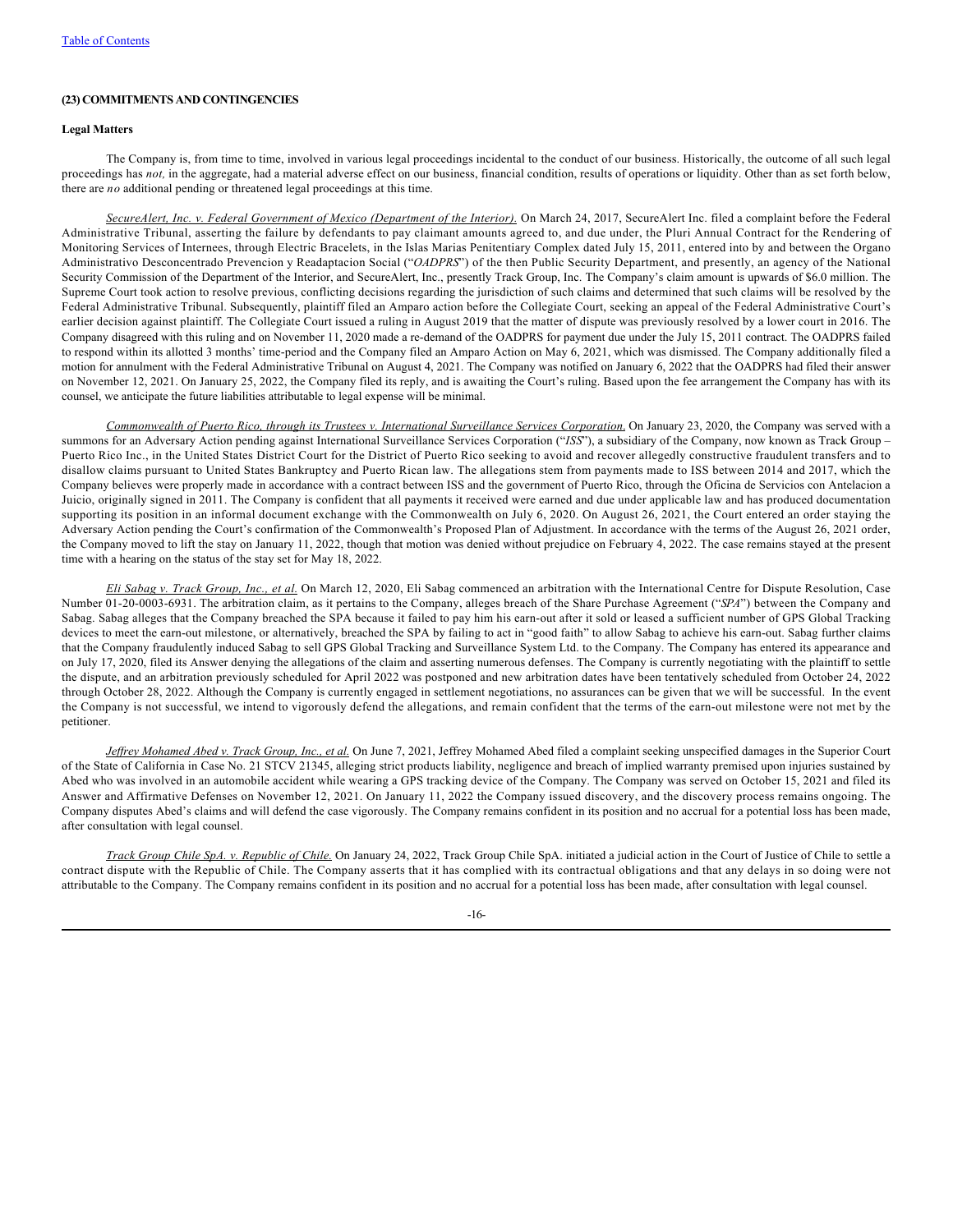## **Monitoring Equipment**

The Company leases monitoring equipment to its customers with contract terms varying from month-to-month to several years and each daily contract price varies. Devices supplied to customers are not serial number unique and a single device may be used by multiple customers over its useful life. If a leased device is returned for repair, it will likely be replaced with a different device from a different customer or possibly a new device.

The Company's tracking devices are considered operating leases under ASC 842 as transfer of control of the asset does not occur at the end of the lease, a single device is not specific to a customer and devices may be used by multiple customers throughout their life cycle. Due to the movement of devices from customer to customer, relatively few long-term contracts, the measurement of the equipment life and the present value of the equipment's fair values would not be a measurement to qualify the devices as sales-type leases. No change to the Company's accounting treatment of devices occurred with the adoption of ASC 842.

Operating lease revenue associated with the Company's monitoring equipment for the three and six months ended March 31, 2022 and 2021 are shown in the table below:

|                                        | Three months ended March 31. |  |            |  |
|----------------------------------------|------------------------------|--|------------|--|
|                                        | 2022                         |  | 2021       |  |
| Monitoring equipment operating revenue | 7,457,025                    |  | 8.430,108  |  |
|                                        | Six months ended March 31,   |  |            |  |
|                                        | 2022                         |  | 2021       |  |
| Monitoring equipment operating revenue | 15,451,482                   |  | 16,390,314 |  |

## **Performance Bonds**

As of March 31, 2022, Company has two performance bonds in connection with a foreign customer totaling \$2,343,243 ("*Performance Bonds*"), of which \$1,640,239 is held in an interest-bearing account on behalf of the customer and is recorded in Other Assets on the Consolidated Balance Sheet. The remaining amount of \$703,004 is guaranteed by a foreign financial institution on behalf of the Company. The amounts held on the two Performance Bonds will be released approximately 90 days after the expiration of the Performance Bonds, of which \$306,330 expires on January 18, 2023 and \$1,333,909 expires on July 2, 2024.

In March 2021, the Company placed a \$666,970 deposit into an interest-bearing account with a financial institution to replace the performance bond expiring on July 2, 2024, whereby the portion guaranteed by the financial institution will increase from 30% to 65% of the total bond. The current bond expiring July 2, 2024 will be released following completion of the transaction.

The Company pays interest on the full amount of the Performance Bonds to the financial institution providing the guarantee at 3.5% interest per annum for the Performance Bond which will expire in January 2023 and 2.8% interest per annum for the Performance Bond expiring in July 2024. The Company recorded interest expense for the three months ended March 31, 2022 and March 31, 2021 of \$16,248 and \$18,867, respectively. The Company recorded interest expense for the six months ended March 31, 2022 and March 31, 2021 of \$33,416 and \$37,329, respectively.

# **(24) SUBSEQUENT EVENTS**

At the Company's annual meeting of stockholders on April 13, 2022, our stockholders approved the 2022 Omnibus Equity Incentive Plan, previously approved by the Company's Board. The 2022 Plan provides for the grant of incentive stock options and nonqualified stock options, restricted stock, stock appreciation rights, performance shares, performance stock units, dividend equivalents, stock payments, deferred stock, restricted stock units, other stock-based awards and performancebased awards to employees and certain non-employees who provide services to the Company in lieu of cash. A total of 500,000 shares are authorized for issuance pursuant to awards granted under the 2022 Plan.

In accordance with the Subsequent Events Topic of the FASB ASC 855, we have evaluated subsequent events, through the filing date and noted no subsequent events other than those noted above that are reasonably likely to impact the financial statements.

-17-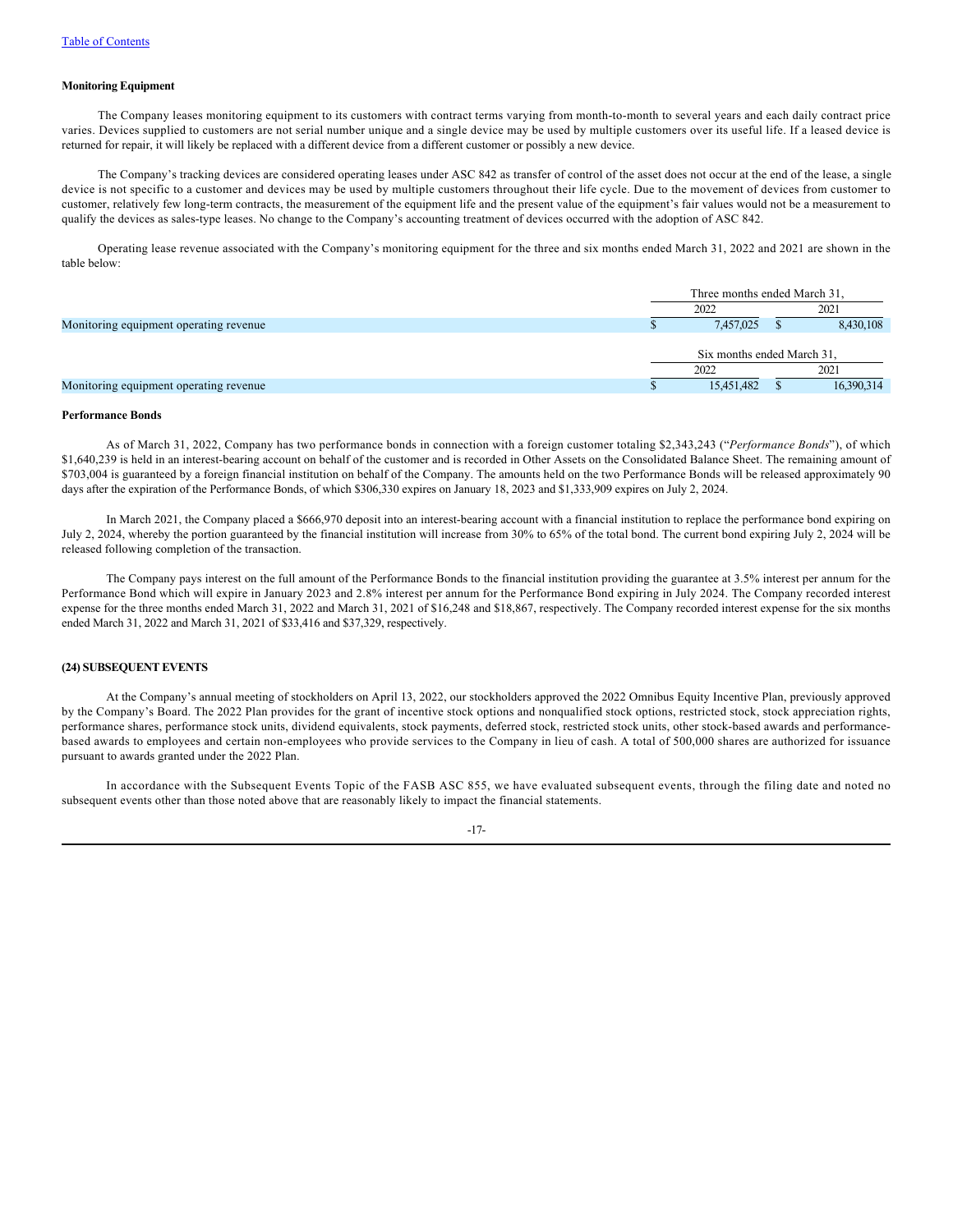#### <span id="page-19-0"></span>**Item 2. Management**'**s Discussion and Analysis of Financial Condition and Results of Operations**

#### *Forward-Looking Statements*

*This Quarterly Report on Form 10-Q (this* "*Quarterly Report*"*, or, this* "*Report*"*) contains information that constitutes* "*forward-looking statements*" *within the meaning of the Private Securities Litigation Reform Act of 1995 and Section 21E of the Securities Exchange Act of 1934, as amended (the "Exchange Act"). Generally, the statements contained in this Report that are not purely historical can be considered to be* "*forward-looking statements*"*. These statements represent our expectations, hopes, beliefs, anticipations, commitments, intentions, and strategies regarding the future. They may be identified by the use of words or phrases* such as "believes", "expects", "intends", "anticipates", "should", "plans", "estimates", "projects", "potential", and "will" among others. Forward-looking statements *include, but are not limited to, statements contained in Management*'*s Discussion and Analysis of Financial Condition and Results of Operations regarding our financial performance, revenue, and expense levels in the future and the sufficiency of our existing assets to fund future operations and capital spending needs. We undertake no obligation to publicly update or revise any forward-looking statements, whether as a result of new information, future events or otherwise. In addition, forward-looking statements are subject to certain risks and uncertainties that could cause actual results to differ materially from our historical experience and our present expectations or projections. These risks and uncertainties include, but are not limited to, those described in* "*Risk Factors*" *in our most recent Annual Report on Form 10-K, and those described from time to time in our reports filed with the Securities and Exchange Commission (*"*SEC*"*).*

The following discussion and analysis of our financial condition and results of operations should be read in conjunction with the unaudited condensed consolidated financial statements and notes thereto that are contained in this Report, as well as Management's Discussion and Analysis of Financial Condition and Results of Operations in our Annual Report on Form 10-K for the fiscal year ended September 30, 2021, and Current Reports on Form 8-K that have been filed with the SEC through the date of this Report. Except as otherwise indicated, as used in this Report, the terms the "*Company*", "*Track Group*", "*we*", "*our*", and "*us*" refer to Track Group, Inc., a Delaware corporation.

#### **General**

Our business is based on the leasing of patented tracking and monitoring solutions to federal, state and local law enforcement agencies, both in the U.S. and abroad, for the electronic monitoring of offenders and offering unique data analytics services on a platform-as-a-service ("PaaS") business model. Currently, the Company deploys offender-based management services that combine patented GPS tracking technologies, full-time 24/7/365 global monitoring capabilities, case management, and proprietary data analytics. The Company offers customizable tracking solutions that leverage real-time tracking data, best-practices monitoring, and analytics capabilities to create complete, end-to-end tracking solutions.

Our devices consist principally of the ReliAlert® product line, which is supplemented by the Shadow product line. These devices are generally leased on a daily rate basis and may be combined with our monitoring center services, proprietary software and data analytics subscription to provide an end-to-end PaaS.

ReliAlert®XC 4 - ReliAlert®XC4 is our flagship GPS device, which is the safest and most reliable monitoring device ever made. It is the only one-piece GPS device with patented 3-way voice communication to assist intervention efforts, now on the LTE network with increased battery life. This device includes on-board processing, secondary location technology, a 95db siren, embedded RF technology, anti-tampering capability, increased battery life and sleep mode.

ReliAlert®-XC3 - Advanced features enable agencies to effectively track offender movements and communicate directly with offenders in real-time, through a patented, on-board two/three-way voice communication technology. This device includes an enhanced GPS antenna and GPS module for higher sensitivity GPS, enhanced voice audio quality, increased battery performance of 50+ hours, 3G cellular capabilities, improved tamper sensory, and durability enhancements.

Shadow - Driven by customer demand to improve the performance and affordability of offender tracking devices, Shadow is the smallest and lightest device of its kind with a sleek, modern design featuring an enhanced mobile charging capability that makes it easier to use. The device is 3G compliant and fully supported by all global mobility providers.

-18-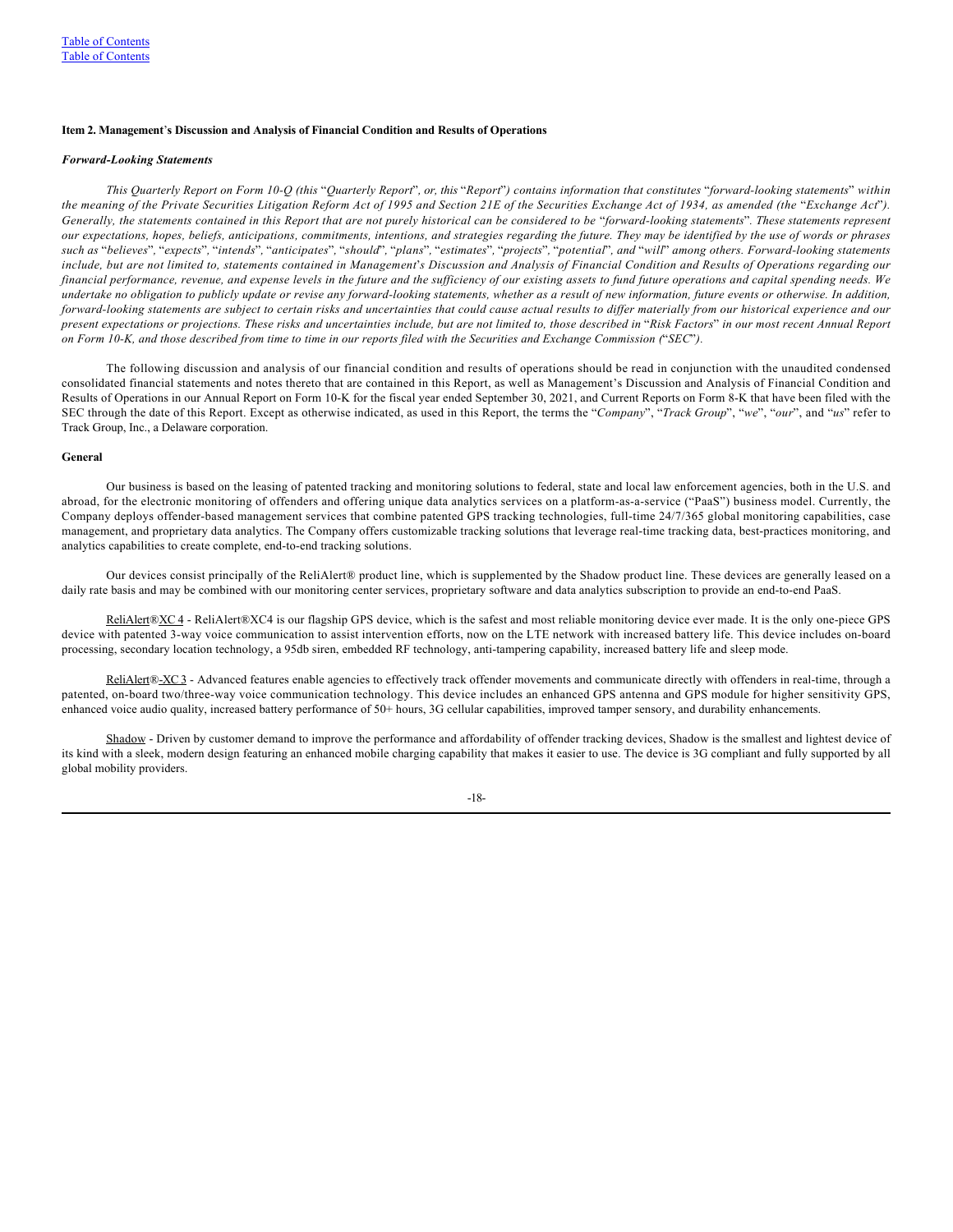Monitoring Center Services. Our monitoring centers provide live 24/7/365 monitoring of all alarms generated from our devices, as well as customer and technical support. Our monitoring center operators play a vital role, and as such, are staffed with highly trained, bi-lingual individuals. These operators act as an extension of agency resources receiving alarms, communicating and intervening with offenders regarding violations, and interacting with supervision staff, all pursuant to agencyestablished protocols. The facilities have redundant power source, battery backup and triple redundancy in voice, data, and IP. We have assisted in the establishment of monitoring centers for customers and local partners in the United States, Chile and other global locations.

Data Analytics Services. Our IntelliTrack, TrackerPAL® software, IntelliTrack Mobile, TrackerPAL® Mobile, combined with our Data Analytic analysis tools, provide an integrated platform allowing case managers and law enforcement officers quick access views of an offender's travel behavior, mapping, and inference on patterns. Our data analytics services help facilitate the discovery and communication of meaningful patterns in diverse location and behavioral data that helps agencies reduce risks and improve decision making. Our analytics applications use various combinations of statistical analysis procedures, data and text mining, and predictive modeling to proactively analyze information on community-released offenders to discover hidden relationships and patterns in their behaviors and to predict future outcomes.

Other Services. The Company offers smartphone applications specifically designed for the criminal justice market, including a domestic violence app that creates a mobile geo-zone around a survivor and an alcohol monitoring app linked to a police-grade breathalyzer.

#### **Business Strategy**

We are committed to helping our customers improve offender rehabilitation and re-socialization outcomes through our innovative hardware, software, and services. We treat our business as a service business. Although we still manufacture patented tracking technology, we see the physical goods as only a small part of the integrated offender monitoring solutions we provide. Accordingly, rather than receiving a payment just for a piece of manufactured equipment, the Company receives a recurring stream of revenue for ongoing device agnostic subscription contracts. As part of our strategy, we continue to expand our device-agnostic platform to not only collect, but also store, analyze, assess and correlate location data for both accountability and auditing reasons, as well as to use for predictive analytics and assessment of effective and emerging techniques in criminal behavior and rehabilitation. We believe a high-quality customer experience along with knowledgeable salespeople who can convey the value of our products and services greatly enhances our ability to attract and retain customers. Therefore, our strategy also includes building and expanding our own direct sales force and our third-party distribution network to effectively reach more customers and provide them with a world-class sales and postsales support experience. In addition, we are developing related-service offerings to address adjacent market opportunities in both the public and private sectors. We believe continual investment in research and development ("*R&D*"), including smartphone applications and other monitoring services is critical to the development and sale of innovative technologies and integrated solutions today and in the future.

### **Critical Accounting Policies**

From time to time, management reviews and evaluates certain accounting policies that are considered to be significant in determining our results of operations and financial position.

A description of the Company's critical accounting policies that affect the preparation of the Company's financial statements is set forth in the Company's Annual Report on Form 10-K for the year ended September 30, 2021, filed with the SEC on December 16, 2021. During the six months ended March 31, 2022, there have been no material changes to the Company's critical accounting policies.

The preparation of financial statements requires management to make significant estimates and judgments that affect the reported amounts of assets, liabilities, revenue and expense. By their nature, these judgments are subject to an inherent degree of uncertainty. We assess the reasonableness of our estimates, including those related to bad debts, inventories, right of use assets, estimated useful lives, intangible assets, warranty obligations, product liability, revenue, legal matters and income taxes. We base our estimates on historical experience as well as available current information on a regular basis. Management uses this information to form the basis for making judgments about the carrying value of assets and liabilities. Actual results may differ from these estimates under different assumptions or conditions.

-19-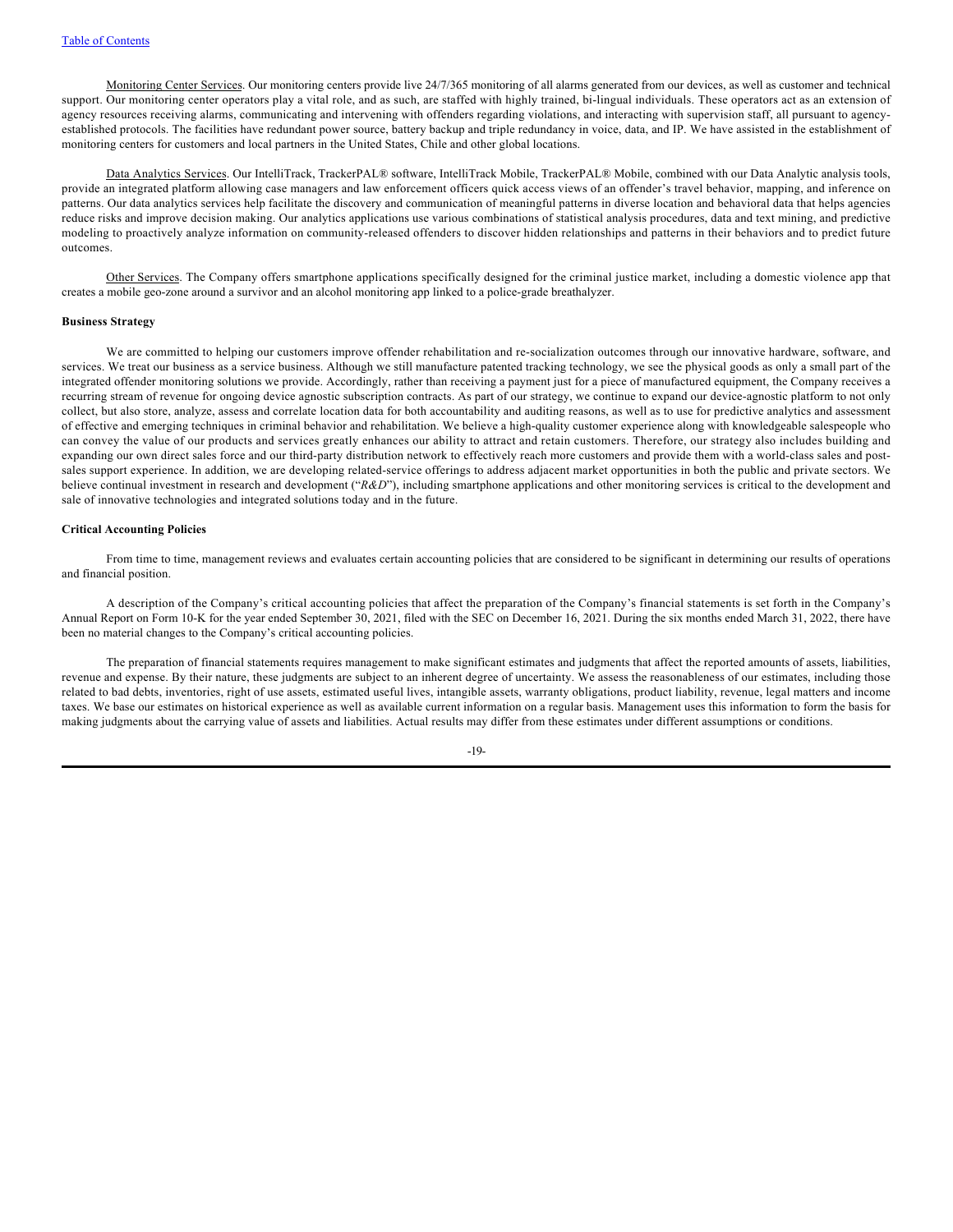#### **Government Regulation**

Our operations are subject to various federal, state, local and international laws and regulations. We are not involved in any pending or, to our knowledge, threatened governmental proceedings, which would require curtailment of our operations because of such laws and regulations.

The COVID-19 pandemic has adversely impacted both the Company's revenue and costs by disrupting its operations in Chile, causing shortages within the supply chain and postponing certain sales opportunities as some government agencies delay new RFP (Request for Proposal) processes or decisions. (See Item 1A -Risk Factors). Notwithstanding the challenges, the monitoring being performed by the Company's significant customers across the globe have remained operational as have key business partners providing manufacturing and call center services and at this time, the Company has not experienced unusual payment interruptions from any large customers. As the conditions have improved with respect to COVID-19, both our Chile office and the corporate headquarters in the greater-Chicago area have recently reopened. However, the Company is operating in a rapidly changing environment so the extent to which COVID-19 impacts its business, operations and financial results from this point forward will depend on numerous evolving factors that the Company cannot accurately predict. Those factors include the following: the duration and scope of the pandemic; governmental, business and individuals' actions that have been and continue to be taken in response to the pandemic; the development of widespread testing or a vaccine; the ability of our supply chain to meet the Company's need for equipment; the ability to sell and provide services and solutions if shelter in place restrictions and people working from home are extended to ensure employee safety; the volatility of foreign currency exchange rates and the subsequent effect on international transactions; and any closures of clients' offices or the courts on which they rely.

### **Results of Operations**

### *Three Months Ended March 31, 2022 Compared to Three Months Ended March 31, 2021*

#### *Revenue*

For the three months ended March 31, 2022, the Company recognized total revenue from operations of \$9,484,119 compared to \$9,861,830 for the three months ended March 31, 2021, a decrease of \$377,711 or approximately 4%. The \$377,711 decrease in total revenue was largely the result of a decrease in domestic monitoring revenue and other related services, partially offset by an increase in product sales. The decrease in monitoring and other related services revenue was principally the result of a decrease of our North American monitoring operations driven by clients in Illinois, Bahamas, Virginia, and Indiana, partially offset by increases in revenue in Canada, Puerto Rico and Chile.

Product sales and other revenue for the three months ended March 31, 2022 increased to \$641,633 from \$119,540 in the same period in 2021, an increase of \$522,093 or approximately 437%. The Company had product sales to a foreign customer of \$520,303 in the three months ended March 31, 2022 compared to \$0 in the same period in fiscal year 2021.

The industry in which the Company operates, as well as many other industries (automotive, consumer products and medical devices), have been impacted by the global semiconductor shortage initially caused by the slowdown of many chip makers and logistics companies due to COVID-19. The shortage, which could last through at least the remainder of 2022, has been exacerbated by the surge in demand for a wide variety of products across several industries, all of which require varying amounts of semiconductors. As a result, until such time as chip manufacturers are able to meet global demand, our future operating results may be negatively impacted.

## *Cost of Revenue*

During the three months ended March 31, 2022, cost of revenue totaled \$4,945,134 compared to cost of revenue during the three months ended March 31, 2021 of \$4,426,846, an increase of \$518,288 or approximately 12%. The increase in cost of revenue was largely the result of higher depreciation and amortization costs of \$267,893, higher server costs of \$125,206, higher product sale costs of \$109,934, higher hardware costs of \$95,603 and higher communication costs of \$69,440. These increases were partially offset by lower monitoring center costs of \$117,016 and lower commission costs of \$53,722.

## -20-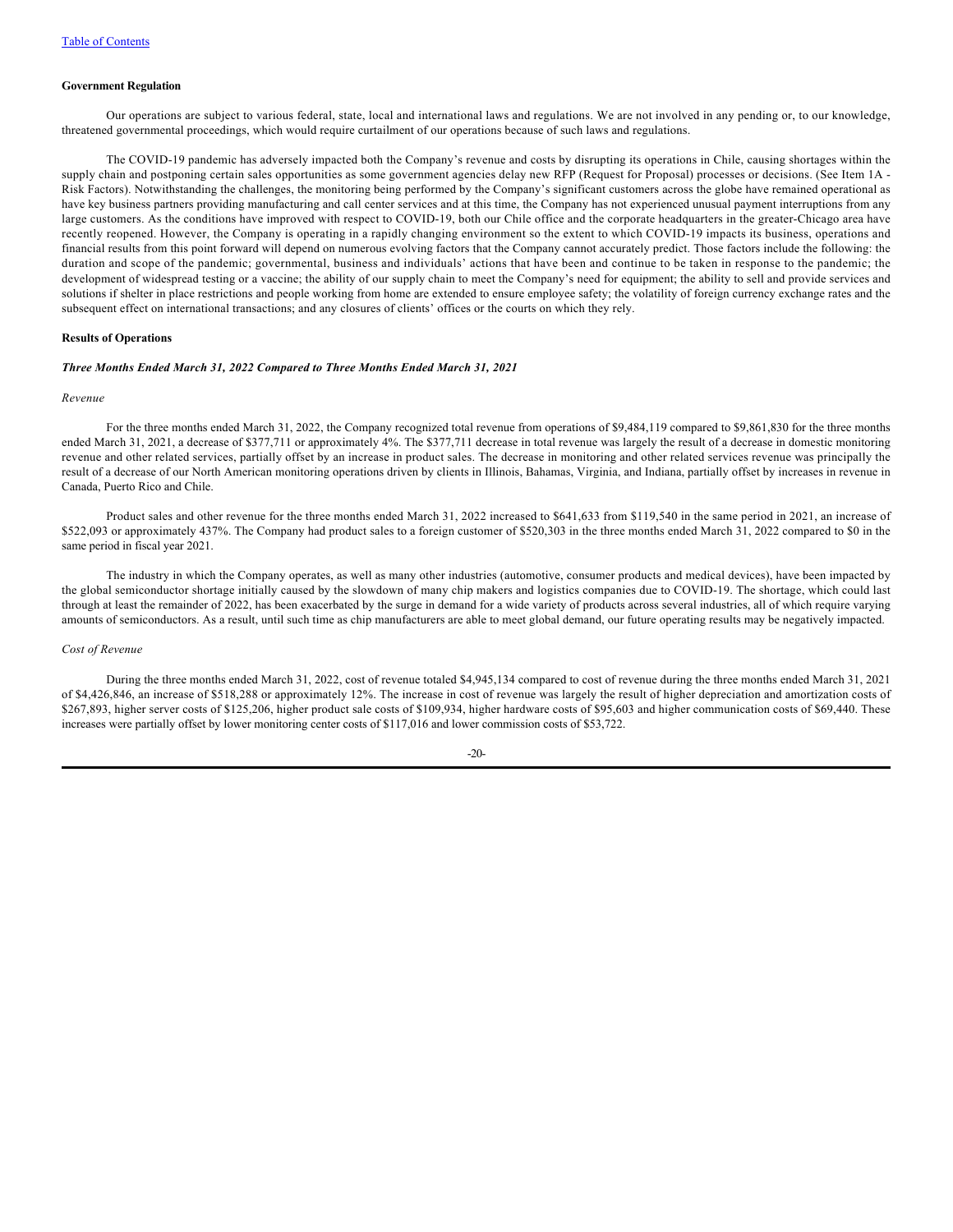Depreciation and amortization included in cost of revenue for the three months ended March 31, 2022 and 2021 totaled \$792,915 and \$525,022, respectively, an increase of \$267,893. These costs represent the depreciation of ReliAlert® and other monitoring devices, as well as the amortization of monitoring software and certain royalty agreements. The increase in depreciation and amortization costs is largely due to the amortization of our new software monitoring platform and other new software initiatives of \$316,062, which began on July 1, 2021, partially offset by a decrease in depreciation expense related to fully depreciated devices. We believe the equipment lives on which the depreciation is based are appropriate due to rapid changes in electronic monitoring technology and the corresponding potential for obsolescence. Management periodically assesses the useful life of the devices for appropriateness. Amortization of a patent related to GPS and satellite tracking is also included in cost of sales.

## *Gross Profit and Margin*

During the three months ended March 31, 2022, gross profit totaled \$4,538,985, resulting in a gross margin of approximately 48%. During the three months ended March 31, 2021, gross profit totaled \$5,434,984, resulting in a gross margin of approximately 55%. The decrease in absolute gross profit of \$895,999 or approximately 16% is due to lower revenue and increases in certain costs of revenue, including depreciation and amortization, server costs, product sale costs, hardware costs and communication costs, partially offset by lower monitoring costs and commission costs.

### *General and Administrative Expense*

During the three months ended March 31, 2022, general and administrative expense totaled \$2,770,657 compared to \$2,313,836 for the three months ended March 31, 2021. The increase of \$456,821 or approximately 20% in general and administrative expense resulted largely from higher legal and professional fees of \$245,451, higher bad debt expense of \$78,050, higher fees and license costs of \$64,425, higher consulting costs of \$52,698 and higher insurance costs of \$29,173. These costs were offset by lower payroll and related taxes of \$53,710 and lower training and recruiting of \$32,160.

## *Selling and Marketing Expense*

During the three months ended March 31, 2022, selling and marketing expense totaled \$720,709 compared to \$614,409 for the three months ended March 31, 2021. The increase in expense of \$106,300 or approximately 17% is principally the result of higher consulting and outside service expenses of \$37,342. higher payroll and taxes of \$36,149 and higher travel and entertainment cots of \$11,808.

#### *Research and Development Expense*

During the three months ended March 31, 2022, research and development expense totaled \$625,477 compared to \$334,569 for the three months ended March 31, 2021. The increase in expense of \$290,908 or approximately 87% resulted largely from continuous improvements of our existing software, resulting in increased payroll and related tax expense of \$274,512 after the implementation and subsequent amortization of our new monitoring software. As a result of the implementation of our new monitoring software on July 1, 2021, capitalization of developed technology decreased to \$221,918 during the three months ended March 31, 2022, which represents technology projects currently in development compared to the \$500,279 which was capitalized in the three months ended March 31, 2021. A portion of this expense would have been recognized as research and development expense, absent the significant enhancements to the technology.

#### *Depreciation and Amortization Expense*

During the three months ended March 31, 2022, depreciation and amortization expense totaled \$414,771 compared to \$510,067 for the three months ended March 31, 2021, a decrease of \$95,296 or approximately 19%, largely due to fully depreciated assets.

#### *Total Operating Expense*

During the three months ended March 31, 2022, total operating expense increased to \$4,531,614 compared to \$3,772,881 for the three months ended March 31, 2021, an increase of \$758,733 or approximately 20%. The increase is principally due to the factors disclosed above.

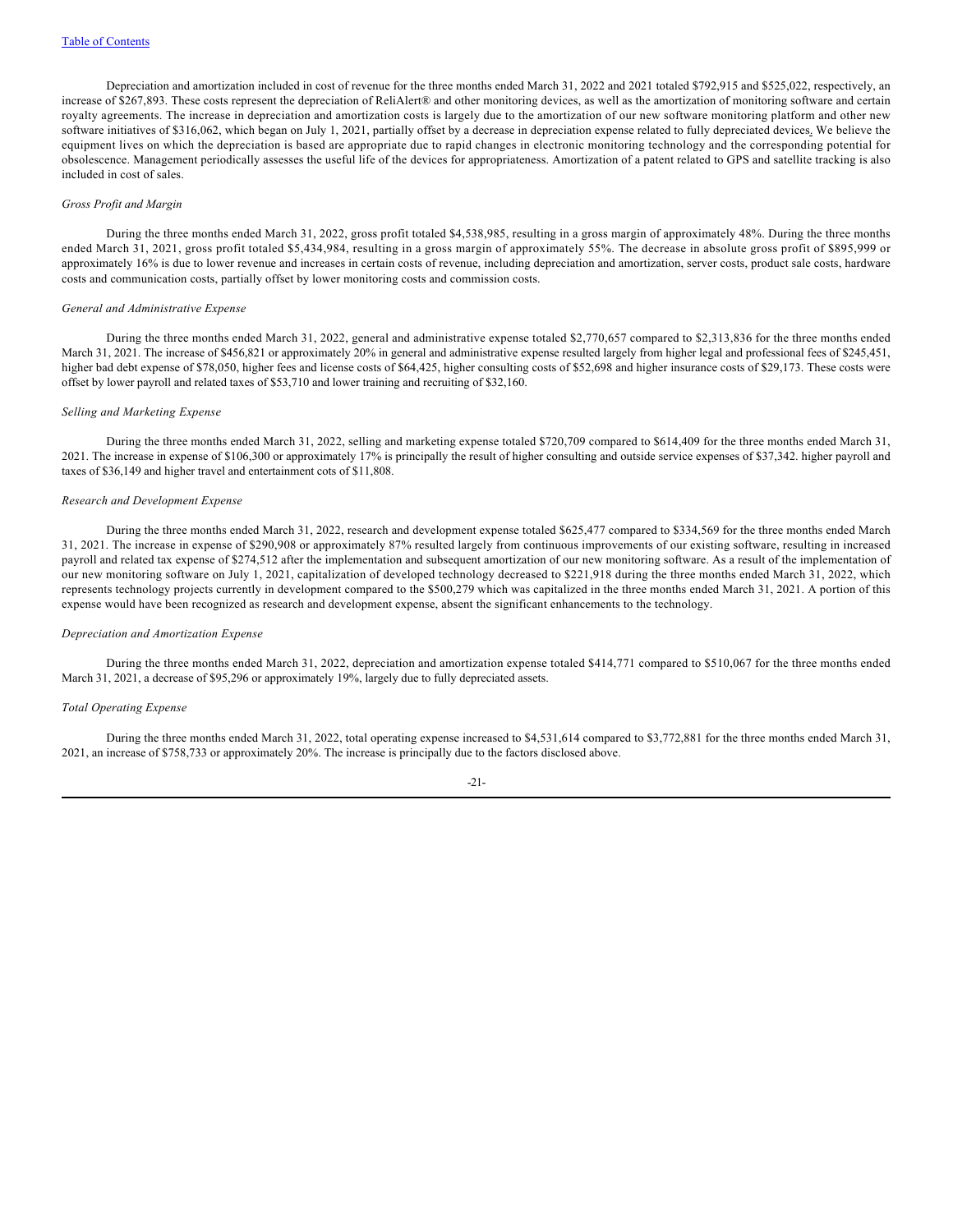#### *Operating Income*

During the three months ended March 31, 2022, operating income was \$7,371 compared to \$1,662,103 for the three months ended March 31, 2021, a reduction of \$1,654,732 or over 99%. This reduction was due to a decrease in gross profit of \$895,999, which resulted from lower revenue and higher cost of revenue directly related to the amortization of our new monitoring software platform, higher server costs, higher product sale costs, higher hardware costs and higher communication costs. These increases were partially offset by lower monitoring center costs and lower commission. In addition, the Company incurred higher general and administrative, selling and marketing, and research and development costs. These increases were partially offset by lower depreciation and amortization expenses in operating expense.

#### *Other Income (Expense)*

For the three months ended March 31, 2022, other income (expense) totaled income of \$571,664 compared to income of \$559,450 for the three months ended March 31, 2021, an increase in net other income of \$12,214. The increase in other income for the three months ended March 31, 2022 is largely due to a vendor forgiving \$633,471 of accrued expenses, positive currency exchange rate movements of \$272,153 compared to the second fiscal quarter of fiscal 2021, and lower interest expense, net of \$107,346 compared to the second fiscal quarter of 2021. These improvements were offset by a gain on the forgiveness of loans in the three months ended March 31, 2021, of \$1,000,756. See Note 19.

## *Net Income Attributable to Common Stockholders*

The Company had net income attributable to common stockholders of \$452,241 for the three months ended March 31, 2022, compared to \$2,184,231 for the three months ended March 31, 2021, a reduction of \$1,731,990. This decline is largely due to lower operating income and higher income taxes.

#### *Six Months Ended March 31, 2022 Compared to Six Months Ended March 31, 2021*

#### *Revenue*

For the six months ended March 31, 2022, the Company recognized revenue from operations of \$19,079,775, compared to \$19,263,735 for the six months ended March 31, 2021, a decrease of \$183,960 or approximately 1%. Of this revenue, \$18,312,215 and \$19,014,019, respectively, are from monitoring and other related services, a decrease of \$701,804 or approximately 4%. The decrease in revenue was principally the result of a decrease of our North American monitoring operations driven by clients in Virginia, Bahamas, Indiana, Illinois and Washington DC, partially offset by increases of our customers in Canada, Chile, Puerto Rico and Georgia.

Other revenue for the six months ended March 31, 2022 increased to \$767,560 from \$249,716 in the same period in 2021 largely due to product sales to a foreign customer.

The industry in which the Company operates, as well as many other industries (automotive, consumer products and medical devices), have been impacted by the global semiconductor shortage initially caused by the slowdown of many chip makers and logistics companies due to COVID-19. The shortage, which could last through at least the remainder of 2022, has been exacerbated by the surge in demand for a wide variety of products across several industries, all of which require varying amounts of semiconductors. As a result, until such time as chip manufacturers are able to meet global demand, our future operating results may be negatively impacted. See Item 1A. Risk Factors.

#### *Cost of Revenue*

During the six months ended March 31, 2022, cost of revenue totaled \$9,740,561 compared to cost of revenue during the six months ended March 31, 2021 of \$8,615,947, an increase of \$1,124,614 or approximately 13%. The increase in cost of revenue was largely the result of higher depreciation and amortization costs of \$643,067, higher server costs of \$239,187, higher software maintenance costs of \$116,680, higher product sales costs of \$105,734, higher hardware purchases of \$59,346 and higher communication costs of \$59,298, partially offset by lower repair costs of \$75,402, and lower lost, stolen and damaged costs of \$34,145. The higher depreciation and amortization costs are largely due to the amortization of our new monitoring software which began in July 2021.

Depreciation and amortization included in cost of revenue for the six months ended March 31, 2022 and 2021 totaled \$1,656,764 and \$1,013,697, respectively. The increase in depreciation and amortization costs of \$643,067 is largely due to the amortization of our new software monitoring platform and other new software initiatives of \$633,706, which began on July 1, 2021 and a minimal increase in depreciation expense related to devices. Devices are depreciated over a one to five-year useful life. Royalty agreements are being amortized over a ten-year useful life. The Company believes these equipment and software lives are appropriate due to changes in electronic monitoring technology and the corresponding potential for obsolescence. Management periodically assesses the useful life of the devices for appropriateness. Amortization of a patent related to GPS and satellite tracking is also included in cost of sales.

#### -22-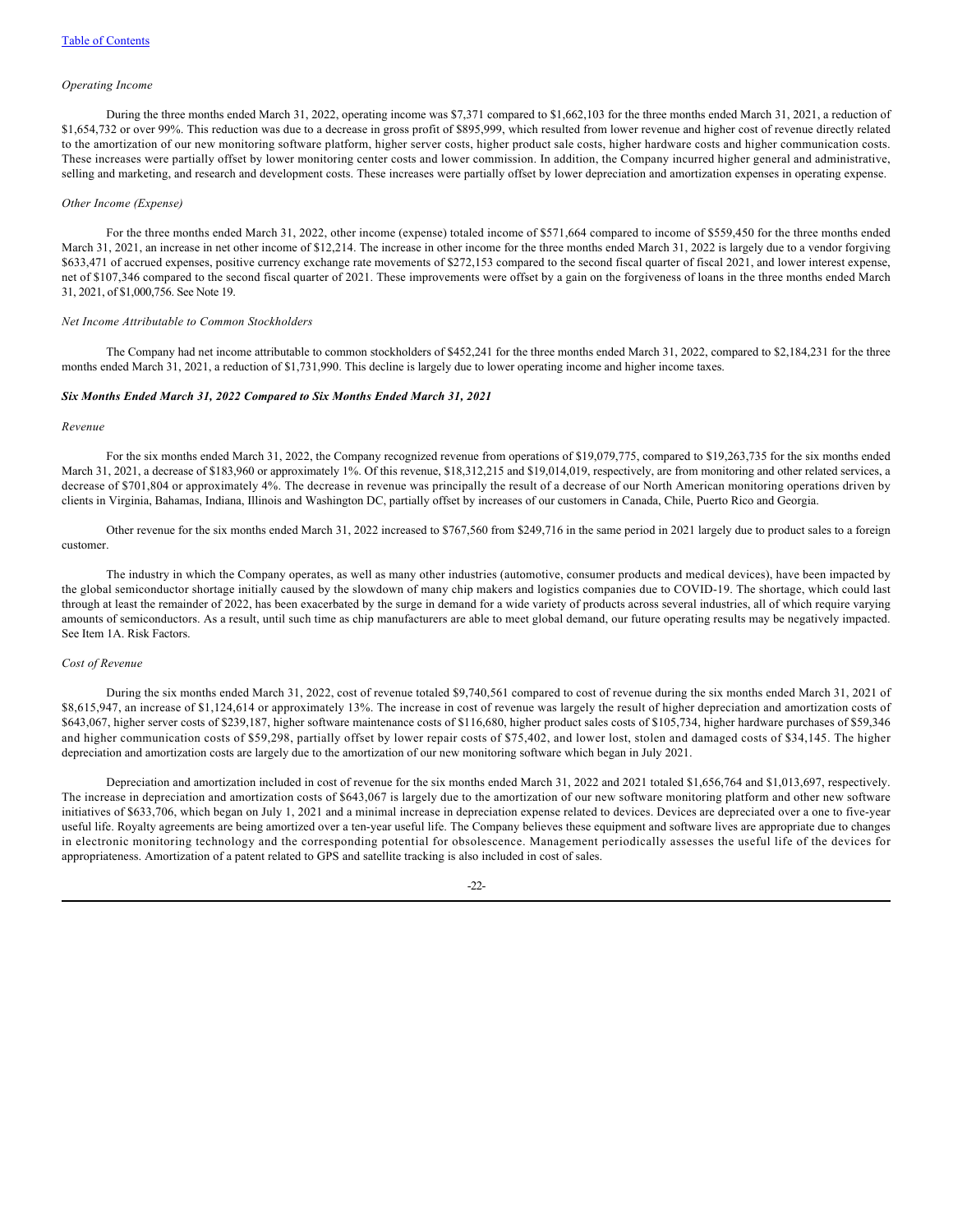## *Gross Profit and Margin*

During the six months ended March 31, 2022, gross profit totaled \$9,339,214, resulting in a gross margin of approximately 49%, compared to \$10,647,788, or a gross margin of approximately 55% during the six months ended March 31, 2021. The decrease in absolute gross profit of \$1,308,574, or approximately 12%, is due to a decrease in revenue of \$183,960 and increases in certain costs of revenue, including higher depreciation and amortization costs of \$643,067, higher server costs, higher software maintenance costs, higher product sales costs, higher hardware purchases and higher communication costs, partially offset by lower repair costs and lower lost, stolen and damaged costs.

#### *General and Administrative Expense*

During the six months ended March 31, 2022, general and administrative expense totaled \$5,269,016 compared to \$4,714,571 for the six months ended March 31, 2021. The increase of \$554,445 or approximately 12% in general and administrative costs resulted largely from higher legal and professional fees of \$277,193, higher consulting costs of \$62,667, higher insurance costs of \$63,392, higher fees and licenses of \$59,068, higher travel and entertainment costs of \$32,986 and higher training and recruiting costs of \$28,561. These costs were partially offset by lower payroll and taxes of \$27,612.

#### *Selling and Marketing Expense*

During the six months ended March 31, 2022, selling and marketing expense totaled \$1,418,581 compared to \$1,164,866 for the six months ended March 31, 2021. This increase of \$253,715, or approximately 22%, resulted largely from higher payroll and related taxes of \$107,230, higher consulting and outside service costs of \$72,900, higher travel and entertainment costs of \$30,859 and trade show costs of \$17,521.

#### *Research and Development Expense*

During the six months ended March 31, 2022, research and development expense totaled \$1,216,329 compared to research and development expense for the six months ended March 31, 2021 totaling \$641,863, an increase of \$574,466, or approximately 89% resulted largely from continuous improvements of our existing software, resulting in increased payroll and related tax expense of \$540,225 after our implementation and subsequent commencement of amortization of our new monitoring software and higher travel and entertainment of \$18,922. As a result of the implementation of our new monitoring software on July 1, 2021, capitalization of developed technology decreased to \$310,525 during the six months ended March 31, 2022, which represents technology projects currently in development compared to the \$897,681 which was capitalized in the six months ended March 31, 2021. A portion of this expense would have been recognized as research and development expense, absent the significant enhancements to the technology.

## *Depreciation and Amortization Expense*

During the six months ended March 31, 2022, depreciation and amortization expense totaled \$831,572, compared to \$1,041,830 for the six months ended March 31, 2021. This decrease of \$210,258, or approximately 20%, was largely due to fully depreciated assets.

#### *Total Operating Expense*

During the six months ended March 31, 2022, total operating expense increased to \$8,735,498 compared to \$7,563,130 for the six months ended March 31, 2021, an increase of \$1,172,368, or approximately 16%. The increase was largely due to higher general and administrative expense of \$554,445, higher selling and marketing expense of \$253,715 and higher research and development costs of \$574,466 as disclosed above. These costs were partially offset by lower depreciation and amortization of \$210,258.

#### *Operating Income*

During the six months ended March 31, 2022, operating income was \$603,716 compared to \$3,084,658 for the six months ended March 31, 2021, a reduction of \$2,480,942, or approximately 80%. This decline was due to a reduction in gross profit of \$1,308,574, and an increase in operating expense of \$1,172,368.

#### -23-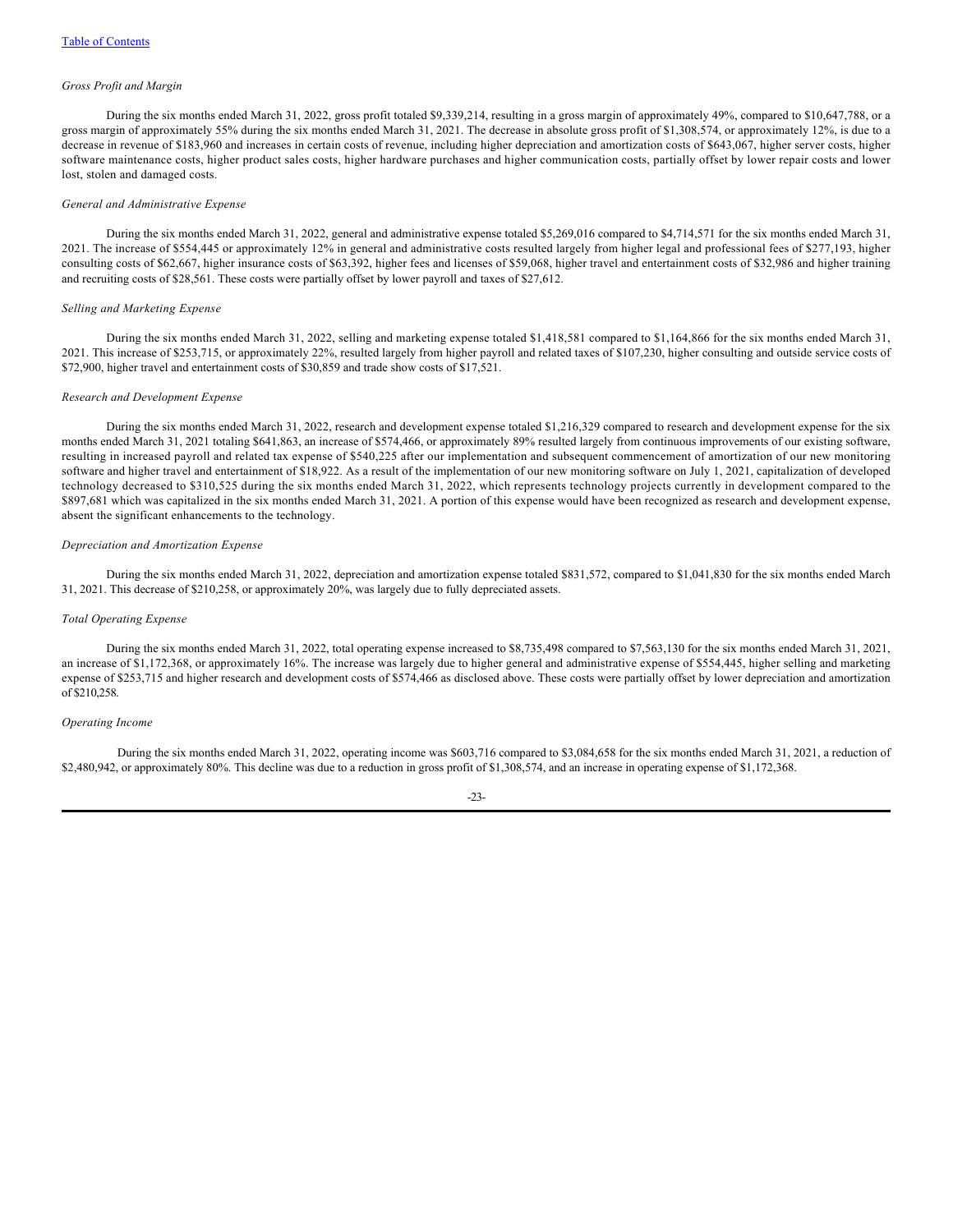### *Other Income and Expense*

For the six months ended March 31, 2022, other income totaled other expense of (\$16,174) compared to other income of \$738,080 for the six months ended March 31, 2021. The increase in other expense of \$754,254 in net other expense was a result of negative currency exchange rate movements of \$652,751 and a decrease in other income, net of \$367,311, partially offset by a reduction in interest expense of \$265,808. Other income, net largely represents \$633,471 of accrued expenses recently forgiven by a vendor and a gain on forgiveness of loans of \$1,000,756 in the six months ended March 31, 2021.

## *Net income Attributable to Common Shareholders*

The Company had net income from continuing operations for the six months ended March 31, 2022 totaling \$146,919 compared to a net income of \$3,507,725 for the six months ended March 31, 2021, representing a decline of \$3,360,806 or approximately 96%.

## **Liquidity and Capital Resources**

The Company is currently self-funded through net cash provided by operating activities.

On May 19, 2020, the Company received net proceeds of \$933,200 from a potentially forgivable loan from the United States Small Business Administration pursuant to the Paycheck Protection Program enacted by Congress under the Coronavirus Aid, Relief, and Economic Security Act (15 U.S.C. 636(a)(36)) (the "*CARES Act*") administered by the SBA (the "*PPP Loan*"). On December 8, 2020, the Company filed the application for forgiveness with BMO Harris Bank National Association (the "Lender") and on January 8, 2021, the Company received a notification from the Lender that the SBA remitted funds to fully repay the PPP Loan, and that the funds were utilized to pay-off and close the PPP Loan and that the PPP Loan was fully forgiven.

On October 21, 2020, the Company requested, in writing, an additional extension to the maturity date of that certain facility agreement between the Company and Conrent Invest, S.A. (*Conrent*"), dated December 30, 2013, as amended on February 24, 2019, and further amended on January 7, 2020 (the *"Amended Facility Agreement*"), which previously provided for a \$30.4 million unsecured debt facility. On November 25, 2020, the investors who owned the securities from Conrent used to finance the facility (the "*Noteholders*") held a meeting to address the Company's request and approved a new maturity date of July 1, 2024. On December 21, 2020, Conrent and the Company signed an amendment to the Amended Facility Agreement (the "*Amended Facility*") which extends the maturity date of the agreement to July 1, 2024, capitalizes the accrued and unpaid interest increasing the outstanding principal amount and reduces the interest rate of the Amended Facility from 8% to 4%. On March 1, 2021, Conrent completed their documentation and the updated registration process to implement these changes and the Company transferred \$12,531,556 of accrued interest to the Amended Facility for total principal of \$42,931,556. Conrent forgave \$67,556 of the aggregate amount due under the Amended Facility and the principal and interest due under the Amended Facility became \$42,864,000. Interest payments are scheduled to be made on June 30 and December 31 each year, which began on June 30, 2021. We began amortizing deferred financing fees of approximately \$360,000 on July 1, 2021. As of March 31, 2022, \$42,864,000 of principal and \$0.4 million of interest was owed to Conrent. The Company paid Conrent the \$876,331 interest due on January 5, 2022.

On January 6, 2021, the Company borrowed 70,443,375 Chilean Pesos ("*CLP*") (\$101,186USD) from HP Financial Services Chile Limitada. To facilitate the Loan, the Company entered into a Note Payable Agreement with HP Financial Services Chile Limitada as lender. The loan was used to purchase PABX (private automatic branch exchange phone equipment) for the construction of the Gendarmeria de Chile monitoring centers in Santiago and Puerto Montt, Chile. The loan bears interest at a rate of 6.56% per annum, payable monthly with principal beginning February 2021, and a maturity date of February 6, 2024.

On January 12, 2021, the Company borrowed 347,198,500*CLP* (\$482,965USD)*,* net of 2,801,500*CLP* fees (\$3,897USD), from Banco Santander. To facilitate the Loan, the Company entered into a Note Payable Agreement with Banco Santander as lender. The loan was used for the construction of the Gendarmeria de Chile monitoring center in Santiago, Chile and remodeling a temporary monitoring center. The loan bears interest at a rate of 5.04% per annum, payable monthly with principal beginning February 2021, and a maturity of May 11, 2024. The Company also paid 19,607,843*CLP* (\$27,275USD) in broker fees which are amortized over the life of the loan.

 $-24-$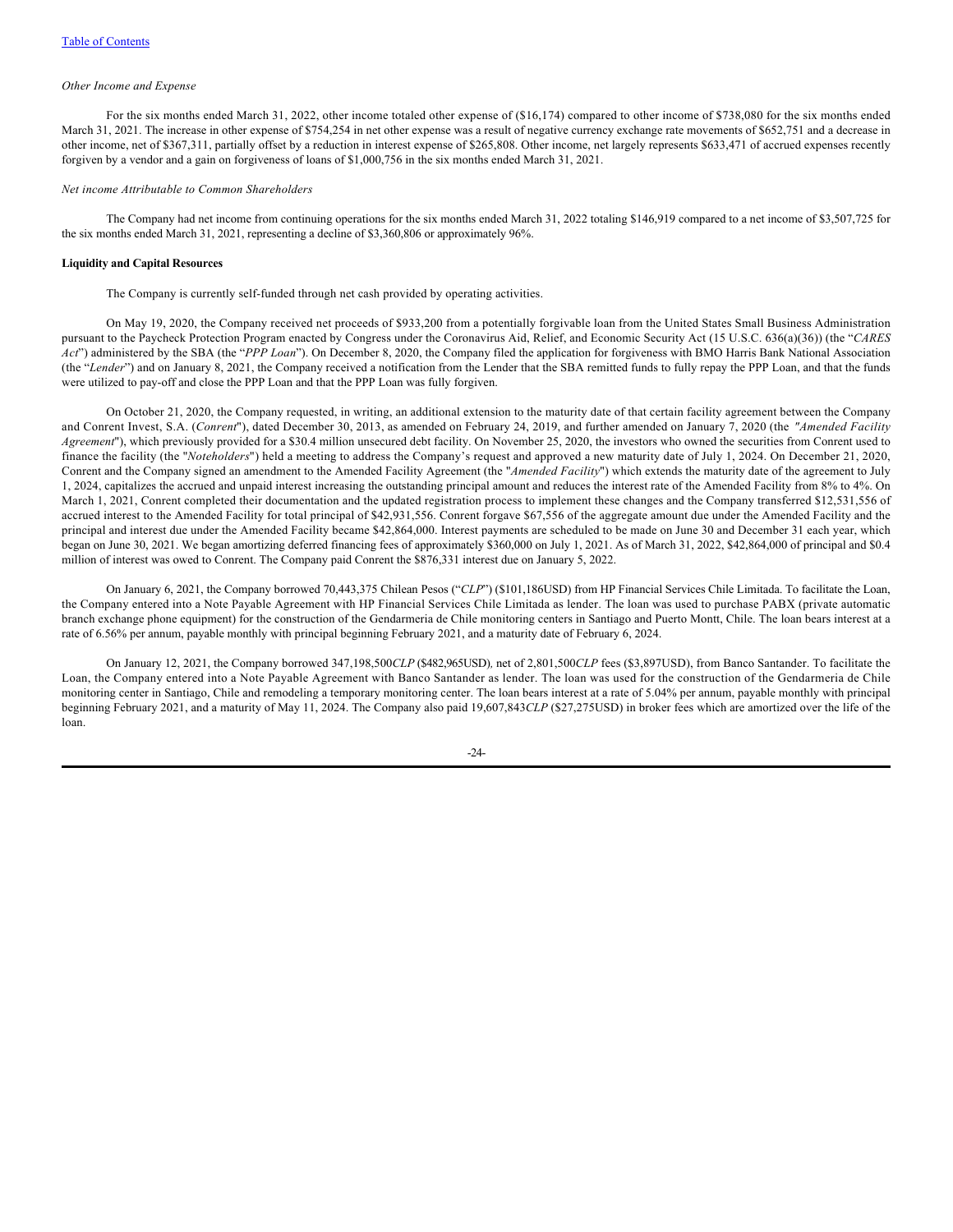On February 2, 2021, the Company borrowed 247,999,300*CLP* (\$338,954USD), net of 2,000,700*CLP* fees (\$2,734USD), from Banco Estado. To facilitate the Loan, the Company entered into a Note Payable Agreement with Banco Estado as lender. The loan provided was used for the construction of the Gendarmeria de Chile monitoring center in Santiago, Chile and computer equipment for Gendarmeria branch offices. The loan bears interest at a rate of 3.50% per annum, initially having a 6month grace period with the first payment including the 6 months of interest plus 1 month of principal on August 2, 2021, then monthly interest with principal, and a maturity date of January 2, 2024. The Company also paid 14,124,294*CLP* (\$19,304USD) in broker fees which are amortized over the life of the loan.

On February 4, 2021, the Company borrowed 149,794,432*CLP* (\$205,330USD) from HP Financial Services Chile Limitada. To facilitate the Loan, the Company entered into a Note Payable Agreement with HP Financial Services Chile Limitada as lender. The loan was used to purchase computer equipment for the Gendarmeria de Chile monitoring center in Santiago, Chile. The loan bears interest at a rate of 6.61% per annum, payable monthly with principal beginning March 2021, and a maturity of March 4, 2024

On February 5, 2021, the Company borrowed 99,808,328*CLP* (\$136,564USD), net of 210,485*CLP* fees (\$286USD), from Banco de Chile. To facilitate the Loan, the Company entered into a Note Payable Agreement with Banco de Chile as lender. The loan provided was used to purchase HVAC equipment for Gendarmeria de Chile monitoring center in Santiago, Chile. The loan bears interest at a rate of 2.54% per annum, payable monthly with principal beginning March 2021, and a maturity date of March 4, 2024.

On February 15, 2021, the Company borrowed 500,000,000*CLP* (\$678,214USD) from Banco de Chile. To facilitate the Loan, the Company entered into a Note Payable Agreement with Banco de Chile as lender. The loan proceeds were used as working capital and to complete the construction of the Gendarmeria monitoring center in Puerto Montt, Chile. The loan bears interest at a rate of 3.12% per annum, payable monthly with principal beginning March 2021, and a maturity of February 17, 2025. The Company also paid 28,248,588*CLP* (\$38,317USD) in broker fees which are amortized over the life of the loan.

Management will continue to seek other sources of capital, refinancing options, prepayment of debt at a discount and potentially other transactions including the exchange of some debt for an equity related security to reduce its total debt and assist in meeting all of its future obligations. While management believes it will be successful in completing one or more of these alternatives prior to the maturity of the Amended Facility Agreement in July 2024, no assurances can be given.

Other than the above-mentioned items, no borrowings or sales of equity securities occurred during the six months ended March 31, 2022 or during the year ended September 30, 2021.

#### *Net Cash Flows provided by Operating Activities.*

During the six months ended March 31, 2022, we had cash flows from operating activities of \$1,263,350, compared to cash flows from operating activities of \$849,085 for the six months ended March 31, 2021, representing a \$414,265 increase, or approximately 49%. The increase in cash from operations of \$414,265 was largely the result of lower use of cash related to performance bonds and monitoring center assets, a decline in accounts receivable, partially offset by a decrease in accounts payable and accrued liabilities and lower operating income.

#### *Net Cash Flows (used in) Investing Activities.*

The Company used (\$2,359,136) of cash from investing activities during the six months ended March 31, 2022, compared to (\$2,653,457) of cash used for investing activities during the six months ended March 31, 2021. Cash used for investing activities was used for purchases of monitoring and other equipment to meet customer demand and enhancements of certain software during the six months ended March 31, 2022. For the six months ended March 31, 2022, capitalized software decreased by \$587,156 compared to the six months ended March 31, 2021 as the Company completed its new software platform in the third fiscal quarter of 2021, which was partially offset by increased purchases of monitoring equipment and parts of \$334,172 compared to the six months ended March 31, 2021.

#### *Net Cash Flows provided by (used in) Financing Activities.*

The Company used (\$249,142) of cash from financing activities during the six months ended March 31, 2022, which was largely the result of loan principal payments of (\$256,636). The Company was provided \$1,623,667 of cash for financing activities during the six months ended March 31, 2021, which included \$1,943,213 of proceeds from notes payable, partially offset by the payment of financing fee costs of (\$271,084).

-25-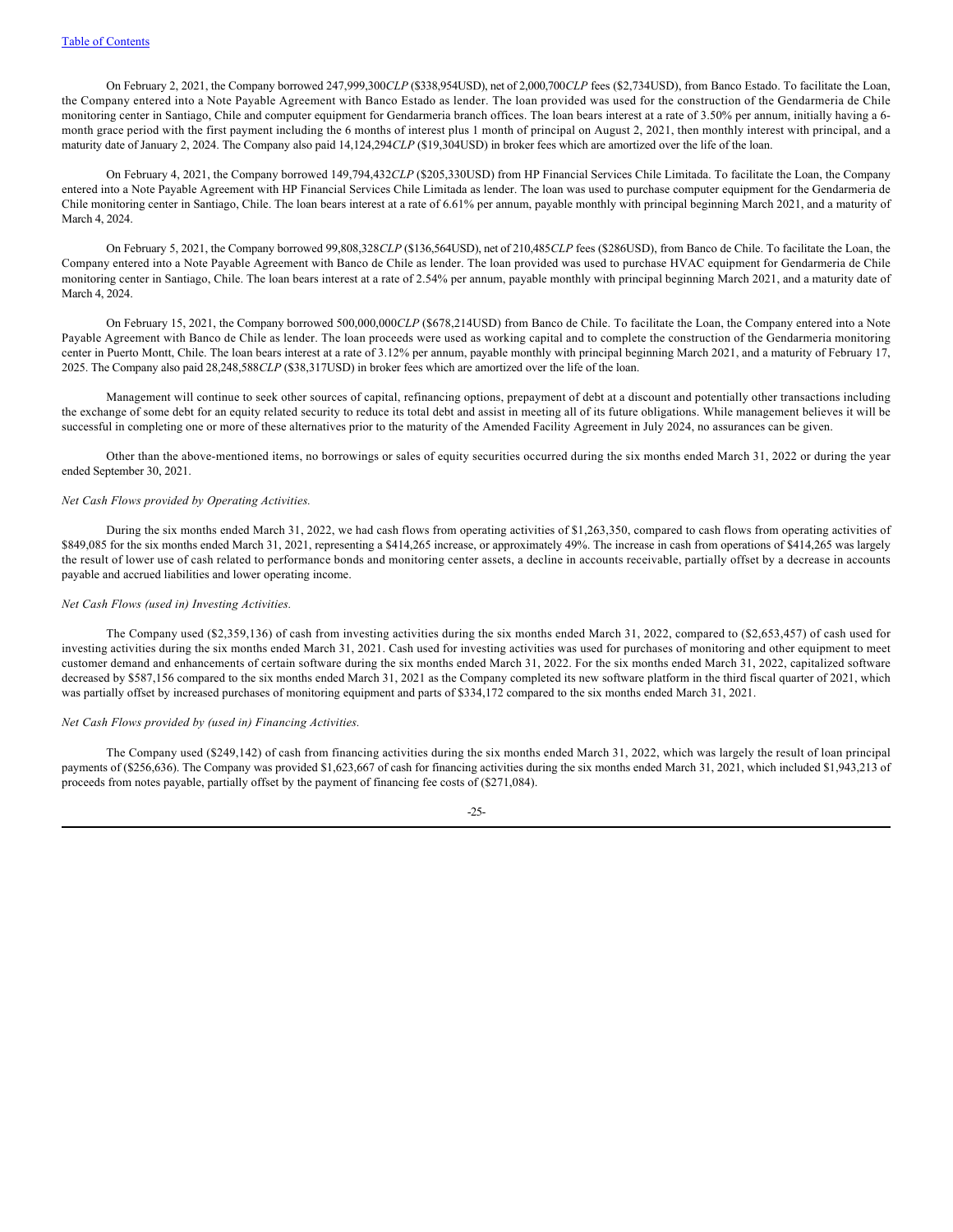#### *Liquidity, Working Capital and Management*'*s Plan*

As of March 31, 2022, the Company had unrestricted cash of \$7,118,168, compared to unrestricted cash of \$8,421,162 as of September 30, 2021. As of March 31, 2022, we had working capital of \$9,667,322, compared to working capital of \$9,190,430 as of September 30, 2021. This increase in working capital of \$476,892 is principally due to cash provided by operating activities, partially offset by the purchase of monitoring equipment and parts.

On October 21, 2020, the Company requested, in writing, an additional extension to the maturity date of the Amended Facility Agreement. On November 25, 2020, the Noteholders held a meeting to address the Company's request and approved a new maturity date of July 1, 2024. On December 21, 2020, Conrent and the Company signed the Amended Facility which extends the maturity date of the agreement to July 1, 2024, capitalizes the accrued and unpaid interest increasing the outstanding principal amount and reduces the interest rate of the Amended Facility from 8% to 4%. On June 28, 2021, the Company restarted interest payments to Conrent which will be made semi-annually going forward. See Note 19 to the Consolidated Financial Statements.

During the fiscal year ended September 30, 2021, the Company borrowed approximately \$2.0 million through six notes payable to fund the construction of monitoring centers in Chile required by our new contract. These six notes mature between January 2024 to February 2025, and the principal repayments on these six notes have all commenced. See Note 19 to the Consolidated Financial Statements.

The Company believes it will be able to continue to fund future operations using cash on hand, utilizing operational cash flows and through other financings or refinancing.

#### *Inflation*

We do not believe that inflation has had a material impact on our operations or profitability over the four-year period ending in 2020; however, the rise in inflation in 2021 and 2022 has adversely impacted both the Company's cost of labor and materials, and virtually all other operating expenses.

## **Off-Balance Sheet Financial Arrangements**

The Company has not entered into any transactions with unconsolidated entities whereby the Company has financial guarantees, derivative instruments, or other contingent arrangements that expose the Company to material continuing risks, contingent liabilities, or any other obligation that provides financing, liquidity, market risk, or credit risk support to the Company.

### <span id="page-27-0"></span>**Item 3. Quantitative and Qualitative Disclosures About Market Risk**

The Company footprint extends to a number of countries outside the United States, and we intend to continue to examine international opportunities. As a result, our revenue and results of operations are affected by fluctuations in currency exchange rates, interest rates, transfer pricing changes, taxes and other uncertainties inherent in doing business in more than one currency. In addition, our operations are exposed to risks that are associated with changes in social, political, and economic conditions in the foreign countries in which we operate, including changes in the laws and policies that govern foreign investment, as well as, to a lesser extent, changes in United States laws and regulations relating to foreign trade and investment.

## *Foreign Currency Risks*

The Company conducts business with foreign customers whose contracts are principally in U.S. dollars or in one instance, in local currency. We had \$3,050,246 and \$2,924,431 in foreign currency revenue outside of the United States for the six months ended March 31, 2022 and 2021, respectively. We made and received payments in foreign currencies during the periods indicated, which resulted in foreign exchange gain of \$290,091 and \$942,842 in the three months ended March 31, 2022 and 2021, respectively. Fluctuations in the exchange loss or gain in any given period are due to the strengthening or weakening of the U.S. dollar against the Chilean Peso and Canadian dollar which have been magnified by COVID-19, the conflict in Ukraine, inflation, and the government policies established to address those issues. Changes in currency exchange rates affect the relative prices at which we sell our products and purchase goods and services. Given the uncertainty of exchange rate fluctuations, we cannot estimate the effect of these fluctuations on our future business, product pricing, results of operations, or financial condition. We do not use foreign currency exchange contracts or derivative financial instruments for hedging or speculative purposes. To the extent foreign sales become a more significant part of our business in the future, we may seek to implement strategies which make use of these or other instruments in order to minimize the effects of foreign currency exchange on our business.

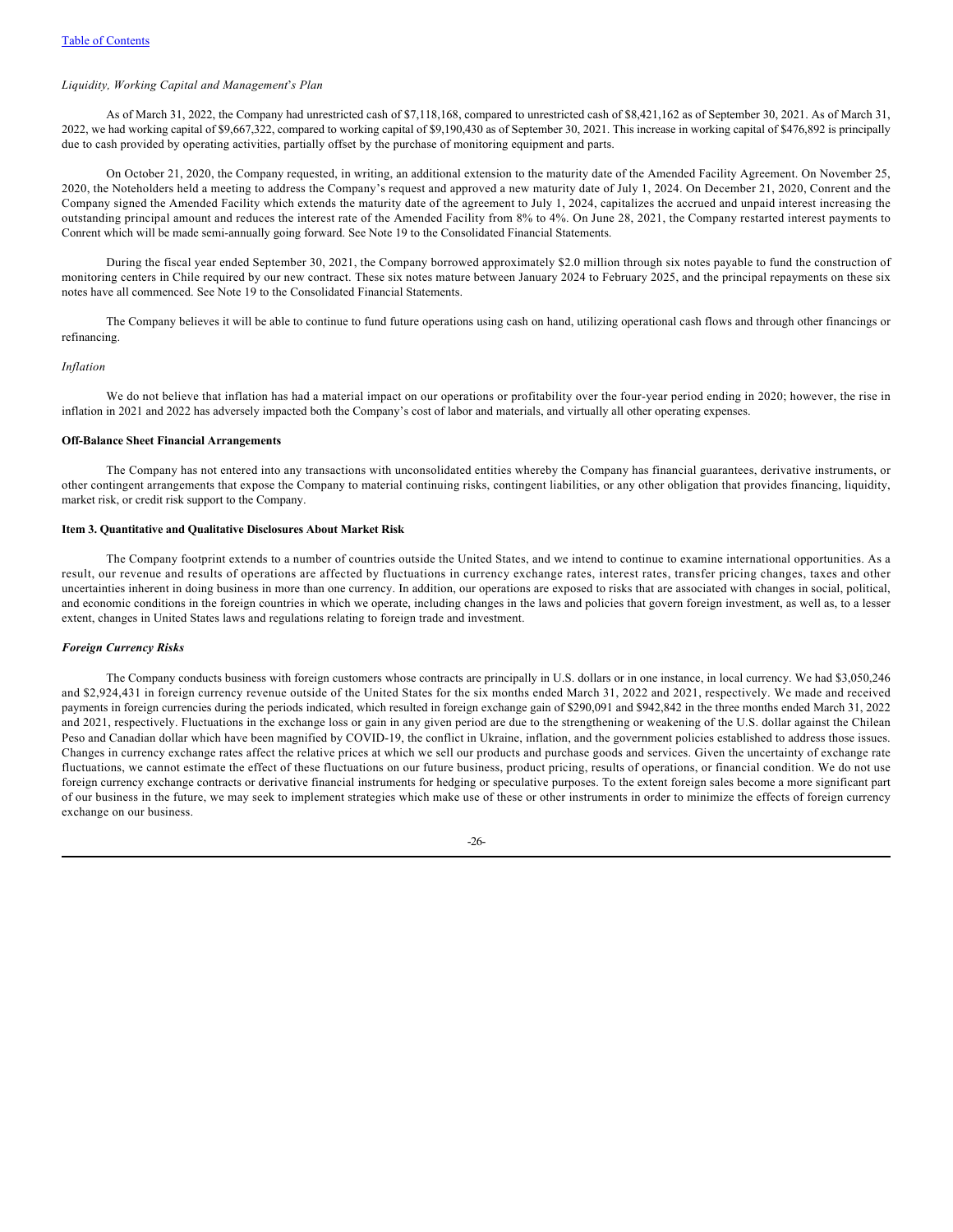#### <span id="page-28-0"></span>**Item 4. Controls and Procedures**

#### *Evaluation of Disclosure Controls and Procedures*

We have established disclosure controls and procedures (as defined in Rules 13a-15(e) and 15d-15(e) under the Exchange Act) to ensure that material information relating to the Company is made known to the officers who certify our financial reports and to other members of senior management and the Board of Directors. These disclosure controls and procedures are designed to ensure that information required to be disclosed in the reports that are filed or submitted under the Exchange Act is recorded, processed, summarized and reported within the time periods specified in the SEC's rules and forms.

Under the supervision and with the participation of management, including the principal executive officer and principal financial officer, an evaluation of the effectiveness of the design and operation of our disclosure controls and procedures as of March 31, 2022 was completed pursuant to Rules 13a-15(b) and 15d-15(b) under the Exchange Act. Based on this evaluation, our principal executive officer and principal financial officer concluded that our disclosure controls and procedures were effective and designed to provide reasonable assurance that the information required to be disclosed is recorded, processed, summarized and reported within the time periods specified in the SEC's rules and forms as of March 31, 2022.

#### *Changes in Internal Controls*

We maintain a system of internal control over financial reporting that is designed to provide reasonable assurance that our books and records accurately reflect our transactions and that our established policies and procedures are followed. There was no change in our internal control over financial reporting during our quarter ended March 31, 2022 that materially affected, or is reasonably likely to materially affect, our internal control over financial reporting.

## <span id="page-28-1"></span>**PART II. OTHER INFORMATION**

#### **Item 1. Legal Proceedings**

The Company is, from time to time, involved in various legal proceedings incidental to the conduct of our business. Historically, the outcome of all such legal proceedings has not, in the aggregate, had a material adverse effect on our business, financial condition, results of operations or liquidity. Other than as set forth below, there are no additional pending or threatened legal proceedings at this time.

*SecureAlert, Inc. v. Federal Government of Mexico (Department of the Interior).* On March 24, 2017, SecureAlert Inc. filed a complaint before the Federal Administrative Tribunal, asserting the failure by defendants to pay claimant amounts agreed to, and due under, the Pluri Annual Contract for the Rendering of Monitoring Services of Internees, through Electric Bracelets, in the Islas Marias Penitentiary Complex dated July 15, 2011, entered into by and between the Organo Administrativo Desconcentrado Prevencion y Readaptacion Social ("*OADPRS*") of the then Public Security Department, and presently, an agency of the National Security Commission of the Department of the Interior, and SecureAlert, Inc., presently Track Group, Inc. The Company's claim amount is upwards of \$6.0 million. The Supreme Court took action to resolve previous, conflicting decisions regarding the jurisdiction of such claims and determined that such claims will be resolved by the Federal Administrative Tribunal. Subsequently, plaintiff filed an Amparo action before the Collegiate Court, seeking an appeal of the Federal Administrative Court's earlier decision against plaintiff. The Collegiate Court issued a ruling in August 2019 that the matter of dispute was previously resolved by a lower court in 2016. The Company disagreed with this ruling and on November 11, 2020 made a re-demand of the OADPRS for payment due under the July 15, 2011 contract. The OADPRS failed to respond within its allotted 3 months' time-period and the Company filed an Amparo Action on May 6, 2021, which was dismissed. The Company additionally filed a motion for annulment with the Federal Administrative Tribunal on August 4, 2021. The Company was notified on January 6, 2022 that the OADPRS had filed their answer on November 12, 2021. On January 25, 2022, the Company filed its reply, and is awaiting the Court's ruling. Based upon the fee arrangement the Company has with its counsel, we anticipate the future liabilities attributable to legal expense will be minimal.

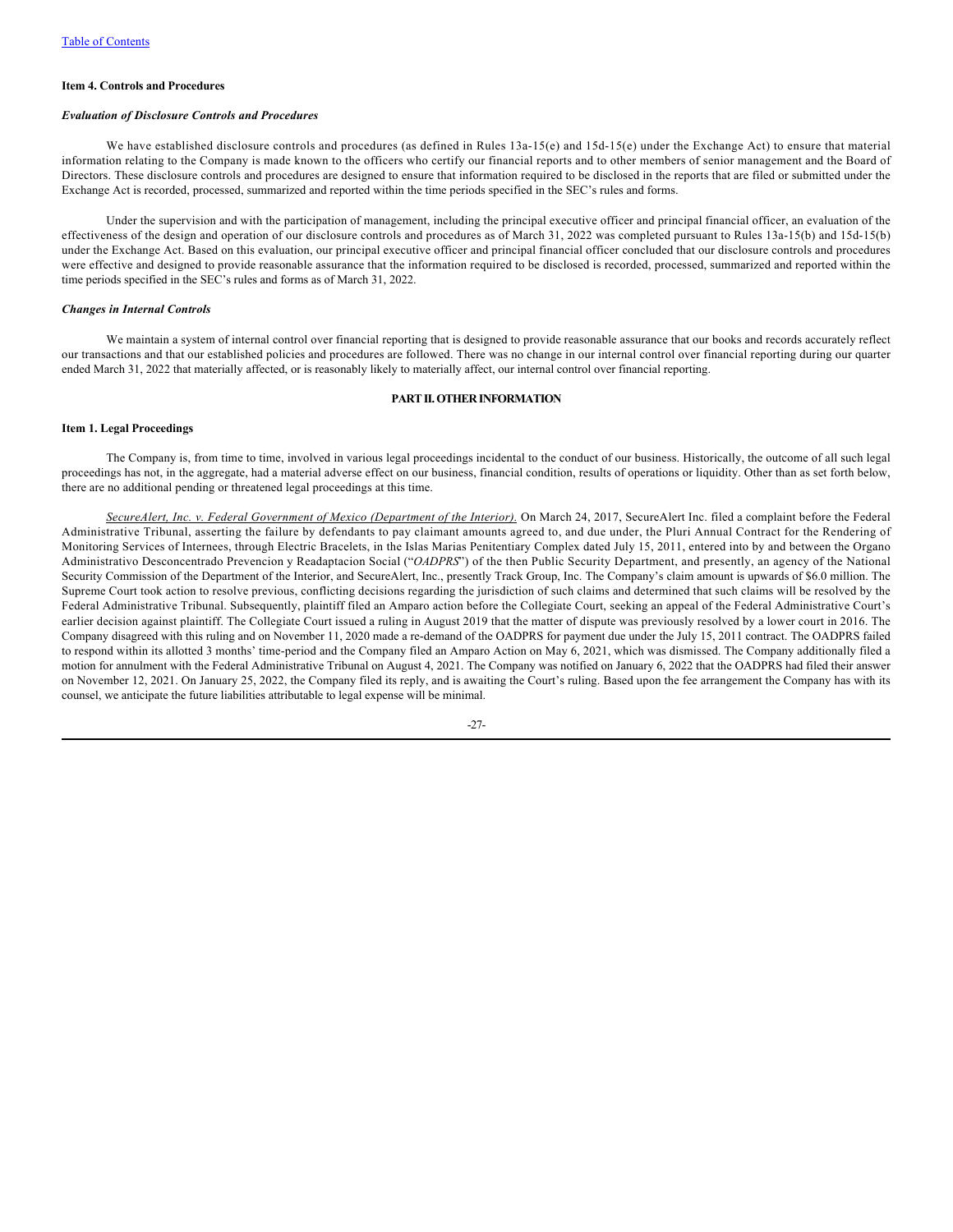*Commonwealth of Puerto Rico, through its Trustees v. International Surveillance Services Corporation*. On January 23, 2020, the Company was served with a summons for an Adversary Action pending against International Surveillance Services Corporation ("*ISS*"), a subsidiary of the Company, now known as Track Group – Puerto Rico Inc., in the United States District Court for the District of Puerto Rico seeking to avoid and recover allegedly constructive fraudulent transfers and to disallow claims pursuant to United States Bankruptcy and Puerto Rican law. The allegations stem from payments made to ISS between 2014 and 2017, which the Company believes were properly made in accordance with a contract between ISS and the government of Puerto Rico, through the Oficina de Servicios con Antelacion a Juicio, originally signed in 2011. The Company is confident that all payments it received were earned and due under applicable law and has produced documentation supporting its position in an informal document exchange with the Commonwealth on July 6, 2020. On August 26, 2021, the Court entered an order staying the Adversary Action pending the Court's confirmation of the Commonwealth's Proposed Plan of Adjustment. In accordance with the terms of the August 26, 2021 order, the Company moved to lift the stay on January 11, 2022, though that motion was denied without prejudice on February 4, 2022. The case remains stayed at the present time with a hearing on the status of the stay set for May 18, 2022*.*

*Eli Sabag v. Track Group, Inc., et al.* On March 12, 2020, Eli Sabag commenced an arbitration with the International Centre for Dispute Resolution, Case Number 01-20-0003-6931. The arbitration claim, as it pertains to the Company, alleges breach of the Share Purchase Agreement ("*SPA*") between the Company and Sabag. Sabag alleges that the Company breached the SPA because it failed to pay him his earn-out after it sold or leased a sufficient number of GPS Global Tracking devices to meet the earn-out milestone, or alternatively, breached the SPA by failing to act in "good faith" to allow Sabag to achieve his earn-out. Sabag further claims that the Company fraudulently induced Sabag to sell GPS Global Tracking and Surveillance System Ltd. to the Company. The Company has entered its appearance and on July 17, 2020, filed its Answer denying the allegations of the claim and asserting numerous defenses. The Company is currently negotiating with the plaintiff to settle the dispute, and an arbitration previously scheduled for April 2022 was postponed and new arbitration dates have been tentatively scheduled from October 24, 2022 through October 28, 2022. Although the Company is currently engaged in settlement negotiations, no assurances can be given that we will be successful. In the event the Company is not successful, we intend to vigorously defend the allegations, and remain confident that the terms of the earn-out milestone were not met by the petitioner.

*Jeffrey Mohamed Abed v. Track Group, Inc., et al.* On June 7, 2021, Jeffrey Mohamed Abed filed a complaint seeking unspecified damages in the Superior Court of the State of California in Case No. 21 STCV 21345, alleging strict products liability, negligence and breach of implied warranty premised upon injuries sustained by Abed who was involved in an automobile accident while wearing a GPS tracking device of the Company. The Company was served on October 15, 2021 and filed its Answer and Affirmative Defenses on November 12, 2021. On January 11, 2022 the Company issued discovery, and the discovery process remains ongoing. The Company disputes Abed's claims and will defend the case vigorously. The Company remains confident in its position and no accrual for a potential loss has been made, after consultation with legal counsel.

*Track Group Chile SpA. v. Republic of Chile.* On January 24, 2022, Track Group Chile SpA. initiated a judicial action in the Court of Justice of Chile to settle a contract dispute with the Republic of Chile. The Company asserts that it has complied with its contractual obligations and that any delays in so doing were not attributable to the Company. The Company remains confident in its position and no accrual for a potential loss has been made, after consultation with legal counsel.

## <span id="page-29-0"></span>**Item 1A. Risk Factors**

Our results of operations and financial condition are subject to numerous risks and uncertainties described in our Annual Report on Form 10-K for our fiscal year ended September 30, 2021, filed on December 16, 2021. You should carefully consider these risk factors in conjunction with the other information contained in this Quarterly Report and other reports we file with the SEC. Should any of these risks materialize or deteriorate further, our business, financial condition and future prospects could be negatively impacted.

## **Item 2. Unregistered Sales of Equity Securities and Use of Proceeds**

None.

#### **Item 3. Defaults Upon Senior Securities**

None.

-28-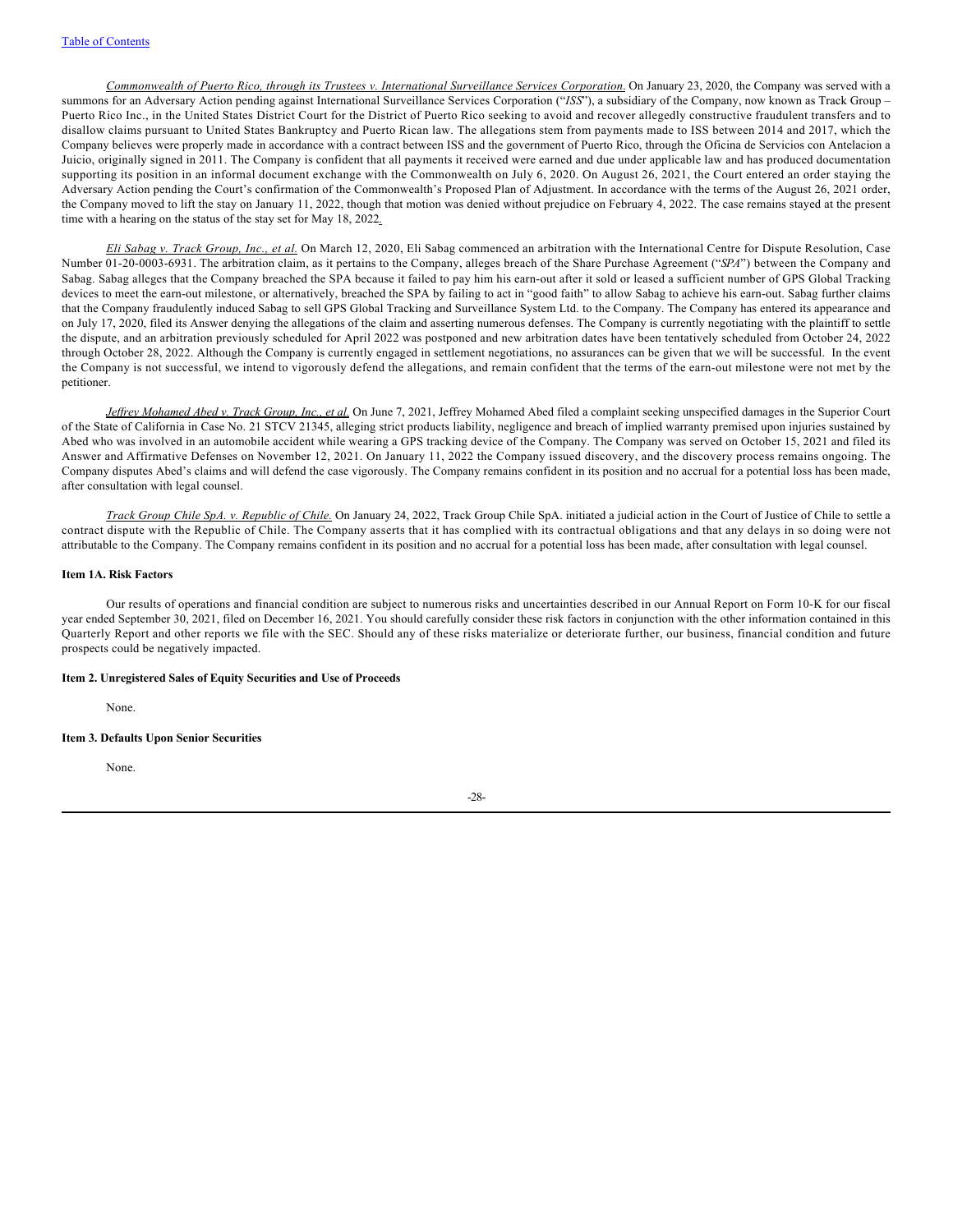# <span id="page-30-0"></span>**Item 4. Mine Safety Disclosures**

Not applicable.

# **Item 5. Other Information**

None.

# **Item 6. Exhibits**

*(a) Exhibits Required by Item 601 of Regulation S-K*

| <b>Exhibit</b> |                                                                                                                                                                                                     |
|----------------|-----------------------------------------------------------------------------------------------------------------------------------------------------------------------------------------------------|
| <b>Number</b>  | Title of Document                                                                                                                                                                                   |
| 10.1           | Track Group, Inc. 2022 Omnibus Equity Incentive Plan, incorporated by reference to Annex A to the Company's Definitive Proxy Statement on<br>Schedule 14A, filed with the SEC on February 24, 2022. |
| 31(i)          | Certification of Chief Executive Officer under Section 302 of Sarbanes-Oxley Act of 2002 (filed herewith).                                                                                          |
| 31(ii)         | Certification of Chief Financial Officer under Section 302 of Sarbanes-Oxley Act of 2002 (filed herewith).                                                                                          |
| 32             | Certifications under Section 906 of the Sarbanes-Oxley Act of 2002 (18 U.S.C. Section 1350) (filed herewith).                                                                                       |
| 101.INS        | Inline XBRL Instance Document - the instance document does not appear in the Interactive Data File because its XBRL tags are embedded within the<br>Inline XBRL document                            |
| 101.SCH        | Inline XBRL Taxonomy Extension Schema                                                                                                                                                               |
| 101.CAL        | Inline XBRL Taxonomy Extension Calculation Linkbase                                                                                                                                                 |
| 101.DEF        | Inline XBRL Taxonomy Extension Definition Linkbase                                                                                                                                                  |
| 101.LAB        | Inline XBRL Taxonomy Extension Label Linkbase                                                                                                                                                       |
| 101.PRE        | Inline XBRL Taxonomy Extension Presentation Linkbase                                                                                                                                                |
| 104            | Cover Page Interactive Data File (embedded within the Inline XBRL Document and include in Exhibit 101)                                                                                              |
|                |                                                                                                                                                                                                     |

-29-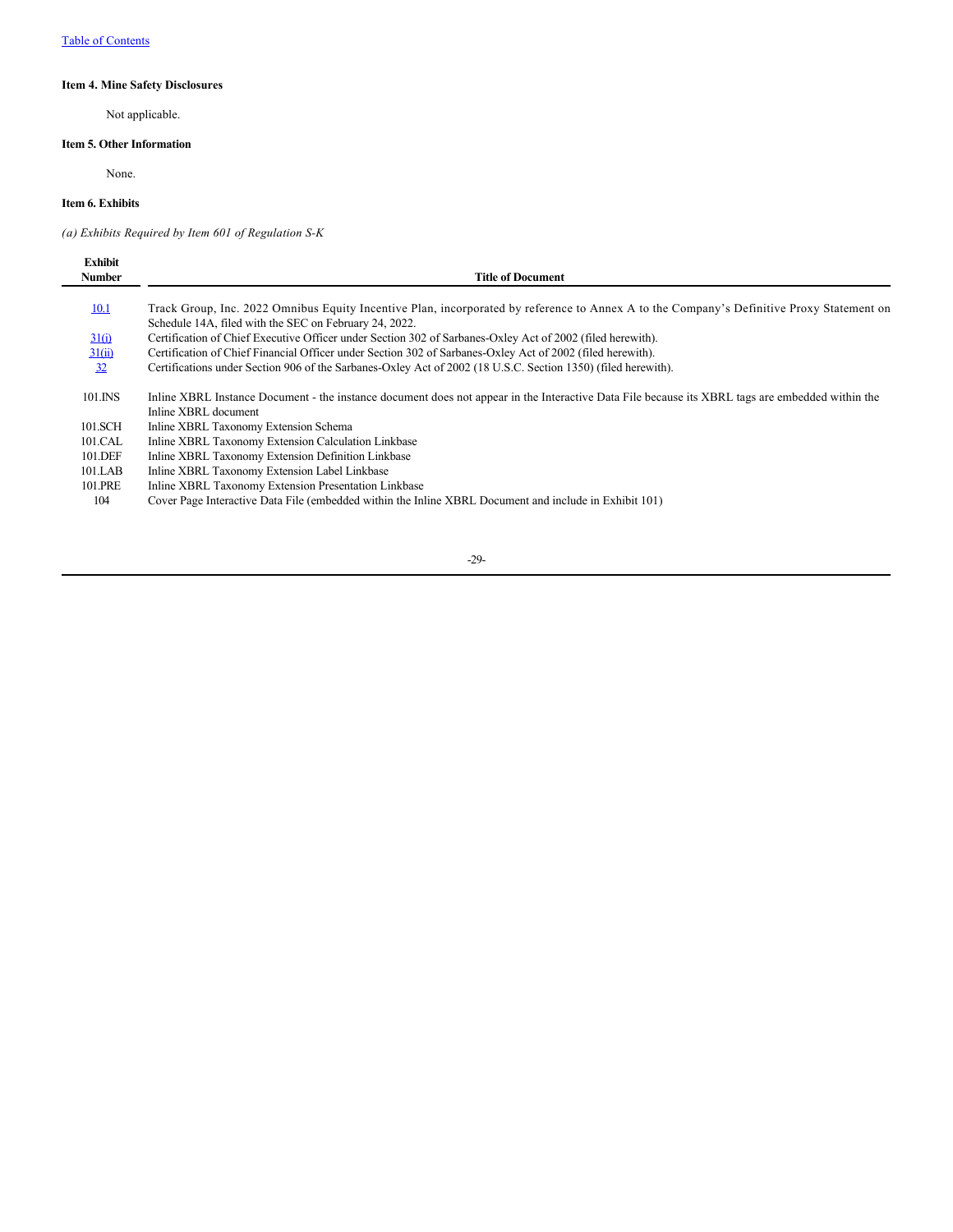# <span id="page-31-0"></span>**SIGNATURES**

Pursuant to the requirements of the Securities Exchange Act of 1934, the registrant has duly caused this report to be signed on its behalf by the undersigned thereunto duly authorized.

|                    | Track Group, Inc.                                                                                 |  |
|--------------------|---------------------------------------------------------------------------------------------------|--|
| Date: May 13, 2022 | /s/ Derek Cassell<br>Bv:<br>Derek Cassell, Chief Executive Officer<br>Principal Executive Officer |  |
| Date: May 13, 2022 | /s/ Peter K. Poli<br>By:                                                                          |  |

Peter K. Poli, Chief Financial Officer (Principal Accounting Officer)

-30-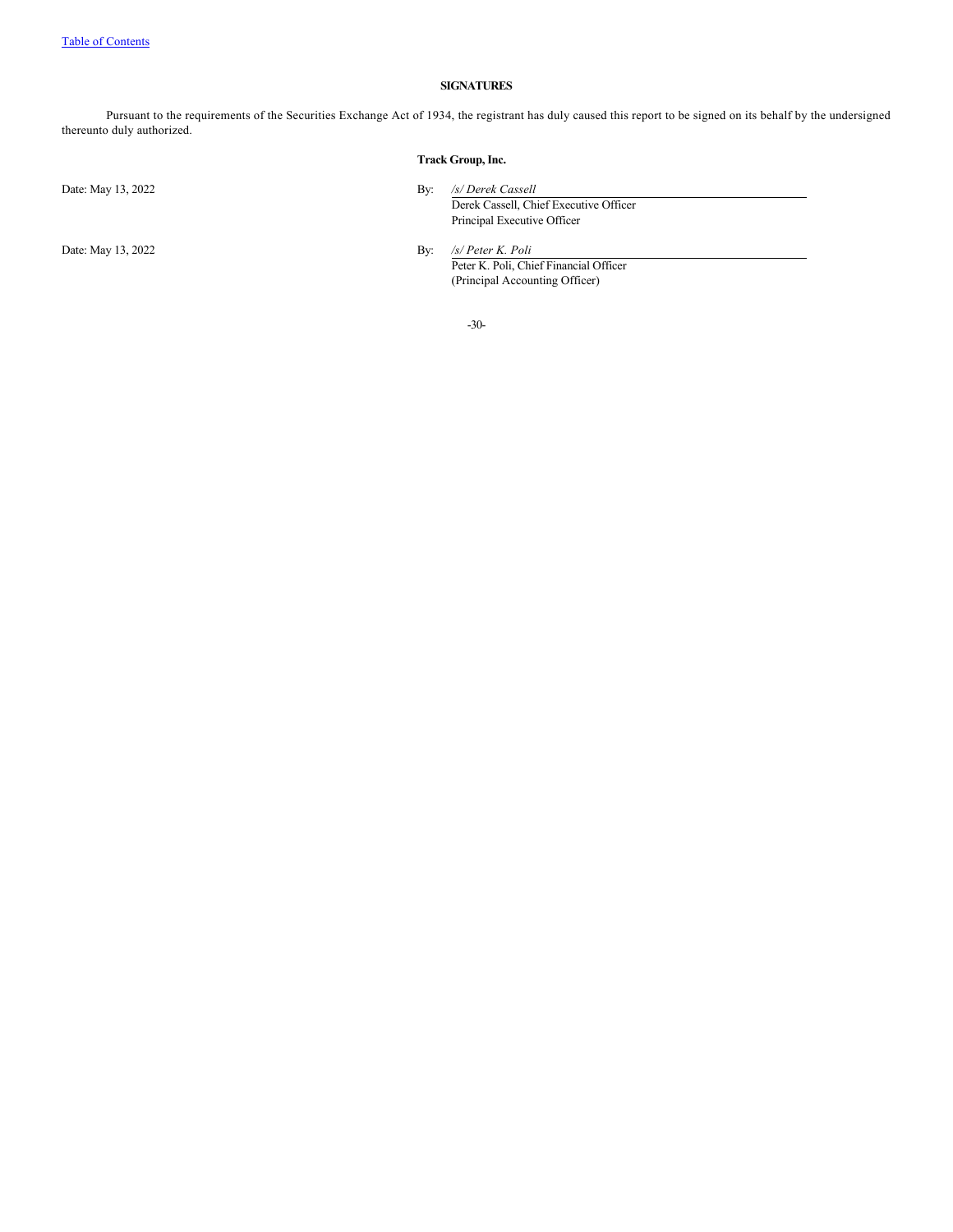# **CERTIFICATION OF CHIEF EXECUTIVE OFFICER**

I, Derek Cassell, Principal Executive Officer of Track Group, Inc. (the "*Company*"), certify that:

- 1. I have reviewed this quarterly report on Form 10-Q of Track Group, Inc.;
- 2. Based on my knowledge, this report does not contain any untrue statement of a material fact or omit to state a material fact necessary to make the statements made, in light of the circumstances under which such statements were made, not misleading with respect to the period covered by this report;
- 3. Based on my knowledge, the financial statements, and other financial information included in this report, fairly present in all material respects the financial condition, results of operations and cash flows of the registrant as of, and for, the periods presented in this report;
- 4. The registrant's other certifying officer(s) and I are responsible for establishing and maintaining disclosure controls and procedures (as defined in Exchange Act Rules  $13a-15(e)$  and  $15d-15(e)$ ) and internal control over financial reporting (as defined in Exchange Act Rules  $13a-15(f)$  and  $15d-15(f)$ ) for the registrant and have:
	- (a) Designed such disclosure controls and procedures, or caused such disclosure controls and procedures to be designed under our supervision, to ensure that material information relating to the registrant, including its consolidated subsidiaries, is made known to us by others within those entities, particularly during the period in which this report is being prepared;
	- (b) Designed such internal control over financial reporting, or caused such internal control over financial reporting to be designed under our supervision, to provide reasonable assurance regarding the reliability of financial reporting and the preparation of consolidated financial statements for external purposes in accordance with generally accepted accounting principles;
	- (c) Evaluated the effectiveness of the registrant's disclosure controls and procedures and presented in this report our conclusions about the effectiveness of the disclosure controls and procedures, as of the end of the period covered by this report based on such evaluation; and
	- (d) Disclosed in this report any change in the registrant's internal control over financial reporting that occurred during the registrant's most recent three months (the registrant's fourth three months in the case of an annual report) that has materially affected, or is reasonably likely to materially affect, the registrant's internal control over financial reporting; and
- 5. The registrant's other certifying officer(s) and I have disclosed, based on our most recent evaluation of internal control over financial reporting, to the registrant's auditors and the audit committee of the registrant's board of directors (or persons performing the equivalent functions):
	- (a) All significant deficiencies and material weaknesses in the design or operation of internal control over financial reporting which are reasonably likely to adversely affect the registrant's ability to record, process, summarize and report financial information; and
	- (b) Any fraud, whether or not material, that involves management or other employees who have a significant role in the registrant's internal control over financial reporting.

Date: May 13, 2022 By: */s/ Derek Cassell*

Derek Cassell Principal Executive Officer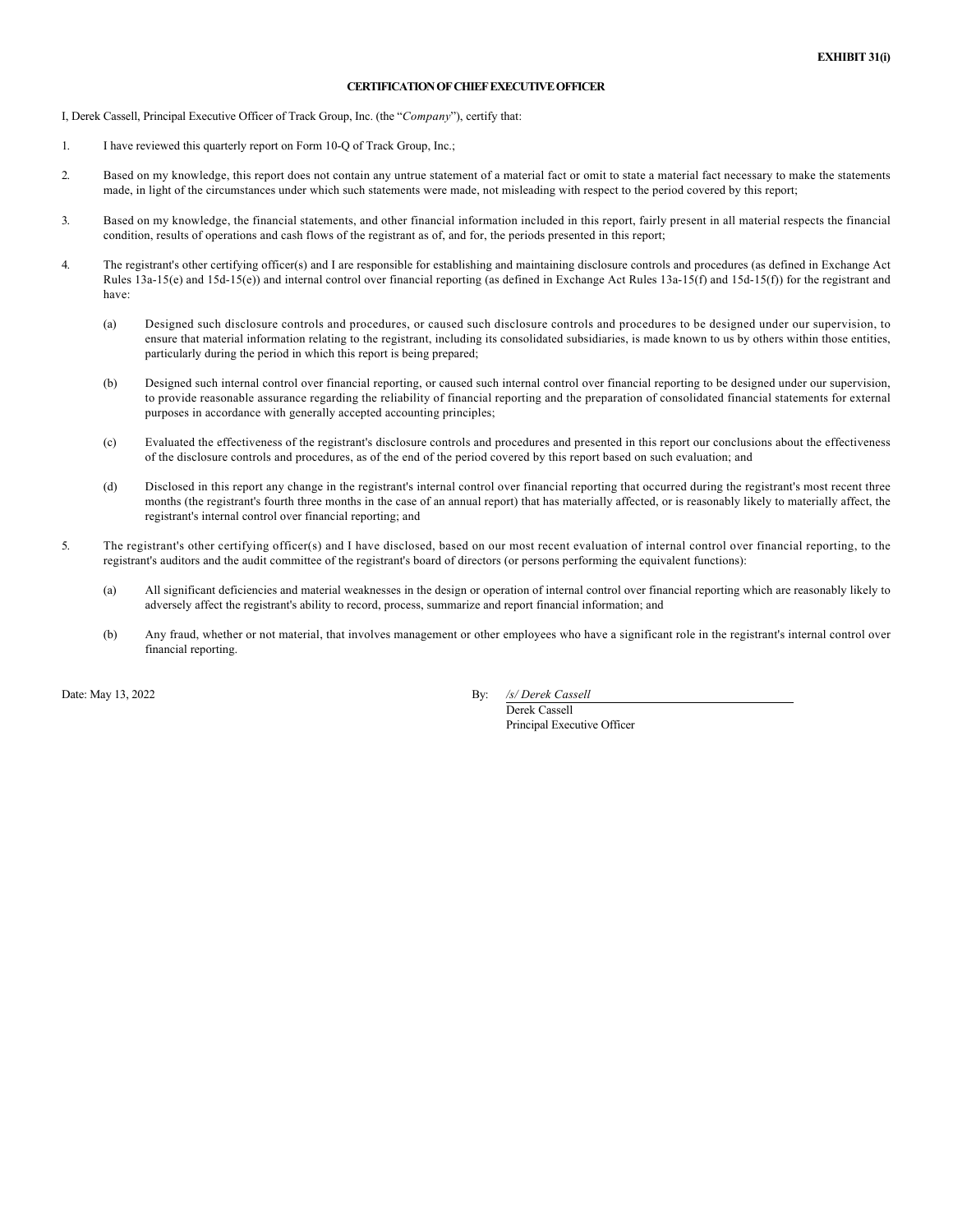# **CERTIFICATION OF CHIEF FINANCIAL OFFICER**

I, Peter K. Poli, Chief Financial Officer, Principal Financial Officer, of Track Group, Inc. (the "*Company*"), certify that:

- 1. I have reviewed this quarterly report on Form 10-Q of Track Group, Inc.;
- 2. Based on my knowledge, this report does not contain any untrue statement of a material fact or omit to state a material fact necessary to make the statements made, in light of the circumstances under which such statements were made, not misleading with respect to the period covered by this report;
- 3. Based on my knowledge, the financial statements, and other financial information included in this report, fairly present in all material respects the financial condition, results of operations and cash flows of the registrant as of, and for, the periods presented in this report;
- 4. The registrant's other certifying officer(s) and I are responsible for establishing and maintaining disclosure controls and procedures (as defined in Exchange Act Rules 13a-15(e) and 15d-15(e)) and internal control over financial reporting (as defined in Exchange Act Rules 13a-15(f) and 15d-15(f)) for the registrant and have:
	- (a) Designed such disclosure controls and procedures, or caused such disclosure controls and procedures to be designed under our supervision, to ensure that material information relating to the registrant, including its consolidated subsidiaries, is made known to us by others within those entities, particularly during the period in which this report is being prepared;
	- (b) Designed such internal control over financial reporting, or caused such internal control over financial reporting to be designed under our supervision, to provide reasonable assurance regarding the reliability of financial reporting and the preparation of consolidated financial statements for external purposes in accordance with generally accepted accounting principles;
	- (c) Evaluated the effectiveness of the registrant's disclosure controls and procedures and presented in this report our conclusions about the effectiveness of the disclosure controls and procedures, as of the end of the period covered by this report based on such evaluation; and
	- (d) Disclosed in this report any change in the registrant's internal control over financial reporting that occurred during the registrant's most recent fiscal quarter (the registrant's fourth fiscal quarter in the case of an annual report) that has materially affected, or is reasonably likely to materially affect, the registrant's internal control over financial reporting; and
- 5. The registrant's other certifying officer(s) and I have disclosed, based on our most recent evaluation of internal control over financial reporting, to the registrant's auditors and the audit committee of the registrant's board of directors (or persons performing the equivalent functions):
	- (a) All significant deficiencies and material weaknesses in the design or operation of internal control over financial reporting which are reasonably likely to adversely affect the registrant's ability to record, process, summarize and report financial information; and
	- (b) Any fraud, whether or not material, that involves management or other employees who have a significant role in the registrant's internal control over financial reporting.

Date: May 13, 2022 By: */s/ Peter K. Poli*

Peter K. Poli Chief Financial & Principal Accounting Officer